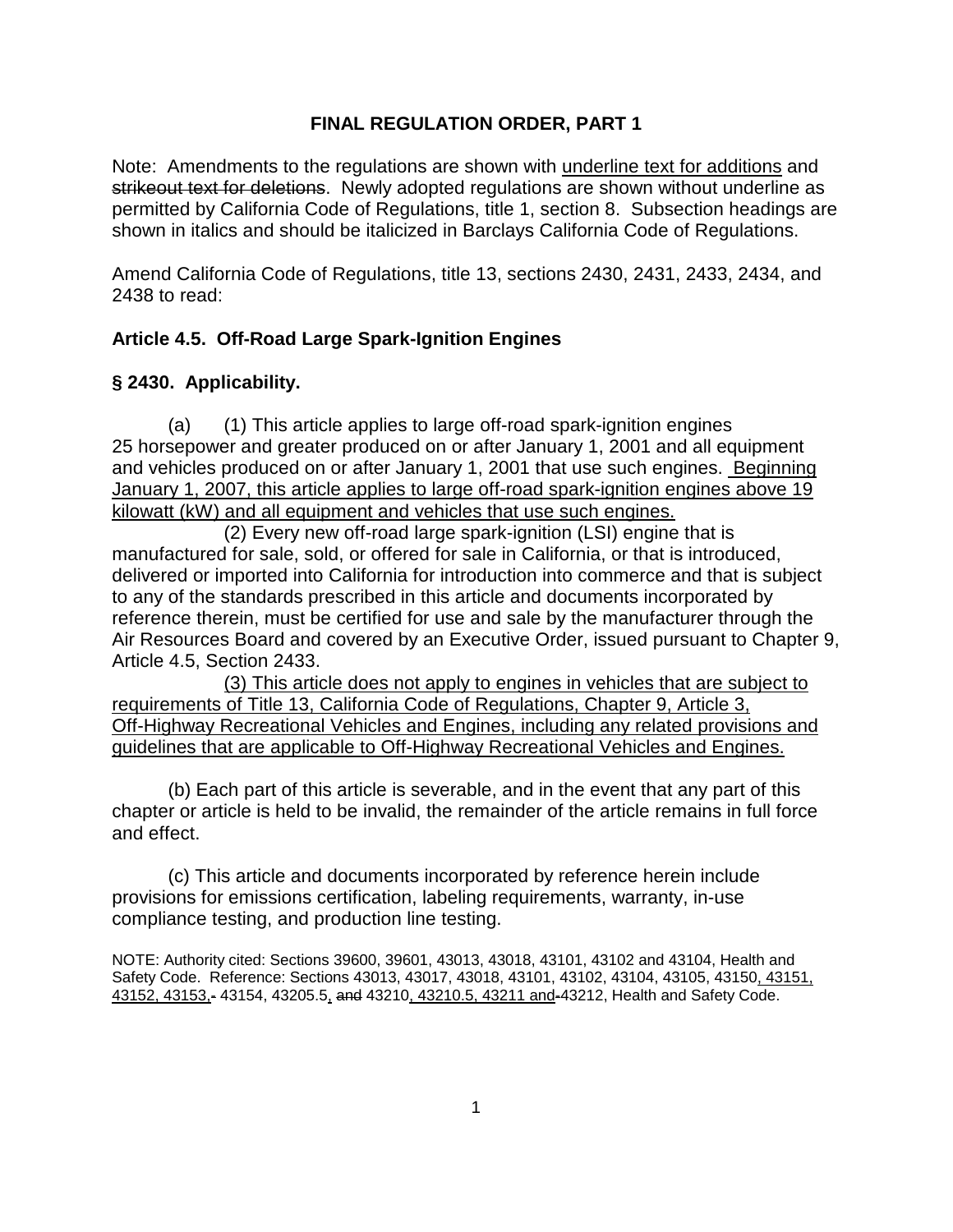## **§ 2431. Definitions.**

### DEFINITIONS

(a) The definitions in Section 1900 (b), Chapter 1, Title 13 of the California Code of Regulations apply to this Article with the following additions:

(1) to (18) [No Change]

(19) "Family Emission Level or FEL" means an emission level that is declared by the manufacturer to serve for the averaging, banking, and trading program and in lieu of an emission standard for certification. The FEL serves as the engine family's emission standard for emissions compliance efforts. If the manufacturer does not declare an FEL for an engine family, the applicable emissions standard must be treated as that engine family's FEL for the purposes of any provision of this Article. The FEL must be expressed to the same number of decimal places as the applicable emission standard.

- (1920) [No Change]
- (2021) [No Change]
- (2122) [No Change]
- (2223) [No Change]
- (2324) [No Change]
- (2425) [No Change]
- (2526) [No Change
- (2627) [No Change]

(2728) "Off-Road Large Spark-ignition Engines" or "LSI Engines" means any engine that produces a gross horsepower 25 and greater horsepower or is designed (e.g., through fueling, engine calibrations, valve timing, engine speed modifications, etc.) to produce 25 and greater horsepower (greater than 19 kilowatts on or after January 1, 2007). If an engine family has models at or above 25 horsepower and models below 25 horsepower, only the models at or above 25 horsepower (greater than 19 kilowatts on or after January 1, 2007) would be considered LSI engines. The engine's operating characteristics are significantly similar to the theoretical Otto combustion cycle with the engine's primary means of controlling power output being to limit the amount of air that is throttled into the combustion chamber of the engine. LSI engines or alternate fuel powered LSI internal combustion engines are designed for powering, but not limited to powering, forklift trucks, sweepers, generators, and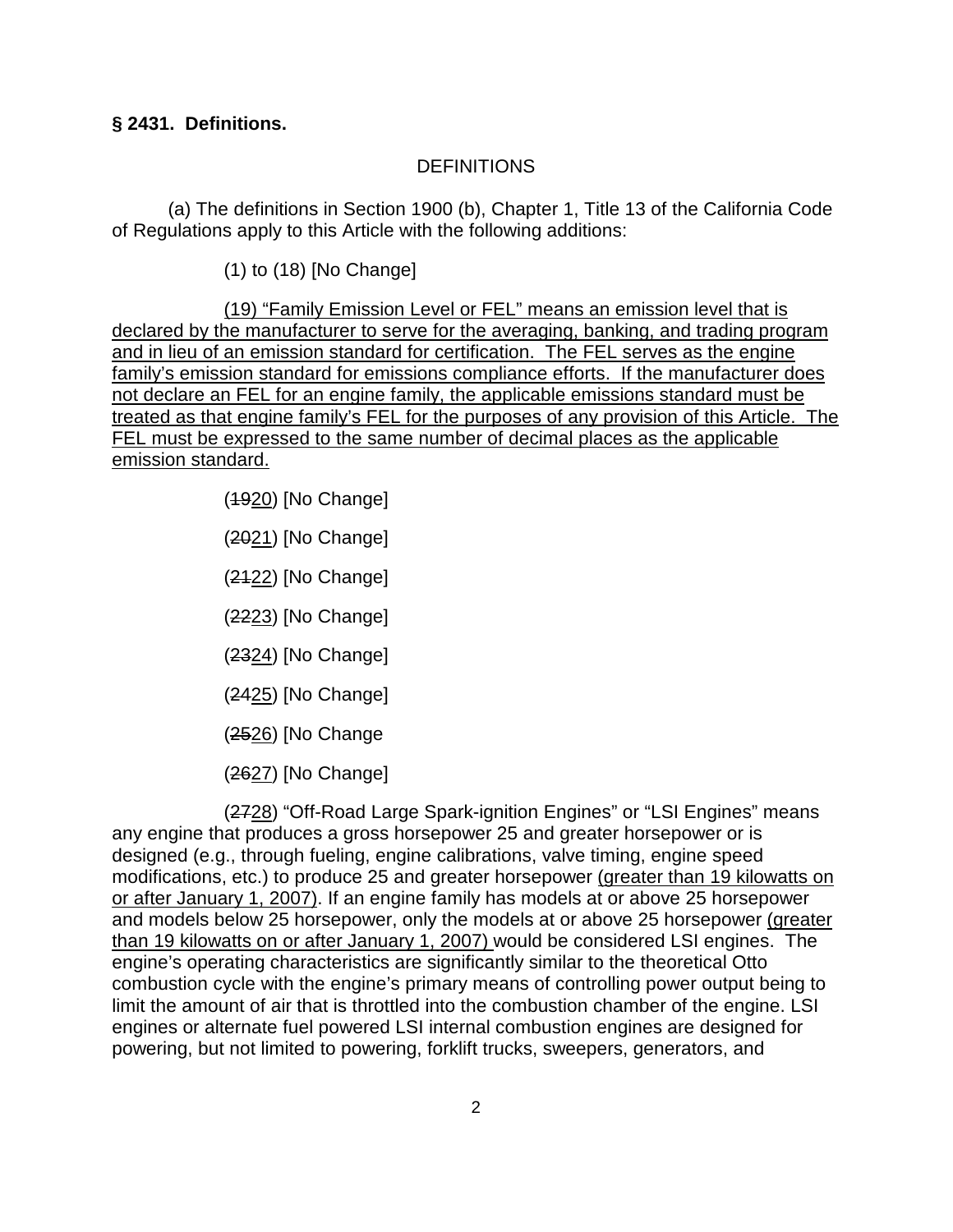industrial equipment and other miscellaneous applications. All engines and equipment that fall within the scope of the preemption of Section 209(e)(1)(A) of the Federal Clean Air Act, as amended, and as defined by regulation of the Environmental Protection Agency, are specifically excluded from this category.

Specifically excluded from this category are: 1) engines operated on or in any device used exclusively upon stationary rails or tracks; 2) engines used to propel marine vessels; 3) internal combustion engines attached to a foundation at a location for at least 12 months; 4) off-road recreational vehicles and snowmobiles; and 5) stationary or transportable gas turbines for power generation.

- (2829) [No Change]
- (2930) [No Change]
- (3031) [No Change]
- (3132) [No Change]
- (3233) [No Change}
- (3334) [No Change]
- (3435) [No Change]
- (3536) [No Change]
- (3637) [No Change
- (3738) [No Change]
- (3839) [No Change]
- (3940) [No Change]
- (4041) [No Change]
- (4142) [No Change]
- (4243) [No Change]

NOTE: Authority cited: Sections 39600, 39601, 43013, 43018, 43101, 43102 and 43104, Health and Safety Code. Reference: Sections 43013, 43017, 43018, 43101, 43102, 43104, 43105, 43150, 43151, 43152, 43153,- 43154, 43205.5, and 43210, 43210.5, 43211 and-43212, Health and Safety Code.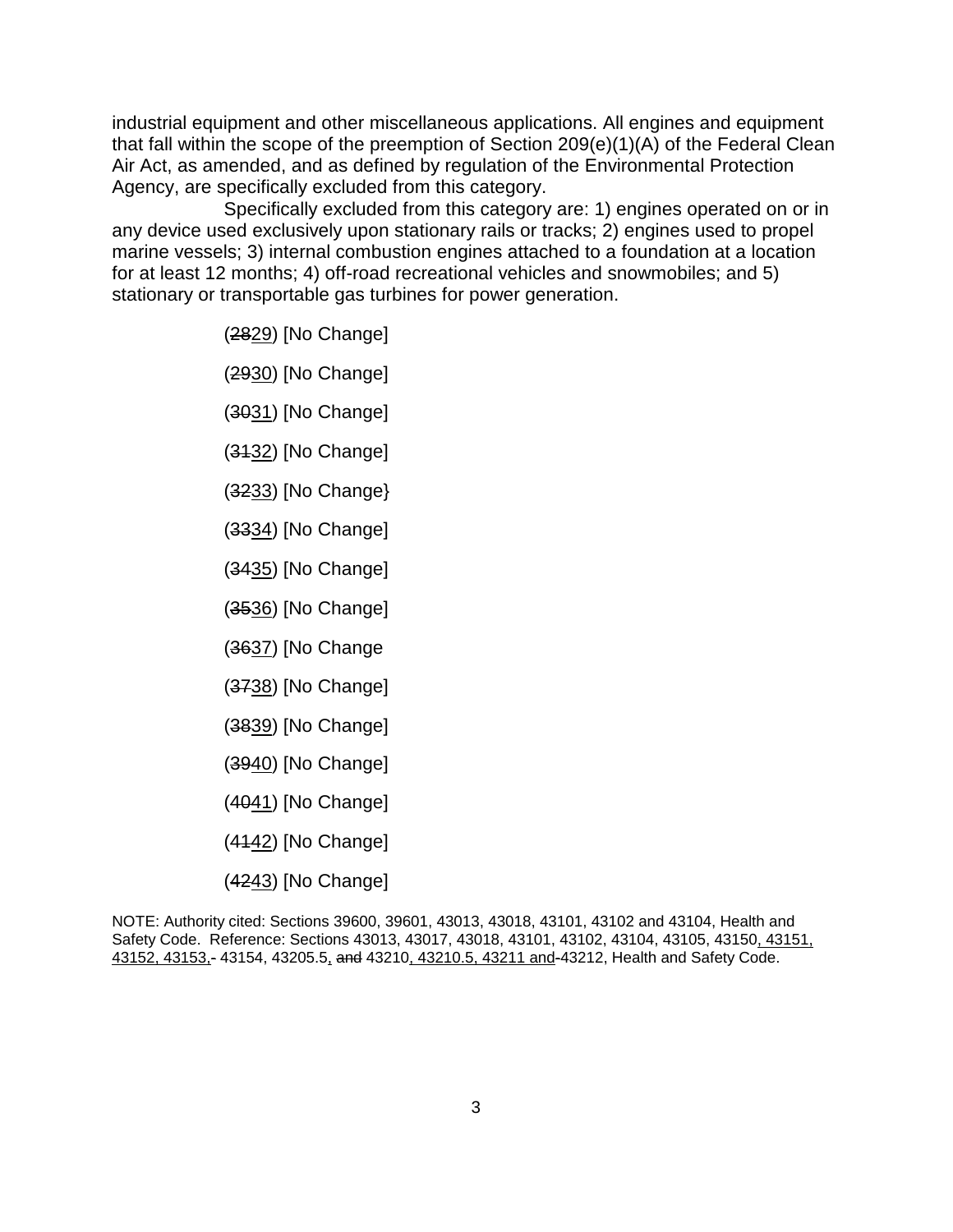### **§ 2433. Exhaust Emission Standards and Test Procedures - Off-Road Large Spark-Ignition Engines.**

(a) This section applies to new off-road large spark-ignition engines produced on or after January 1, 2001. For the purpose of this section, these engines are also referred to as "new off-road LSI engines.".

#### (b) Standards.

 (1)(A) Exhaust Emission Standards. Exhaust emissions from off-road large spark-ignition engines manufactured for sale, sold, or offered for sale in California, or that are introduced, delivered or imported into California for introduction into commerce, must not exceed:

| Model Year<br>Engine<br><b>Displacement</b> |               | Durability<br>Period         | $HC + NOx$                | Carbon<br>Monoxide        |
|---------------------------------------------|---------------|------------------------------|---------------------------|---------------------------|
| 2002 and<br>subsequent                      | ≤1.0 liter    | 1,000<br>hours or 2<br>vears | 9.0<br>[12.0]             | 410<br>[549]              |
| $2001 -$<br>$2003^{(2),(3)}$                | $> 1.0$ liter | N/A                          | 3.0<br>[4.0]              | 37.0<br>[49.6]            |
| $2004 -$<br>$2006^{(4)}$                    | $> 1.0$ liter | 3500<br>hours or 5<br>years  | 3.0<br>[4.0]              | 37.0<br>[49.6]            |
| 2007 and<br>subsequent<br>$-2009$           | $> 1.0$ liter | 5000<br>hours or 7<br>years  | 3.02.0<br>$[4.0]$ $[2.7]$ | 37.03.3<br>$[49.6]$ [4.4] |
| 2010 and<br>subsequent<br>(5), (6)          | $> 1.0$ liter | 5000<br>hours or 7<br>years  | 0.6<br>[0.8]              | 15.4<br>[20.6]            |

Exhaust Emission Standards (grams per brake horsepower-hour) [grams per kilowatt-hour] $<sup>(1)</sup>$ </sup>

Note: (1) For 2006 and previous model years, sStandards in grams per kilowatt-hour are given only as a reference. For 2007 and subsequent model years, pPollutant emissions reported to ARB by manufacturers must be in grams per kilowatt-hourbrake horsepower-hour.

<sup>(2)</sup> Small volume manufacturers are not required to comply with these emission standards.<br>(3) Manufacturers must show that at least 25 percent of its California engine sales comply Manufacturers must show that at least 25 percent of its California engine sales comply with the standards in 2001, 50 percent in 2002, and 75 percent in 2003.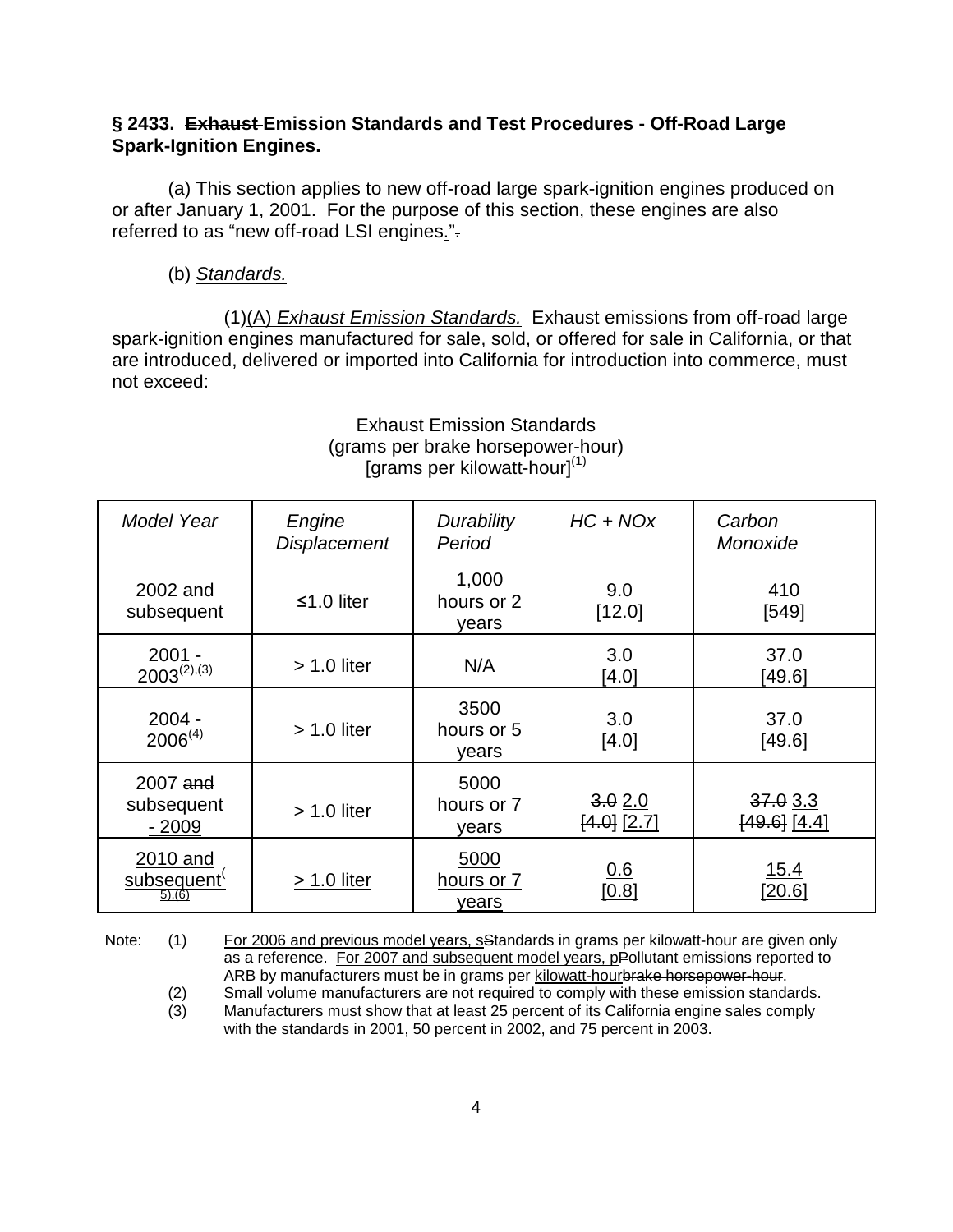- (4) The standards for in-use compliance for engine families certified to the standards in the row noted are 4.0 g/bhp-hr (5.4 g/kW-hr) hydrocarbon plus oxides of nitrogen and 50.0 g/bhp-hr (67.0 g/kW-hr) carbon monoxide, with a useful life of 5000 hours or 7 years. Inuse averaging, banking, and trading credits may be generated for engines tested in compliance with these in-use compliance standards. If the in-use compliance level is above 3.0 but does not exceed 4.0 g/bhp-hr hydrocarbon plus oxides of nitrogen or is above 37.0 but does not exceed 50.0 g/bhp-hr carbon monoxide, and based on a review of information derived from a statistically valid and representative sample of engines, the Executive Officer determines that a substantial percentage of any class or category of such engines exhibits within the warranty periods noted in Section 2435, an identifiable, systematic defect in a component listed in that section, which causes a significant increase in emissions above those exhibited by engines free of such defects and of the same class or category and having the same period of use and hours, then the Executive Officer may invoke the enforcement authority under Section 2439, Title 13, California Code of regulations to require remedial action by the engine manufacturer. Such remedial action is limited to owner notification and repair or replacement of defective components, without regard to the requirements set forth in Section 2439(b)(5) or Section 2439(c)(5)(B)(vi). As used in the section, the term "defect" does not include failures that are the result of abuse, neglect, or improper maintenance.
- (5) For severe-duty engines, the HC+NOx standard is 2.7 g/kW-hr and the CO standard is 130.0 g/kW-hr.
- (6) Small volume manufacturers are required to comply with these emission standards in 2013.

(B) For the 2007 through 2009 model years, you may alternatively certify your engines according to the following formula instead of the standards in paragraph (b)(1)(A) of this section:

 $(HC+NOx) \times CO^{0.784}$  < 8.57.

Where:  $HC + NOx = hydrocarbon plus oxides of nitrogen family$ emissions level (FEL) in g/kW-hr  $CO =$  carbon monoxide FEL in g/kW-hr

The HC+NOx and CO emission levels selected to satisfy this formula, rounded to the nearest 0.1 g/kW-hr, become the emission standards that apply for those engines. You may not select an HC+NOx FEL higher than 2.7 g/kW-hr or a CO FEL higher than 20.6 g/kW-hr.

(C) Field Testing Standards. The field testing standards for model year 2007 and subsequent off-road large spark-ignition engines are described in subpart F, Title 40 CFR Sections 1048.101(c), as adopted July 13, 2005.

(2)(A) Optional Exhaust Emission Standards. Manufacturers may certify off-road large spark-ignition engines manufactured for sale, sold, or offered for sale in California, or that are introduced, delivered or imported into California for introduction into commerce to the following optional low emission standards.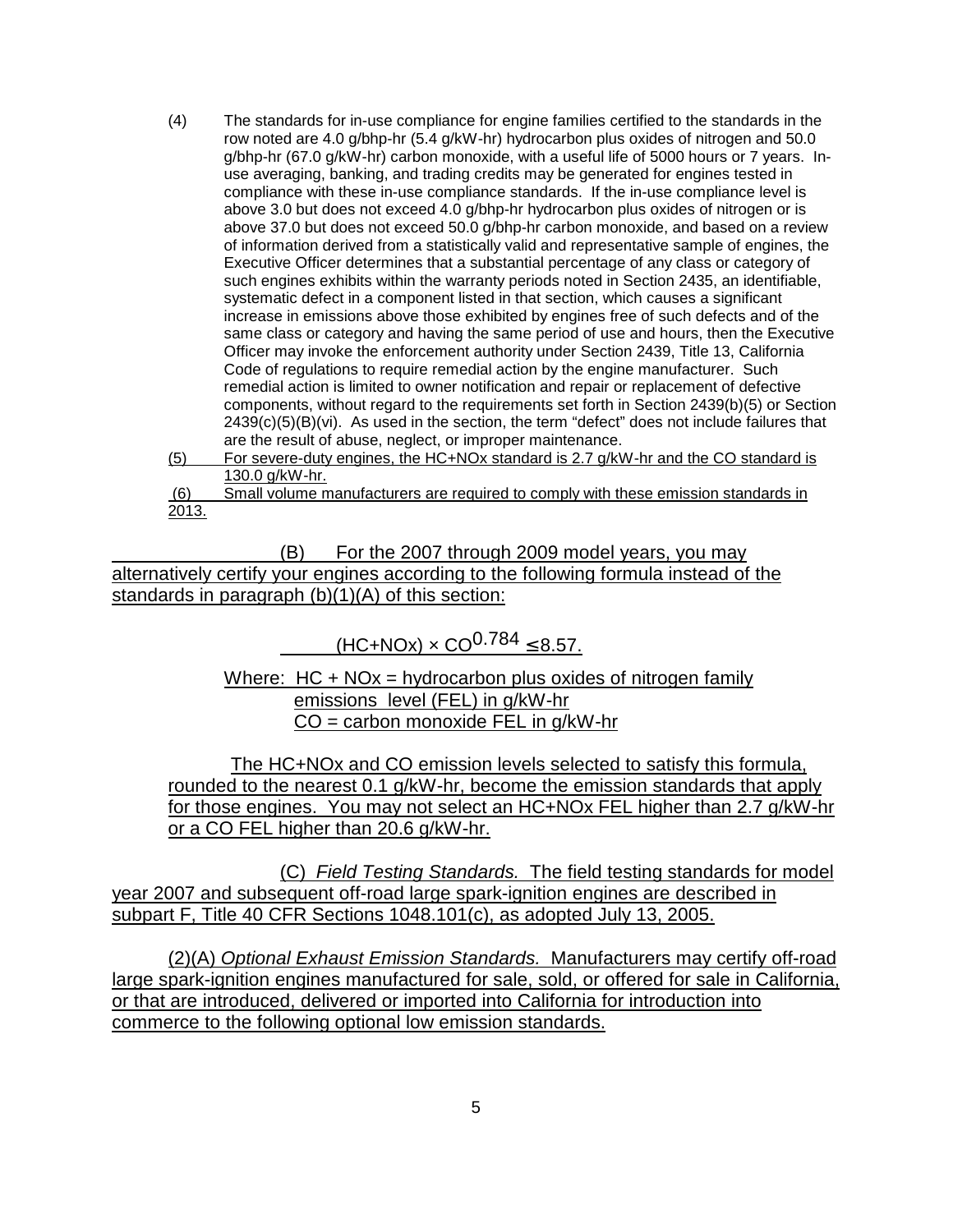# **Optional Exhaust Emission Standards** (grams per brake horsepower-hour) [grams per kilowatt-hour]<sup>(1)</sup>

| Model Year              | Engine<br><b>Displacement</b> | Durability<br>Period        | HC+NOx              | Carbon<br>Monoxide    |
|-------------------------|-------------------------------|-----------------------------|---------------------|-----------------------|
| $2007 -$<br>2009        | <u>&gt; 1.0 liter</u>         | 5000<br>hours or 7<br>years | 1.5<br>[2.0]        | <u>4.8</u><br>[6.4]   |
| $2007 -$<br>2009        | $> 1.0$ liter                 | 5000<br>hours or 7<br>years | 1.0<br>[1.3]        | 8.3<br>[11.1]         |
| <u> 2007 -</u><br>2009  | > 1.0 liter                   | 5000<br>hours or 7<br>years | 0.6<br>[0.8]        | <u>15.4</u><br>[20.6] |
| <u> 2007 -</u><br>2009  | <u>&gt; 1.0 liter</u>         | 5000<br>hours or 7<br>years | <u>0.4</u><br>[0.5] | 15.4<br>[20.6]        |
| $2007 -$<br><u>2009</u> | <u>&gt; 1.0 liter</u>         | 5000<br>hours or 7<br>years | 0.2<br>[0.3]        | 15.4<br>[20.6]        |
| $2007 -$<br>2009        | $> 1.0$ liter                 | 5000<br>hours or 7<br>years | 0.1<br>[0.1]        | 15.4<br>[20.6]        |
| 2010 and<br>subsequent  | > 1.0 liter                   | 5000<br>hours or 7<br>years | <u>0.4</u><br>[0.5] | 15.4<br>[20.6]        |
| 2010 and<br>subsequent  | > 1.0 liter                   | 5000<br>hours or 7<br>years | 0.2<br>[0.3]        | 15.4<br>[20.6]        |
| 2010 and<br>subsequent  | <u>&gt; 1.0 liter</u>         | 5000<br>hours or 7<br>years | 0.1<br>[0.1]        | 15.4<br>[20.6]        |

Note: (1) Pollutant emissions reported to ARB by manufacturers must be in grams per kilowatt-hour.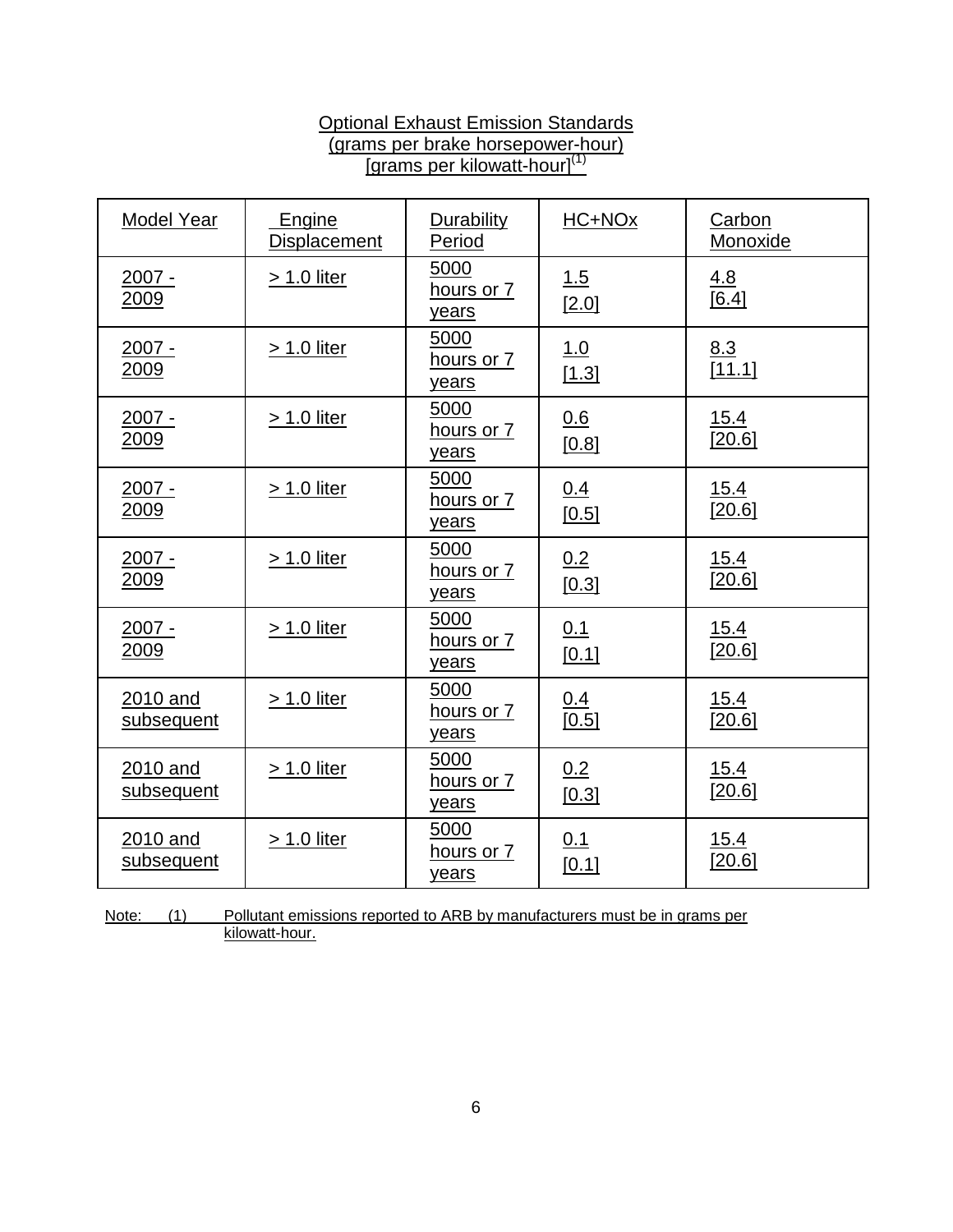(B) Field Testing Standards. The field testing standards for optional emission standard off-road large spark-ignition engines shall be 140 percent of the corresponding OLES HC+NOx standard and 150 percent of the corresponding OLES CO standard, rounded to the nearest tenth of one gram, using the field testing procedures described in subpart F, Title 40 CFR Section 1048.101(c), as adopted July 13, 2005.

(23) Crankcase Emissions. No crankcase emissions shall be discharged into the ambient atmosphere from any new 2001 or later model year off-road LSI engines.

(4) Evaporative Emission Standards. Starting in the 2007 model year, engines over one liter that run on a volatile liquid fuel (such as gasoline), must meet the following evaporative emissions standards and requirements:

 (A) Evaporative hydrocarbon emissions may not exceed 0.2 grams per gallon of fuel tank capacity when measured with the test procedures for evaporative emissions as described in subpart F, Title 40 Code of Federal Regulations (CFR) Sec.1048, as adopted July 13, 2005.

 (B) For nonmetallic fuel lines, you must specify and use products that meet the Category 1 specifications in SAE J2260 (issued November 1996).

 (C) Liquid fuel in the fuel tank may not reach boiling during continuous engine operation in the final installation at an ambient temperature of 30º C. Note that gasoline with a Reid vapor pressure of 62 kPa (9 psi) begins to boil at about 53º C.

 (D) Design-based certification as described in subpart F, Title 40 CFR Sections 1048.105 and 1048.245, as adopted July 13, 2005, may be used instead of generating new emission data.

(c) Test Procedures. The test procedures for determining certification and compliance with the standards for exhaust emissions from new model year 2001 through 2006 off-road LSI engines with engine displacement greater than 1.0 liter sold in the state are set forth in "California Exhaust Emission Standards and Test Procedures for New 2001 and Later through 2006 Off-Road Large Spark-ignition Engines, Parts I and II," adopted September 1, 1999, and as last amended March 2, 2007. The test procedures for determining certification and compliance with the standards for exhaust and evaporative emissions from new model year 2007 through 2009 off-road LSI engines with engine displacement greater than 1.0 liter sold in the state are set forth in "California Exhaust and Evaporative Emission Standards and Test Procedures for New 2007 through 2009 Off-Road Large Spark-ignition Engines (2007-2009 Test Procedure 1048)," adopted March 2, 2007. The test procedures for determining certification and compliance with the standards for exhaust and evaporative emissions from new model year 2010 and subsequent off-road LSI engines with engine displacement greater than 1.0 liter sold in the state are set forth in "California Exhaust and Evaporative Emission Standards and Test Procedures for New 2010 and Later Off-Road Large Spark-ignition Engines (2010 and Later Test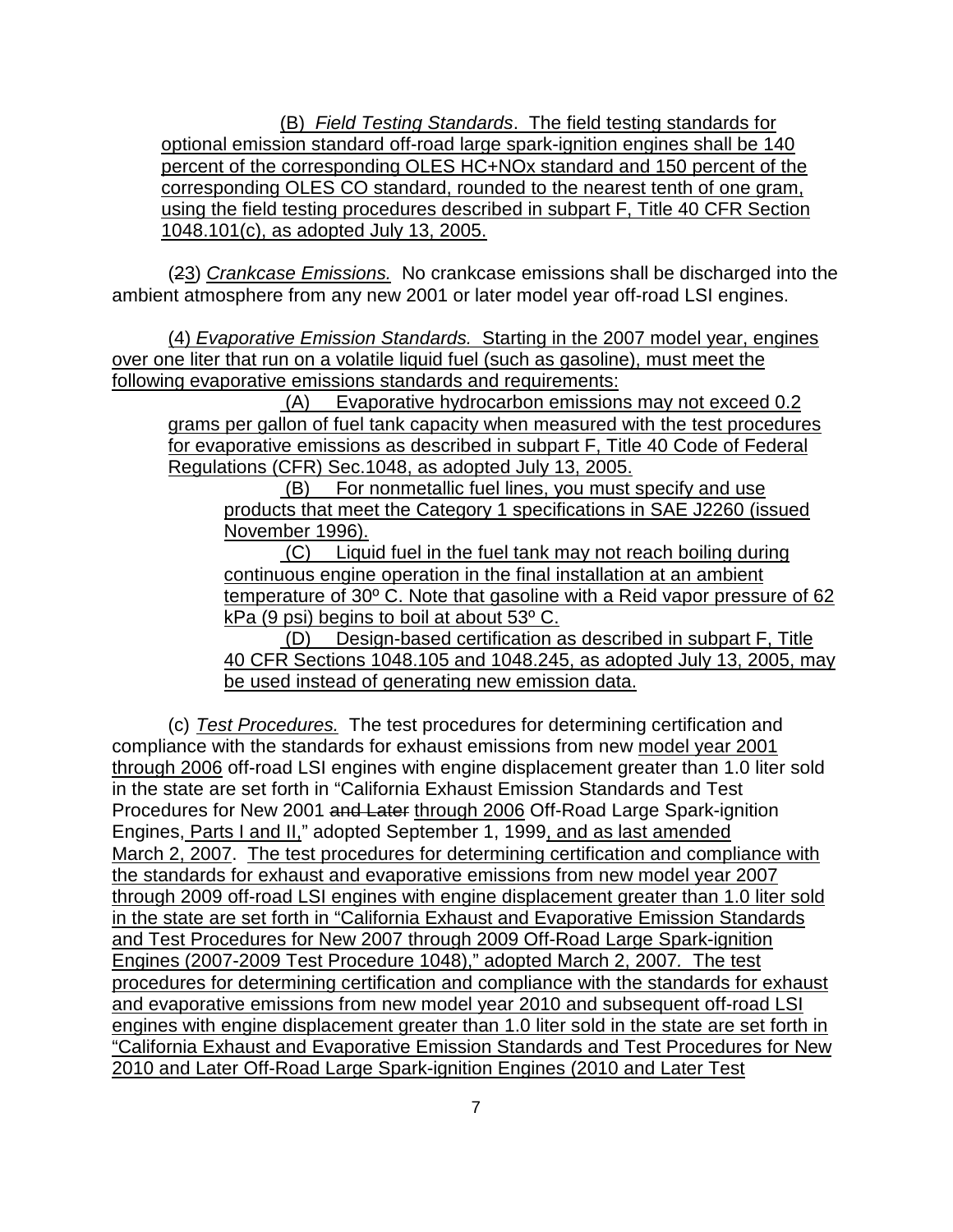Procedure 1048)," adopted March 2, 2007. The test procedures for determining compliance with the standards for exhaust and evaporative emissions for new model year 2007 and subsequent off-road LSI engines with engine displacement greater than 1.0 liter sold in the state are set forth in the "California Exhaust and Evaporative Emission Standards and Test Procedures for New 2007 and Later Off-Road Large Spark-Ignition Engines (Test Procedures 1065 and 1068)", adopted March 2, 2007.

(d) The test procedures for determining certification and compliance with the standards for exhaust emissions from new off-road LSI engines with engine displacement equal to or less than 1.0 liter sold in the state are set forth in "California Exhaust Emission Standards and Test Procedures for 1995-2004 and Later Small Off-Road Engines," as last amended March 23, 1999July 26, 2004 or "California Exhaust Emission Standards and Test Procedures for 2005 and Later Small Off-Road Engines," adopted July 26, 2004.

(e) Replacement Engines Replacement Engines.

(1) [Reserved]

(2) (A) Beginning in 2004, a new off-road large spark-ignition engine intended solely to replace an engine in a piece of off-road equipment that was originally produced with an engine manufactured prior to the applicable implementation date as described in paragraph (b), shall not be subject to the emissions requirements of paragraph (b) provided that:

(i) The engine manufacturer has ascertained that no engine produced by itself or the manufacturer of the engine that is being replaced, if different, and certified to the requirements of this article, is available with the appropriate physical or performance characteristics to repower the equipment; and

(ii) Unless an alternative control mechanism is approved in advance by the Executive Officer, the engine manufacturer or its agent takes ownership and possession of the engine being replaced; and

(iii) The replacement engine is clearly labeled with the following language, or similar alternate language approved in advance by the Executive Officer:

THIS ENGINE DOES NOT COMPLY WITH CALIFORNIA OFF-ROAD OR ON-HIGHWAY EMISSION REQUIREMENTS. SALE OR INSTALLATION OF THIS ENGINE FOR ANY PURPOSE OTHER THAN AS A REPLACEMENT ENGINE IN AN OFF-ROAD VEHICLE OR PIECE OF OFF-ROAD EQUIPMENT WHOSE ORIGINAL ENGINE WAS NOT CERTIFIED IS A VIOLATION OF CALIFORNIA LAW SUBJECT TO CIVIL PENALTY.

(B) At the beginning of each model year, the manufacturer of replacement engines must provide, by engine model, an estimate of the number of replacement engines it expects to produce for California for that model year.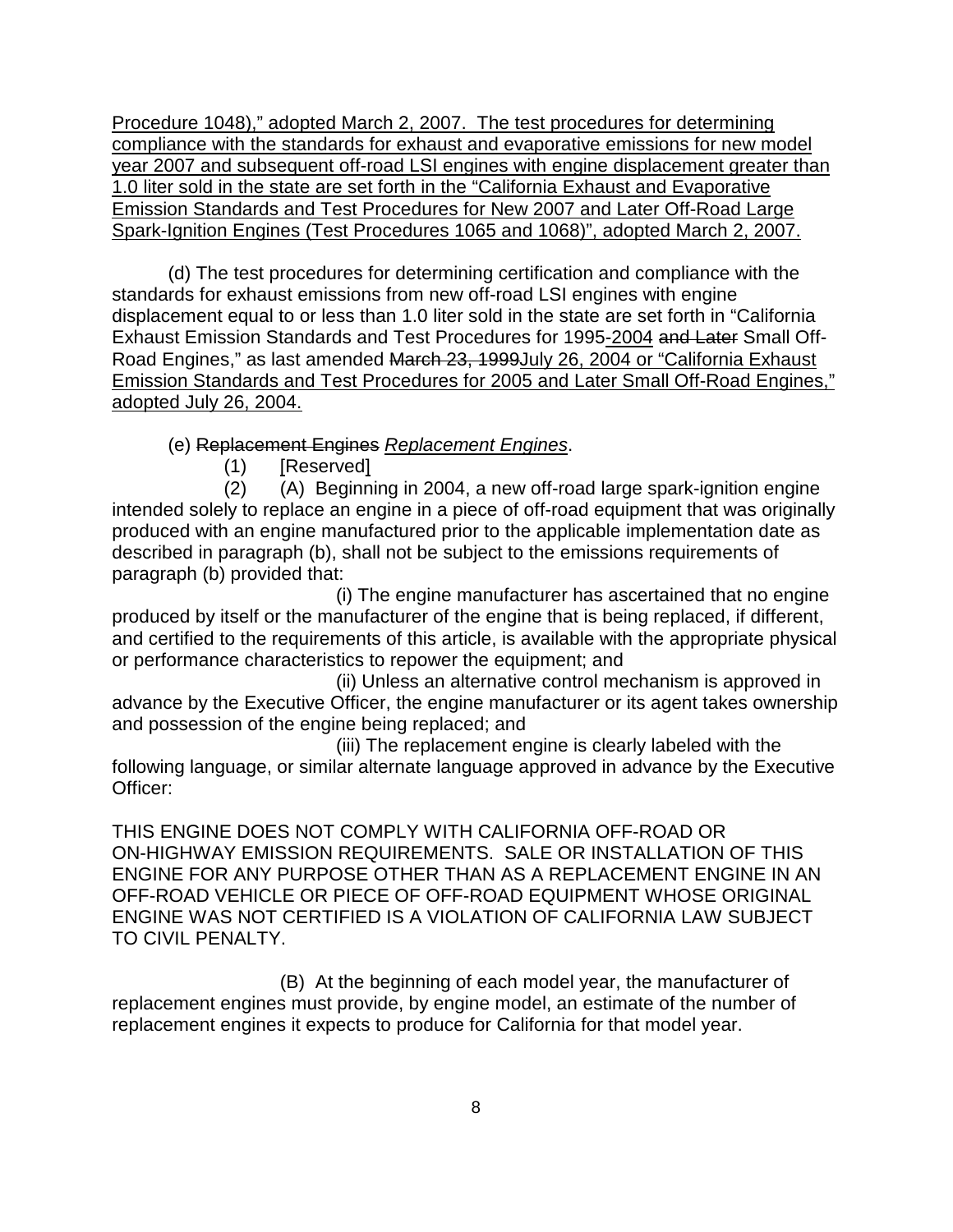(C) At the conclusion of the model year, the manufacturer must provide, by engine model, the actual number of replacement engines produced for California during the model year, and a description of the physical or performance characteristics of those models that indicate that certified replacement engine(s) were not available as per paragraph (A).

NOTE: Authority cited: Sections 39600, 39601, 43013, 43018, 43101, 43102 and 43104, Health and Safety Code. Reference: Sections 43013, 43017, 43018, 43101, 43102, 43104, 43105, 43150, 43151, 43152, 43153,- 43154, 43205.5, and 43210, 43210.5, 43211 and-43212, Health and Safety Code.

# **2434. Emission Control Labels - 2001 and Later Off-Road Large Spark-ignition Engines**

- (a) Purpose. Purpose. [No Change]
- (b) Applicability. Applicability. [No Change]
- (c) Label Content and Location. Label Content and Location.

(1) A tune-up label made of a permanent material must be welded, riveted or otherwise permanently attached to the engine block or other major component in such a way that it will be readily visible after installation of the engine in the equipment. If the equipment obscures the label on the engine, the equipment manufacturer must attach a supplemental label such that it is readily visible.

(2) In selecting an acceptable location, the manufacturer must consider the possibility of accidental damage (e.g., possibility of tools or sharp instruments coming in contact with the label). Each label must be affixed in such a manner that it cannot be removed without destroying or defacing the label, and must not be affixed to any part which is likely to be replaced during the equipment's useful life. The label(s) must not be affixed to any component which is easily detached from the engine.

(3) In addition, an engine serial number and date of engine manufacture (month and year) must be stamped on the engine block or stamped on a metal label riveted or permanently attached to the engine block. Engine manufacturers must keep records such that the engine serial number can easily be used to determine if an engine was certified for the applicable model year. Alternative engine serial number identification methods or tracking number may be allowed with prior approval from the Executive Officer.

(4) The label must be in the English language and use block letters and numerals which must be of a color that contrasts with the background of the label.

(5) The label must contain the following information:

(A) The label heading must read:

"Important Engine Information."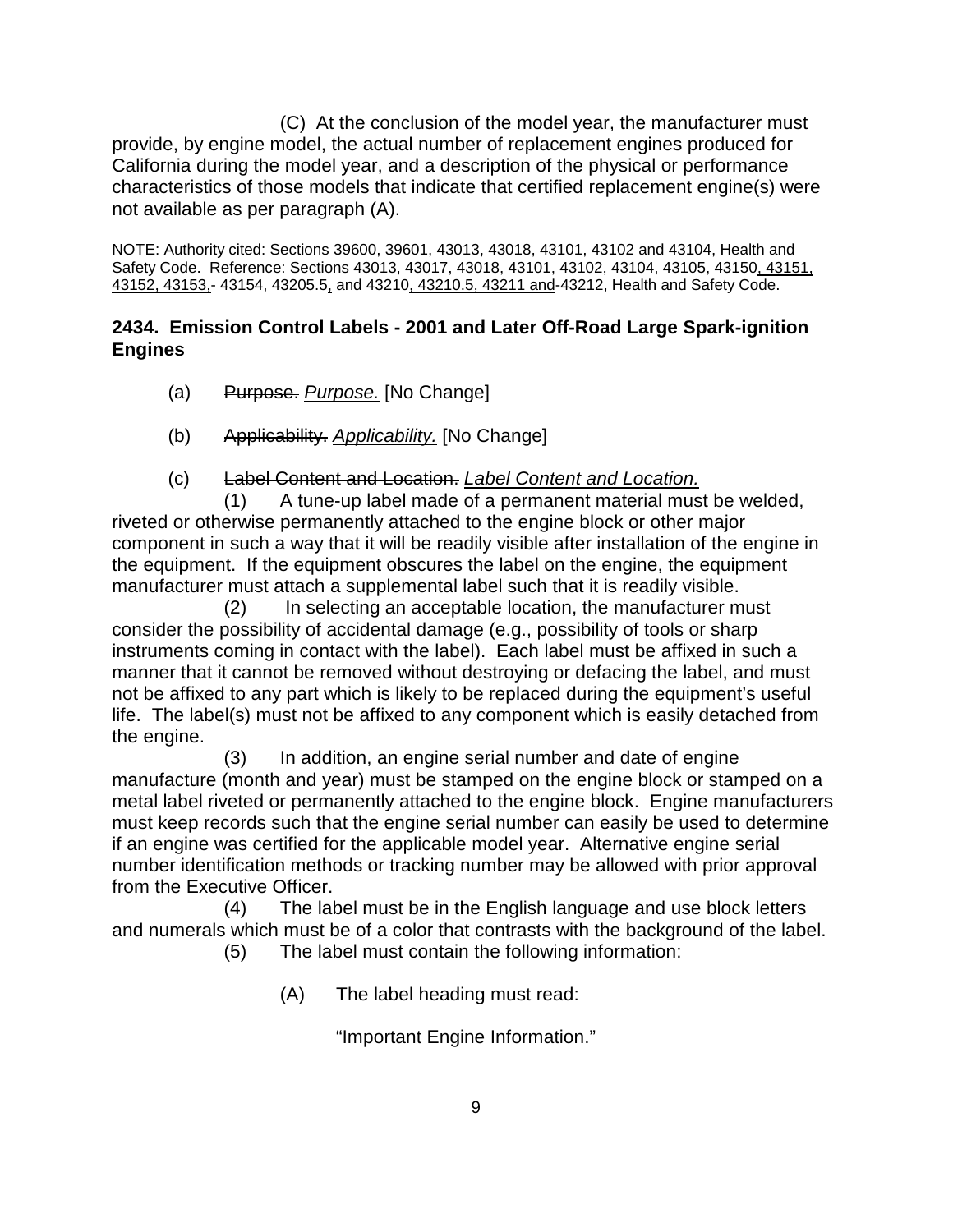(B) Full corporate name and trademark of the manufacturer.

(C) "THIS ENGINE IS CERTIFIED TO OPERATE ON (specify

operating fuel(s))."

(D) Identification of the Exhaust Emission Control System. Abbreviations may be used and must conform to the nomenclature and abbreviations found in the Society of Automotive Engineers document J1930 which is incorporated by reference in Section 1977, Title 13, CCR, entitled "Electrical/Electronic Systems Diagnostic Terms, Definitions, Abbreviations, and Acronyms."

(E) The maintenance specifications and adjustments recommended by the engine manufacturer, including, as applicable: spark plug gap width, valve lash, ignition timing, idle air/fuel mixture setting procedure and value (e.g., idle CO, idle speed drop), and high idle speed. These specifications must indicate the proper transmission position, (if applicable), during tune-up and what accessories, if any, should be in operation, and what systems, if any (e.g., vacuum advance, air pump), should be disconnected during the tune-up. If the manufacturer does not recommend adjustment of the foregoing specifications, the manufacturer must include in lieu of the "specifications" the single statement "No other adjustments needed." For all engines, the instructions for tune-up adjustments must be sufficiently clear on the label to preclude the need for a mechanic or equipment owner to refer to another document in order to correctly perform the adjustments.

(F) Any specific fuel or engine lubricant requirement (e.g., research octane number, engine lubricant type).

(G) An unconditional statement of compliance with the appropriate model year (for 2001-2003) or (2004 and subsequent) California regulations; for example, "This engine conforms to 2002 California regulations for off-road large spark-ignition engines and is certified to 3.0 g/bhp-hr HC+NOx and 37 g/bhp-hr CO." or "This engine conforms to 20067 California regulations for off-road large spark-ignition engines and is certified to 0.8 g/kW-hr [0.6 g/bhp-hr] HC+NOx and 20.6 g/kW-hr [15.4 g/bhp-hr] CO."

(H) Total engine displacement (in cubic inches and/or liters) of the engine upon which the engine label is attached.

(I) The engine family identification (i.e., engine family name and manufacturer's own engine group/code).

 (6) (A) The manufacturer of any engine certified with a clean fuel (i.e. natural gas) must at the time of engine manufacture, affix a permanent legible label specifying the appropriate operating fuel(s).

(B) The label must be located immediately adjacent to each fuel tank filler inlet and outside of any filler inlet compartment. It must be located so that it is readily visible to any person introducing fuel to such filler inlet; provided, however, that the Executive Officer must upon application from an engine manufacturer, approve other label locations that achieve the purpose of this paragraph. If the engine is manufactured separately from the equipment, the label must be affixed to the engine and located so that it is readily visible. Such labels must be in English and in block letters which must be of a color that contrasts with their background.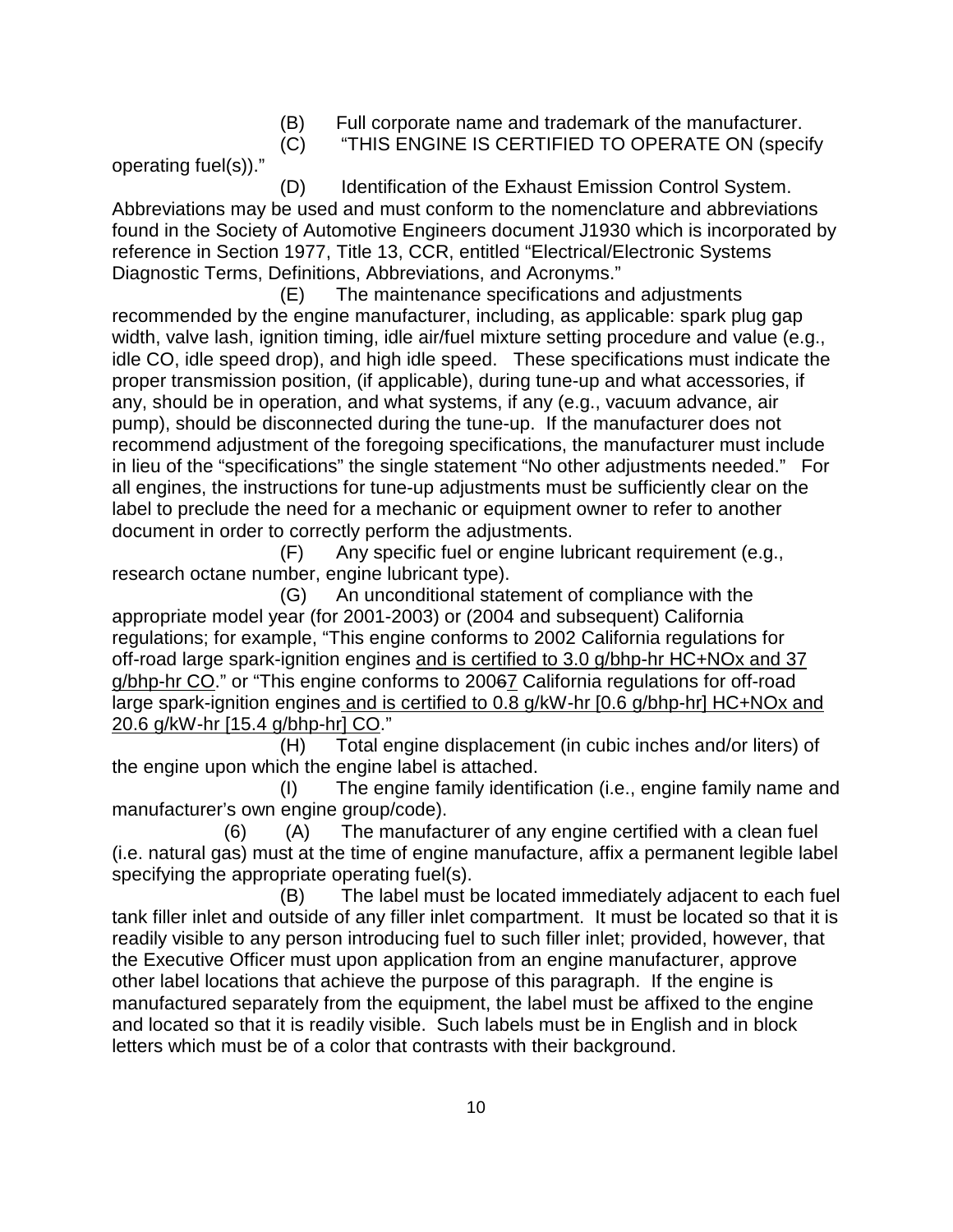#### (d) through (l) [No Change]

NOTE: Authority cited: Sections 39600, 39601, 43013, 43018, 43101, 43102 and 43104, Health and Safety Code. Reference: Sections 43013, 43017, 43018, 43101, 43102, 43104, 43105, 43150, 43151, 43152, 43153,- 43154, 43205.5, and 43210, 43210.5, 43211 and-43212, Health and Safety Code.

#### **§ 2438. In-Use Compliance Program**

(a) through (d) [No Change]

(e)(1) through (e)(6) [No Change]

(e)(7) Credit Calculation.

(A) For each participating engine family, emission credits (positive or negative) are to be calculated according to the following equation and rounded, in accordance with ASTM E29-93a, to the nearest gram. ASTM E29-93a has been incorporated by reference. Consistent units are to be used throughout the equation. The following equation is used to determine the credit status for an engine family whether generating positive or negative in-use emission credits:

Credits (grams) = SALES  $\times$  (STD - CL)  $\times$  POWER  $\times$ AF  $\times$  LF  $\times$  UL

Where:

- **SALES** = the number of eligible sales tracked to the point of first retail sale in the U.S. for the given engine family during the model year.
- **STD** = the emission standard or family emission level in g/bhp-hr or g/kW-hr, as appropriate and as noted in California Code of Regulations, Title 13, Section 2433.
- **CL** = compliance level of the in-use testing in g/bhp-hr or g/kW-hr, as appropriate and as approved by ARB.
- **UL**= useful life in hours (5000 hours for engines with displacement) greater than 1.0 liter.
- **Power** = the average power of an engine family in bhp or kW (sales weighted). The power of each configuration is the rated output in horsepower as determined by SAE J1349 (June 1995) or J1995 (June 1995), as applicable. These procedures have been incorporated by reference.
- **LF =** Load factor; Fraction of rated engine power utilized in-use (0.32 for engines with displacement greater than 1.0 liter.
- **AF** = adjustment factor for the number of tests conducted, as determined from the following table, except that when a manufacturer concedes failure before completion of testing, the adjustment factor shall be 1.0: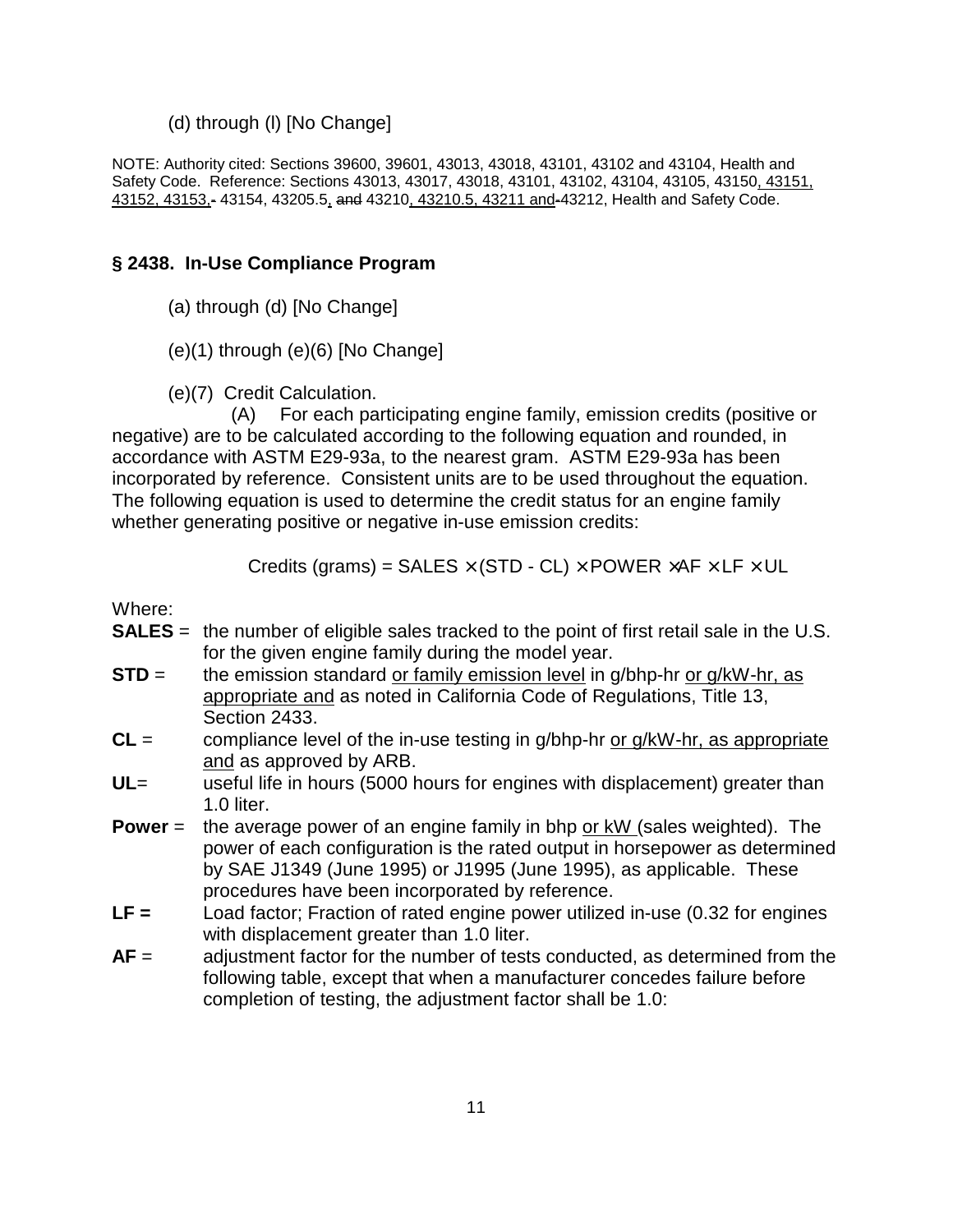| <b>Number of Engines</b><br><b>Tested</b> | <b>Adjustment Factor</b> |
|-------------------------------------------|--------------------------|
| $2^*$ , 4                                 | 0.5                      |
| հ                                         | 0.75                     |
|                                           | 0.9                      |
| 10                                        | 1.0                      |

\*Small volume manufacturer

## (B) [No Change]

(e)(8) through (e)(10) [No Change]

NOTE: Authority cited: Sections 39600, 39601, 43013, 43018, 43101, 43102 and 43104, Health and Safety Code. Reference: Sections 43013, 43017, 43018, 43101, 43102, 43104, 43105, 43150, 43151, 43152, 43153,- 43154, 43205.5, and 43210, 43210.5, 43211 and-43212, Health and Safety Code.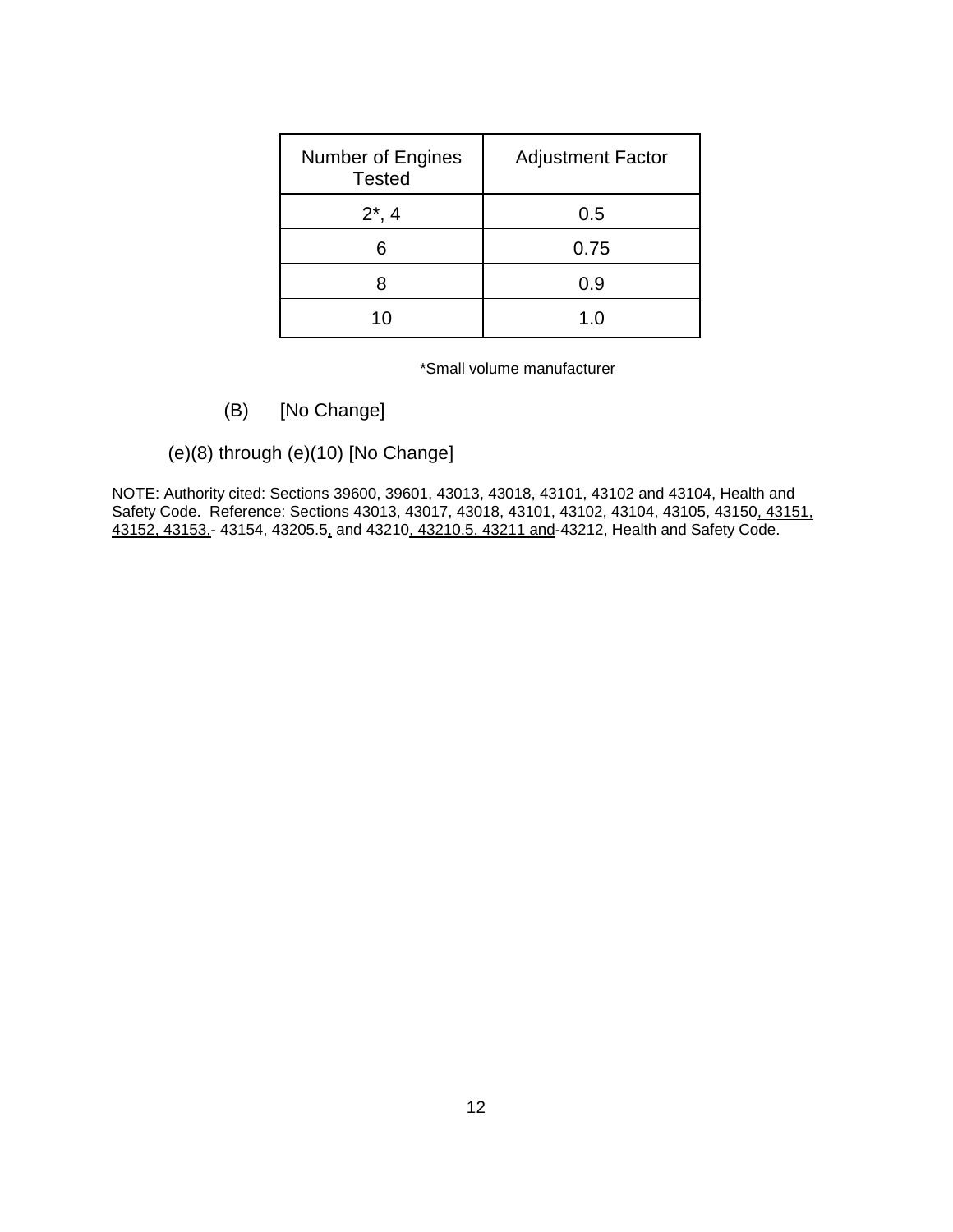Adopt Article 2, Large Sparks Ignition (LSI) Engine Fleet Requirements, within Chapter 15, Division 3, Title 13, California Code of Regulations, and new sections 2775, 2775.1, and 2775.2 to read:

# **Article 2. Large Spark-Ignition (LSI) Engine Fleet Requirements**

## **Section 2775. Applicability.**

- (a) General Applicability. This article applies to operators of off-road large spark-ignition (LSI) engine forklifts, sweepers/scrubbers, industrial tow tractors or airport ground support equipment operated within the State of California in the conduct of business with:
- (1) 25 horsepower or more (greater than 19 kilowatts for 2005 and later model year engines), and
- (2) greater than 1.0 liter displacement.
- (b) Exemptions.
- (1) Small Fleets as defined in subsection (d).
- (2) Rental or leased equipment operated in California no more than 30 aggregated calendar days per year shall be exempt from the requirements of this article.
- (3) Off-road military tactical vehicles or equipment exempt from regulation under the federal national security exemption, 40 CFR, subpart J, section 90.908, are exempt from the requirements of this article. Vehicles and equipment covered by the definition of military tactical vehicle that are commercially available and for which a federal certificate of conformity has been issued under 40 CFR Part 90, subpart B, shall also be exempt from the requirements of this article.
- (4) Each part of this article is severable, and in the event that any part of this chapter or article is held to be invalid, the remainder of the article shall remain in full force and effect.
- (c) Definitions. The definitions in Section 1900 (b), Chapter 1, and Section 2431 (a), Chapter 9 of Title 13 of the California Code of Regulations apply to this article. In addition, the following definitions apply to this article:

"Aggregated Operations" means all of an operator's California facilities for which equipment purchasing decisions are centrally made. Facilities that budget and make equipment purchasing decisions independent of a government or corporate headquarters are assumed to be independent and therefore are not required to be aggregated for the purpose of determining fleet size.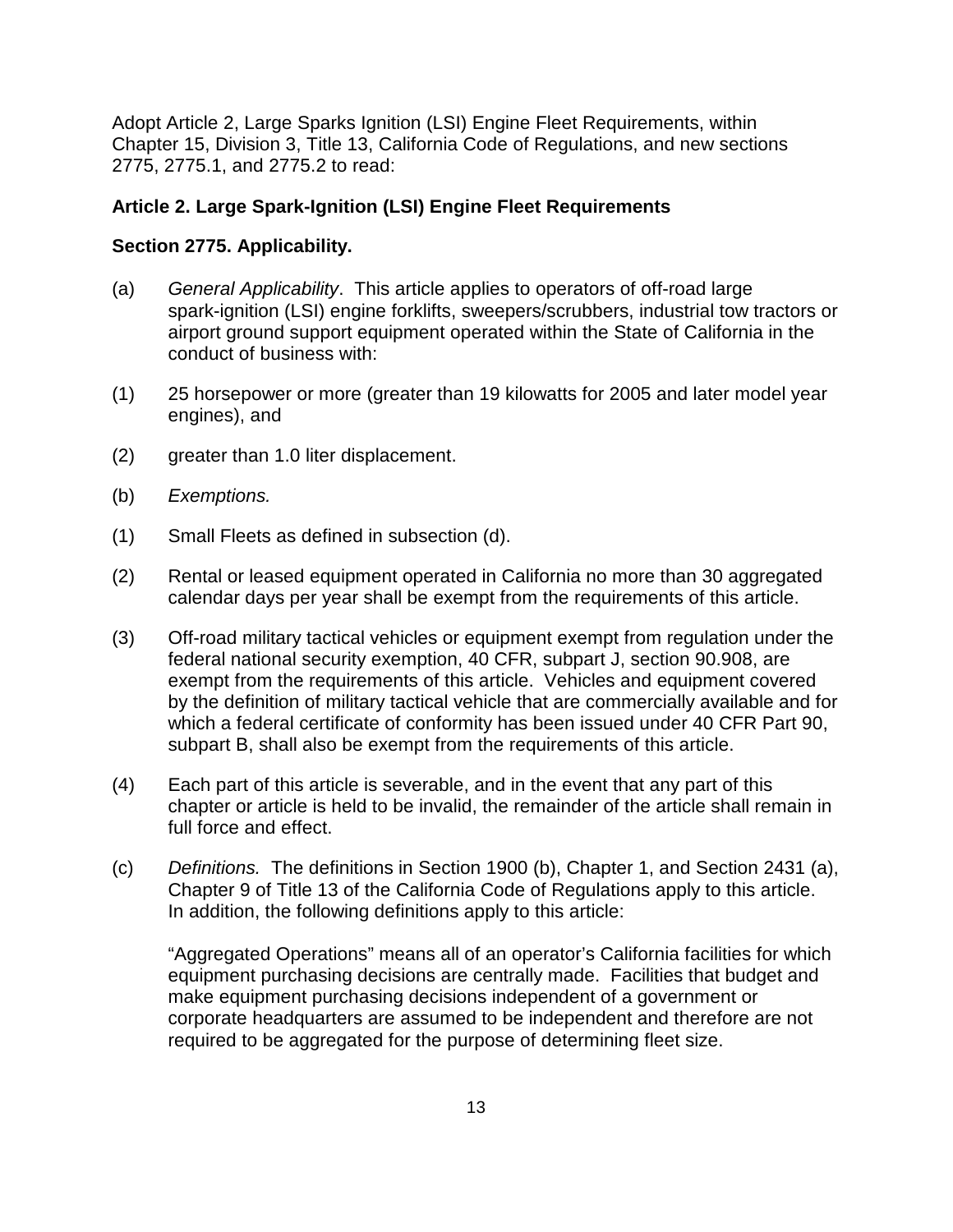"Agricultural Crop Preparation Services" means packinghouses, cotton gins, nut hullers and processors, dehydrators, feed and grain mills, and other related activities that fall within the United States Census Bureau NAICs (North American Industry Classification System) definition for Industry 115114 – "Postharvest Crop Activities," as published in the North American Industry Classification System − United States, 2002.

"Airport Ground Support Equipment," "Ground Service Equipment," or "GSE" means any large spark-ignition engine or electric-powered equipment contained in the 24 categories of equipment included in section B.3. of Appendix 2 of the South Coast Ground Support Equipment Memorandum of Understanding, dated November 27, 2002. Specifically included in this definition are those categories of GSE equipment designed for on-road use, but not licensed for on-road use ("On-Road Equivalent" GSE).

"Baseline Inventory" means an inventory of equipment as defined in this subdivision that reflects all equipment owned at the time of the inventory.

"Certification Standard" means the level to which an LSI engine is certified, in grams per kilowatt-hour of hydrocarbon and oxides of nitrogen, combined, as identified in an Executive Order (EO) issued by the Executive Officer of the California Air Resources Board.

"Dehydrators" means sun drying of fruits, vegetables, tomatoes, dates, prunes, raisins and olives, or artificially drying and dehydrating fruits, vegetables, tomatoes, dates, prunes, raisins, grapes, and olives.

"Emission Control System" means any device or system employed with a new or in-use off-road LSI-engine vehicle or piece of equipment that is intended to reduce emissions. Examples of LSI emission control systems include, but are not limited to, closed-loop fuel control systems, fuel injection systems, three-way catalysts, and combinations of the above.

"Equipment" or "Pieces of Equipment" means one or more forklifts, industrial tow tractors, sweeper/scrubbers, or pieces of airport ground support equipment as defined in this section.

"Executive Officer" means the Executive Officer of the California Air Resources Board, or his or her delegate.

"Executive Order" means a document signed by the Executive Officer that specifies the standard to which a new LSI engine is certified or the level to which an LSI retrofit emission control system is verified.

"Facility" means any structure, appurtenance, installation, and improvement on land that operates and/or garages one or more pieces of equipment.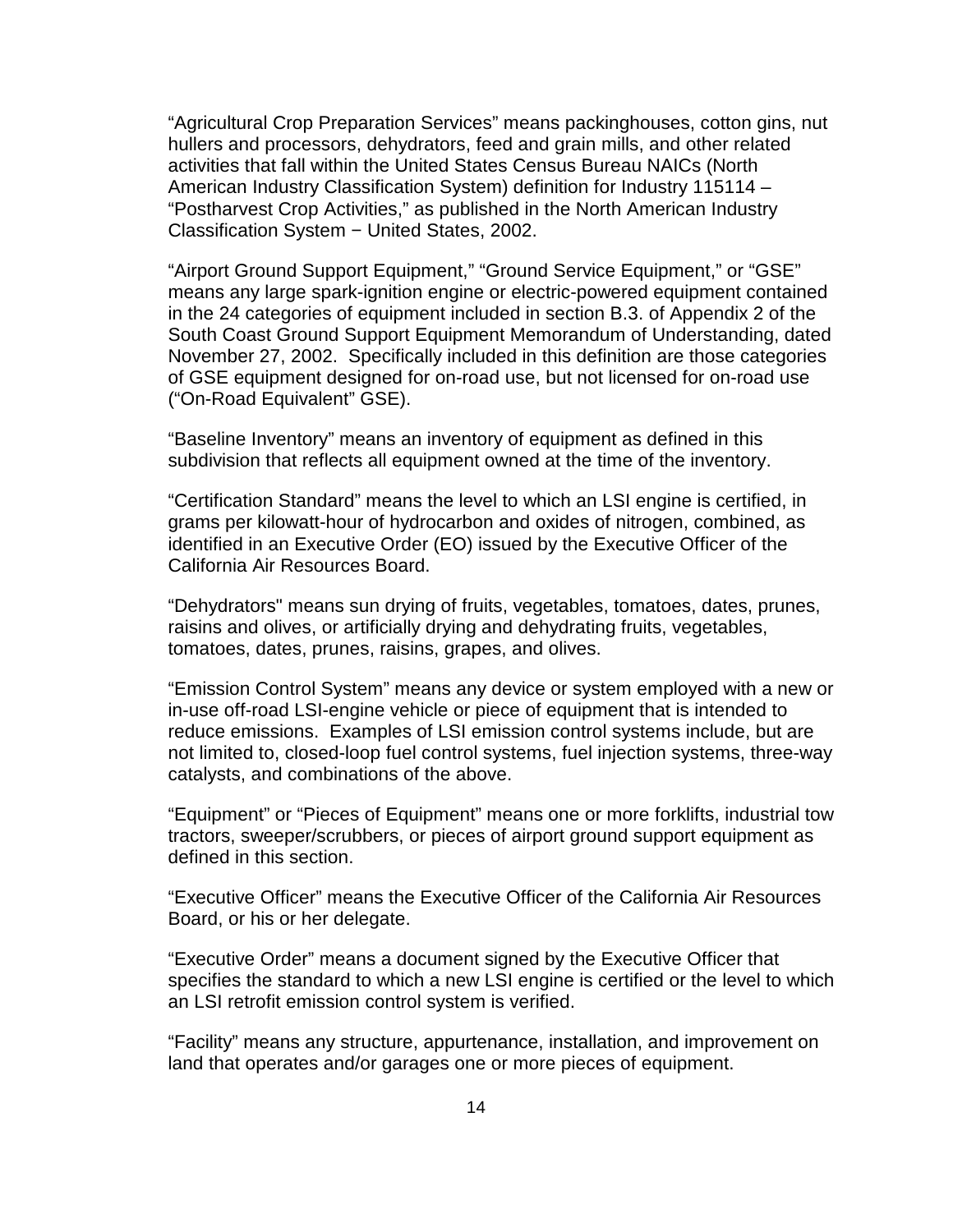"Facility Sample" means the selection of one or more individual facilities from an operator's California facilities for comparison to the operator's aggregate fleet inventory for fleet average calculation.

"Fleet Average Emission Level" means the arithmetic mean of the combined hydrocarbon plus oxides of nitrogen emissions certification standard or verification absolute emissions level for each piece of applicable equipment comprising an operator's fleet. For the purposes of calculating the fleet average, electric-powered equipment shall be considered to have combined hydrocarbon plus oxides of nitrogen emissions level of zero (0). Electric-powered equipment of less than 19 kilowatts shall be allowed to be included in the fleet average calculation provided that the operator can demonstrate that the equipment performs the work equivalent of an LSI engine-powered piece of equipment. For the purposes of calculating the fleet average for a non-forklift fleet, each piece of On-Road Equivalent GSE shall be considered to have a combined hydrocarbon plus oxides of nitrogen emissions level as follows: 1.1 g/bhp-hr (1.5 g/kW-hr) for purposes of determining compliance with the 1/1/2009 standard; 0.8 g/bhp-hr (1.1 g/kW-hr) for purposes of determining compliance with the 1/1/2011 standard; and 0.7 g/bhp-hr (0.9 g/kW-hr) for purposes of determining compliance with the 1/1/2013 standard. For the purpose of calculating the fleet average, fleet operators shall be permitted to exclude at their discretion any electricpowered equipment that could otherwise be used to lower the LSI fleet's average emission level.

"Forklift" means an electric Class 1 or 2 rider truck or a large spark-ignition engine-powered Class 4 or 5 rider truck as defined by the Industrial Truck Association. Electric Class 3 trucks are not forklifts for the purposes of this regulation.

"Industrial Tow Tractor" means an electric or large spark-ignition engine-powered Class 6 truck as defined by the Industrial Truck Association. Industrial tow tractors are designed primarily to push or pull non-powered trucks, trailers, or other mobile loads on roadways or improved surfaces. Industrial tow tractors are commonly referred to as tow motors or tugs. Industrial tow tractors are distinct from airport ground support equipment tugs for the purposes of this regulation.

"Label" means a permanent material that is welded, riveted or otherwise permanently attached to the engine block or other major component in such a way that it will be readily visible after installation of the engine in the equipment. If the equipment obscures the label on the engine, the equipment manufacturer must attach a supplemental label such that it is readily visible. The label will state the emission standard or verification absolute emissions level to which the engine or equipment was certified or verified.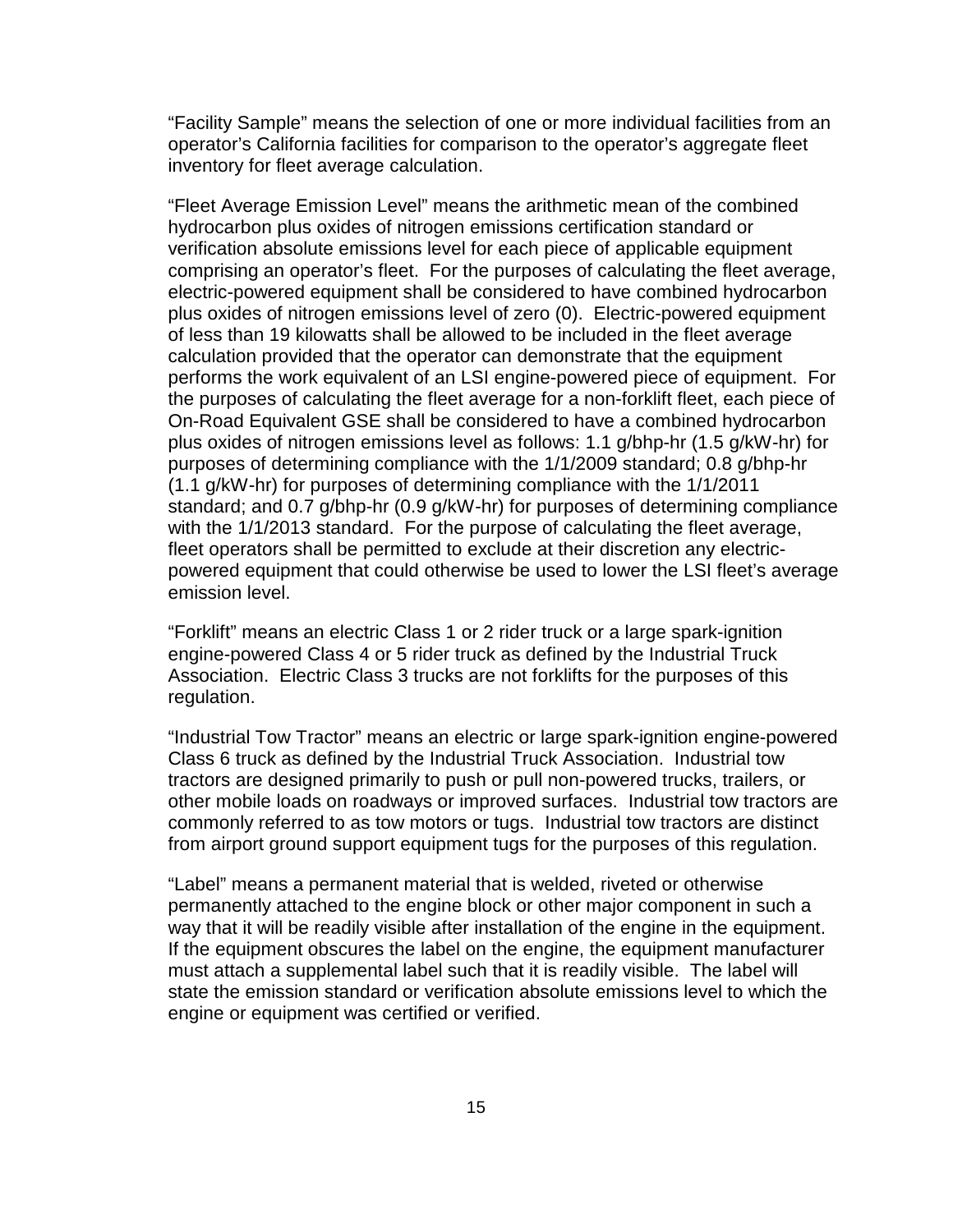"Large Fleet" means an operator's aggregated operations in California of 26 or more pieces of equipment.

"Leased forklift" for use in agricultural crop preparation services means a forklift under a contract or agreement for a term or period of one year or more that may include an option to purchase the forklift.

 "LSI Retrofit Emission Control System" means an emission control system employed exclusively with an in-use off-road LSI-engine vehicle or piece of equipment.

"Manufacturer" means the manufacturer granted new engine certification or retrofit emission control system verification.

"Medium Fleet" means an operator's aggregated operations in California of 4 to 25 pieces of equipment.

"Memorandum of Understanding Signatories" or "MOU Signatories" means any of the airlines that entered into the South Coast Ground Support Equipment Memorandum of Understanding, dated November 27, 2002.

"Military tactical vehicles or equipment" means vehicles or pieces of equipment that meet military specifications, are owned by the U.S. Department of Defense and/or the U.S. military services or its allies, and are used in combat, combat support, combat service support, tactical or relief operations, or training for such operations.

["Model Year" means the manufacturer's annual production period, which includes January 1 of a calendar year or, if the manufacturer has no annual production period, the calendar year.] $\overline{1}$ 

["New Engine" means an engine's ownership has not been transferred to the ultimate consumer.]

"Non-forklift fleet" means an operator's aggregated operations in California of four (4) or more sweeper/scrubbers, industrial tow tractors, or pieces of airport ground support equipment, alone or in combination.

"Nut hullers and processors" means facilities where nuts are received, hulled, aspirated, shelled, sized, stored, packaged and shipped. Facilities that blanch, slice, dice, roast, salt, or smoke nuts or nut meats are not included in the "nut hullers and processors" definition.

 $\overline{a}$ 

<sup>1</sup> Bracketed definitions are replicated for ease of use and presentation clarity from Section 1900 (b), Chapter 1, or Section 2431 (a), Chapter 9, of Title 13 of the California Code of Regulations.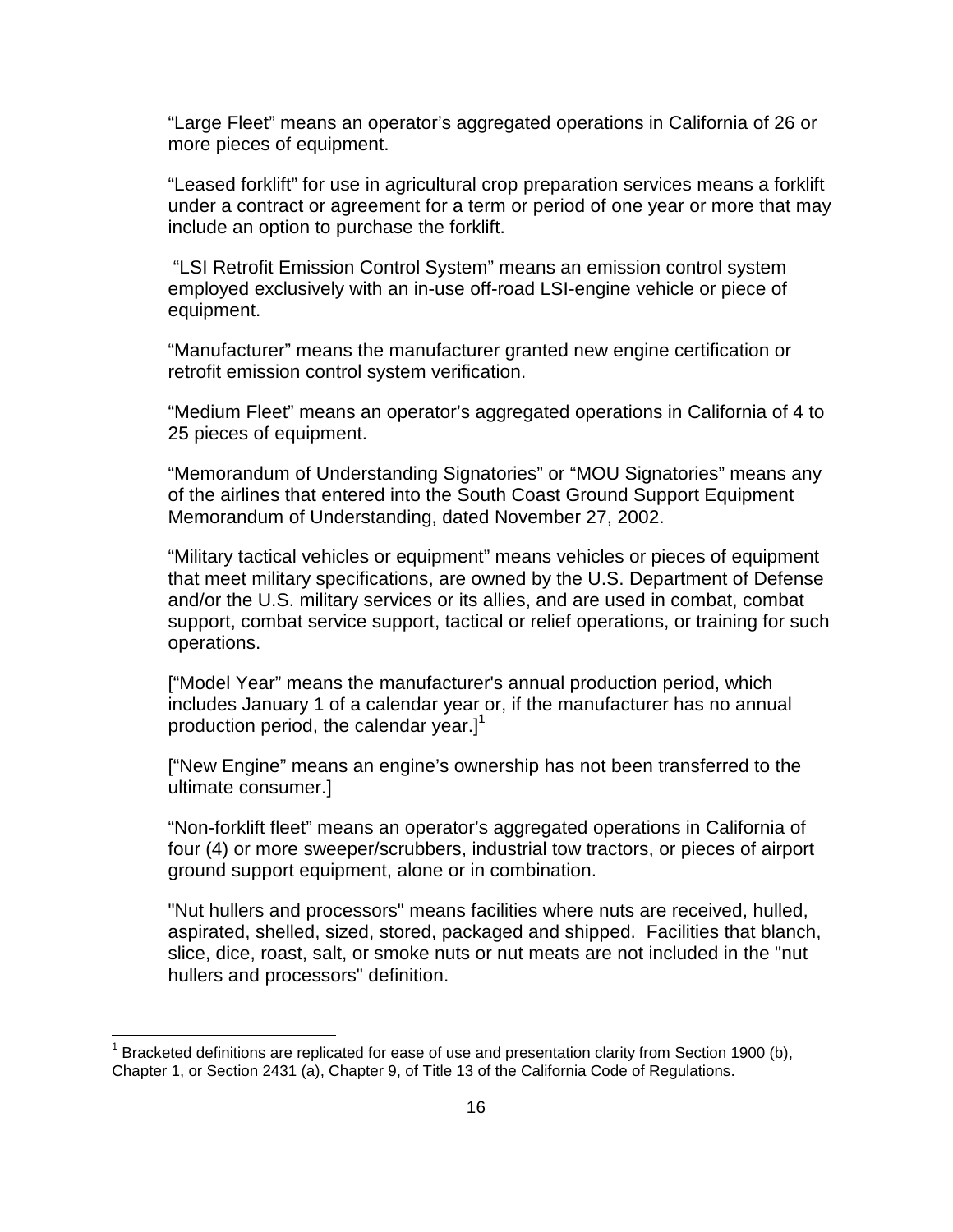["Off-Road Large Spark-ignition Engines" or "LSI Engines" means any engine that produces a gross horsepower of 25 horsepower or greater (greater than 19 kilowatts for 2005 and later model years) or is designed (e.g., through fueling, engine calibrations, valve timing, engine speed modifications, etc.) to produce 25 horsepower or greater (greater than 19 kilowatts for 2005 and later model years). If an engine family has models at or above 25 horsepower (greater than 19 kilowatts) and models below 25 horsepower (at or below 19 kilowatts), only the models at or above 25 horsepower (above 19 kilowatts) would be considered LSI engines. The engine's operating characteristics are significantly similar to the theoretical Otto combustion cycle with the engine's primary means of controlling power output being to limit the amount of air that is throttled into the combustion chamber of the engine. LSI engines or alternate fuel-powered LSI internal combustion engines are designed for powering, but not limited to powering, forklift trucks, sweepers, generators, and industrial equipment and other miscellaneous applications. All engines and equipment that fall within the scope of the preemption of Section 209(e)(1)(A) of the Federal Clean Air Act, as amended, and as defined by regulation of the Environmental Protection Agency, are specifically excluded from this category. Specifically excluded from this category are: 1) engines operated on or in any device used exclusively upon stationary rails or tracks; 2) engines used to propel marine vessels; 3) internal combustion engines attached to a foundation at a location for at least 12 months; 4) off-road recreational vehicles and snowmobiles; and 5) stationary or transportable gas turbines for power generation.]

"Operator" means a person with legal right of possession and use of LSI engine equipment other than a person whose usual and customary business is the rental or leasing of LSI engine equipment. Operator includes a person whose usual and customary business is the rental or leasing of LSI engine equipment for any LSI engine equipment not solely possessed or used for rental or leasing.

"Rental forklift" for use in agricultural crop preparation services means a forklift under a contract or agreement for a term or period of less than one year that may include an option to renew the contract or agreement.

"Repower" means a new or remanufactured engine and parts offered by the OEM or by a non-OEM rebuilder that has been demonstrated to the ARB to be functionally equivalent from a durability standpoint to the OEM engine and components being replaced.

"Retrofit" means the application of an emission control system to a non-new LSI engine.

"Serial Number" means an engine serial number and date of engine manufacture (month and year) that are stamped on the engine block or stamped on a metal label riveted or permanently attached to the engine block. Engine manufacturers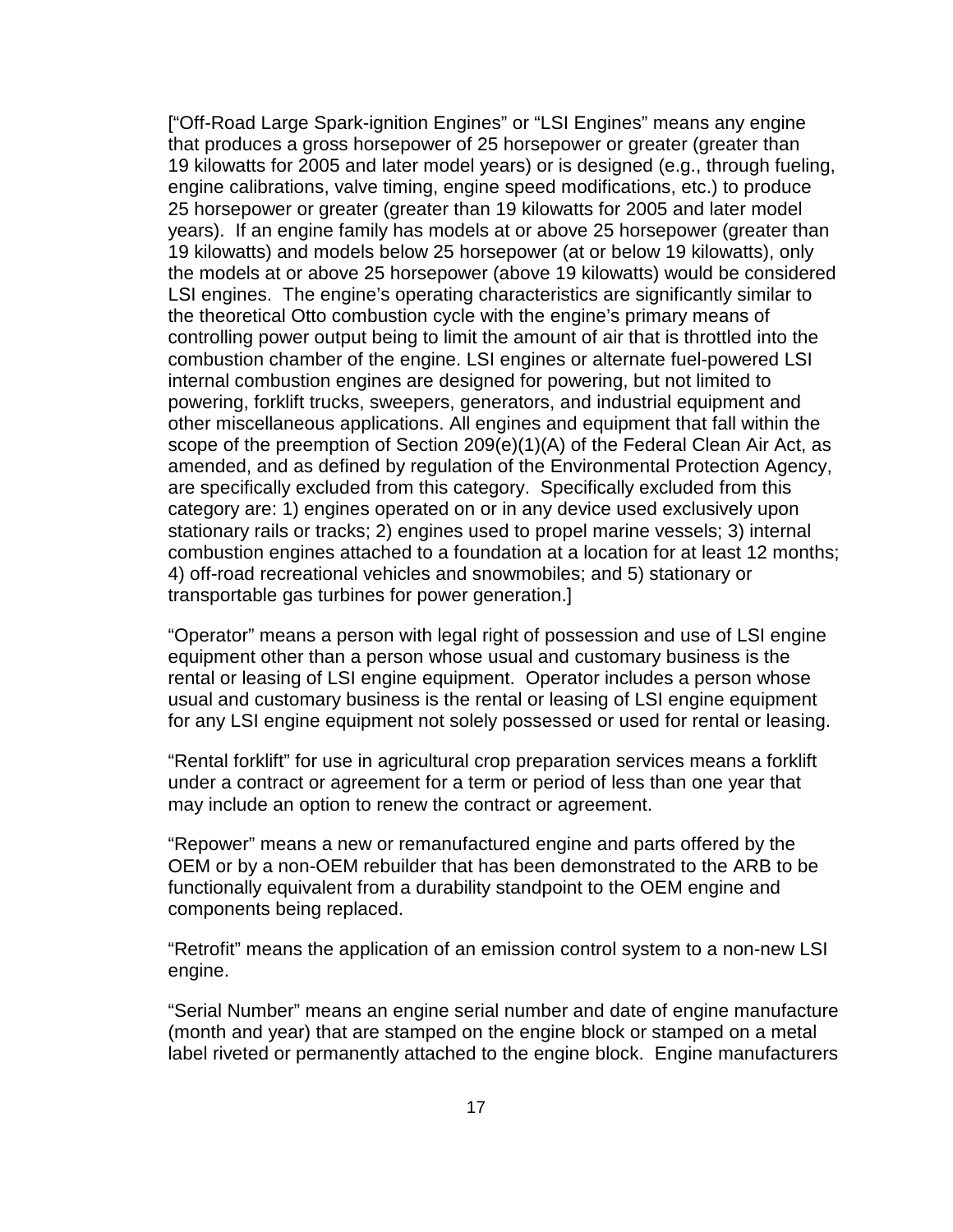must keep records such that the engine serial number can easily be used to determine if an engine was certified for the applicable model year, and beginning January 1, 2007, the standard to which the engine was certified.

"Small Fleet" means an operator's aggregated operations in California of 1 to 3 forklifts and/or 1 to 3 pieces of non-forklift equipment.

"Sweeper/scrubber" means an electric or large spark-ignition engine-powered piece of industrial floor cleaning equipment designed to brush and vacuum up small debris and litter or scrub and squeegee the floor, or both.

"Specialty Equipment" means a piece of equipment with unique or specialized performance capabilities that allow it to perform prescribed tasks and as approved by the Executive Officer.

["Ultimate Purchaser" means the first person who in good faith purchases a new LSI engine or equipment using such engine for purposes other than resale.]

"Uncontrolled LSI Engine" means pre-2001 uncertified engines and 2001-2003 certified uncontrolled LSI engines. The default emission rate for an uncontrolled LSI engine is 16.0 grams per kilowatt-hour of hydrocarbon plus oxides of nitrogen.

"Verification" means a determination by the Executive Officer that the LSI emission control system meets the requirements of this Procedure. This determination is based on both data submitted or otherwise known to the Executive Officer and engineering judgement.

"Verification Level" means one of four emission reduction classifications that apply to the performance capability of retrofit emission control systems as described in Title 13, California Code of Regulations, Section 2782(f), Table 1, as set forth in Table 1: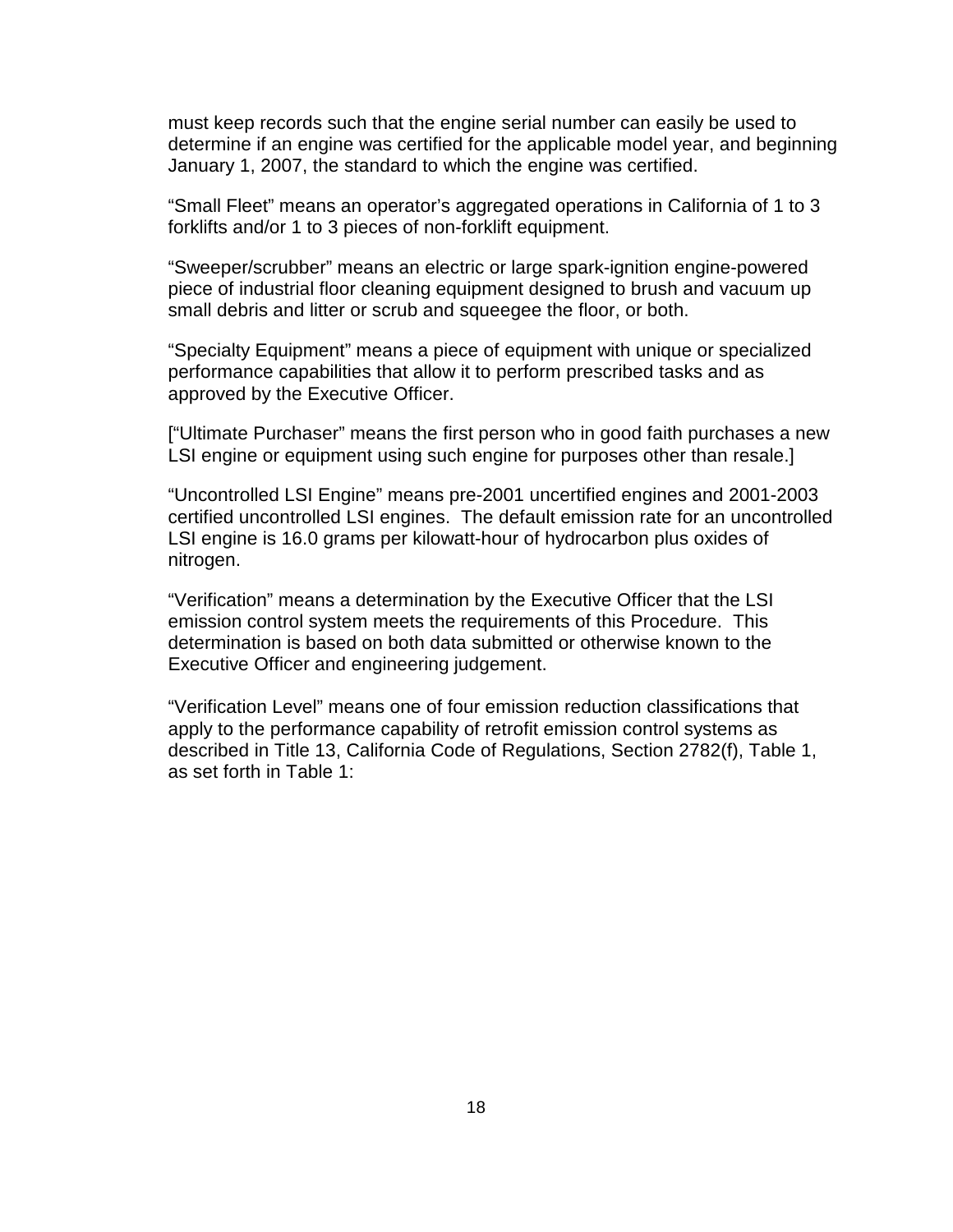| Classification      | <b>Percentage Reduction</b><br>$(HC+NOx)$ | <i><b>Absolute Emissions</b></i><br>$(HC+NOx)$                              |
|---------------------|-------------------------------------------|-----------------------------------------------------------------------------|
| LSI Level $1^{(1)}$ | $>25\%$ <sup>(2)</sup>                    | Not Applicable                                                              |
| LSI Level $2^{(1)}$ | $>75\%^{(3)}$                             | 3.0 g/bhp-hr $^{(3)}$<br>$(4.0 g/kW-hr)$                                    |
| LSI Level 3a $(1)$  | $> 85\%$ <sup>(4)</sup>                   | 0.5, 1.0, 1.5, 2.0, 2.5 g/bhp-hr<br>$(0.7, 1.3, 2.0, 2.7, 3.4$ g/kW-<br>hr) |
| LSI Level 3b $(5)$  | Not Applicable                            | 0.5, 1.0, 1.5, 2.0 $q/b$ hp-hr<br>$(0.7, 1.3, 2.0, 2.7$ g/kW-hr)            |

# **Table 1. LSI Engine Retrofit System Verification Levels**

Notes:

 $<sup>(1)</sup>$  Applicable to uncontrolled engines only</sup>

 $(2)$ The allowed verified emissions reduction is capped at 25% regardless of actual emission test values

- $(3)$  The allowed verified reduction for LSI Level 2 is capped at 75% or 3.0 g/bhp-hr (4.0 g/kW-hr) regardless of actual emission test values
- (4) Verified in 5% increments, applicable to LSI Level 3a classifications only

 $<sup>(5)</sup>$  Applicable to emission-controlled engines only</sup>

NOTE: Authority cited: Sections 39600, 39601, 43013, and 43018, Health and Safety Code. Reference: Sections 43013, 43017 and 43018, Health and Safety Code.

# **Section 2775.1. Standards.**

(a) Operators of forklift and/or non-forklift fleets shall first determine the size of their fleets, using the equipment definitions in Section 2775. Then, except as provided in subdivisions (c), (d), (e), and (f), operators of medium and large forklift fleets and operators of non-forklift fleets with more than three pieces of equipment shall comply with the fleet average emission level standards in Table 2 by the specified compliance dates.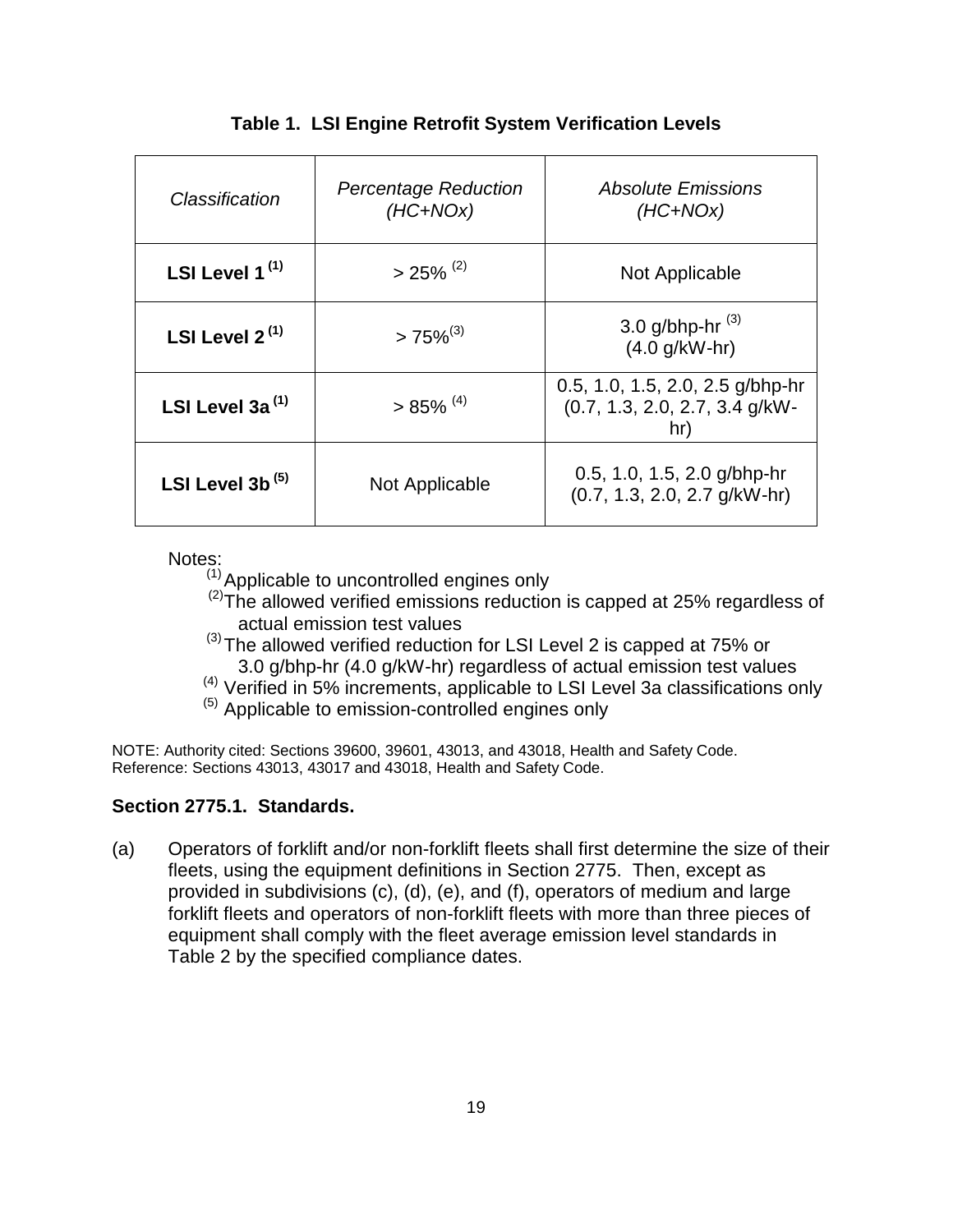|                              | <b>Initial Compliance Date</b> |          |          |
|------------------------------|--------------------------------|----------|----------|
| <b>Fleet Type</b>            | 1/1/2009                       | 1/1/2011 | 1/1/2013 |
| <b>Large Forklift Fleet</b>  | 3.2(2.4)                       | 2.3(1.7) | 1.5(1.1) |
| <b>Medium Forklift Fleet</b> | 3.5(2.6)                       | 2.7(2.0) | 1.9(1.4) |
| <b>Non-forklift Fleet</b>    | 4.0(3.0)                       | 3.6(2.7) | 3.4(2.5) |

## **Table 2: Fleet Average Emission Level Standards in grams per kilowatt-hour (brake-horsepower-hour) of hydrocarbons plus oxides of nitrogen**

- (1) Fleet operators subject to the fleet average provisions shall include in their fleet average calculations any piece of equipment that the operator has rented or leased or reasonably expects to rent or lease for a period of one year or more.
- (2) Fleet operators may exclude from the fleet average calculation uncontrolled 2003 and 2004 model year rental equipment (if the equipment is rented for a period of less than one year) until January 1, 2010.
- $(3)$  In addition to the provisions of  $(a)(2)$  above, fleet operators may exclude from the fleet average calculation rental or leased equipment if:
	- (A) the rental or lease is for a period of less than one year, and
	- (B) the rental or lease component comprises no more than 20 percent of the operator's equipment at any time, and
	- (C) the equipment rented or leased during the period from January 1, 2009 through December 31, 2010 is controlled to a 4.0 g/kW-hr (3.0 g/bhp-hr) standard or better and equipment rented or leased on or after January 1, 2011 is controlled to a 2.7 g/kW-hr (2.0 g/bhp-hr) standard or better.
- (4) Fleet operators shall comply with the applicable fleet average standard in Table 2 with the following exceptions:
	- (A) if through business expansion, a fleet meets the definition of a larger size category, the fleet may continue to comply with the applicable fleet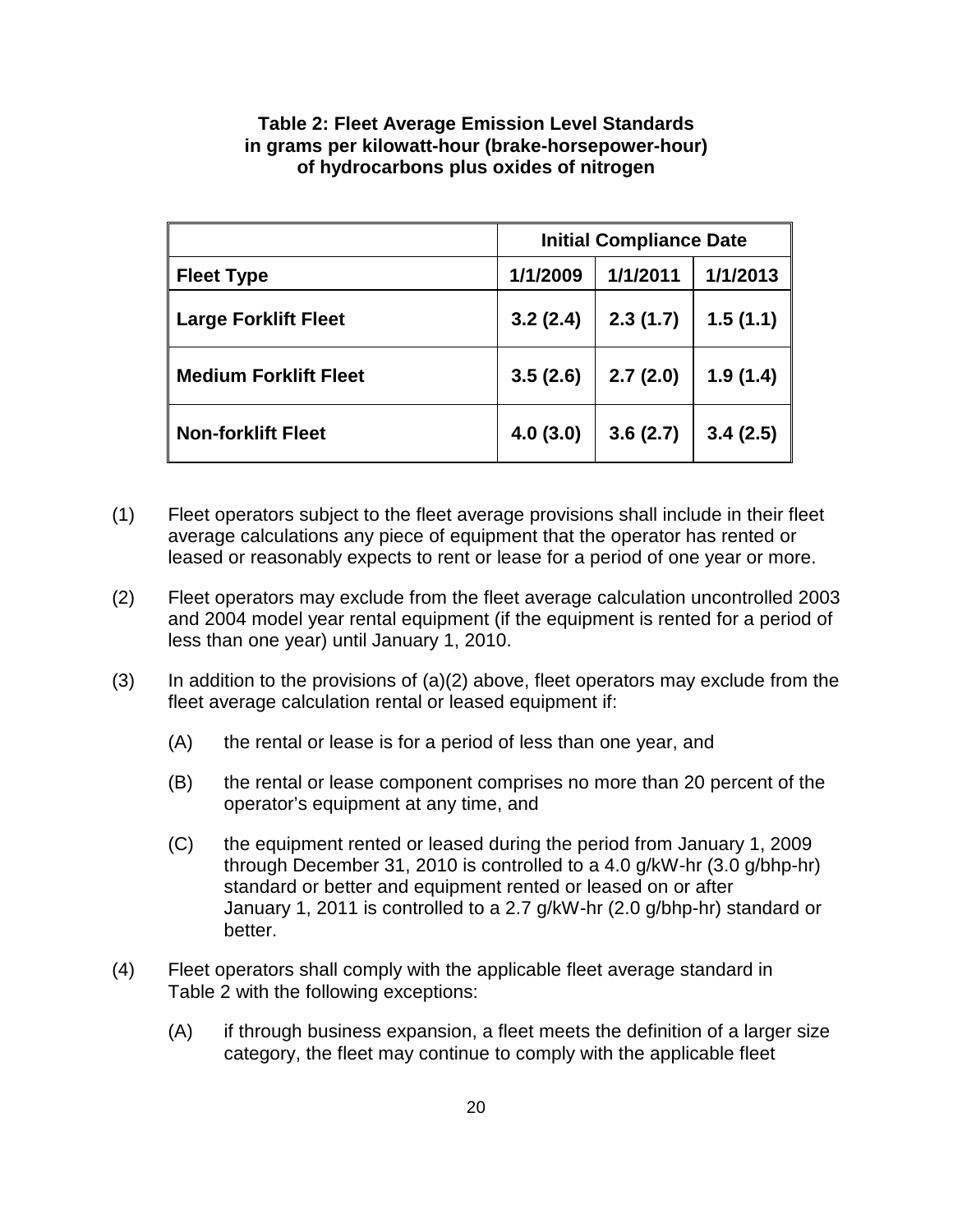standard for the initial size category until the subsequent compliance date, at which time the fleet must meet the applicable fleet standard for the new fleet size category, or

- (B) if through retirement or other fleet size reduction mechanism the fleet would otherwise be required to comply with a less stringent fleet standard, then the less stringent fleet standard becomes effective immediately.
- (b) Operators of mixed fleets comprised of forklifts and non-forklift equipment shall determine fleet size individually for forklift fleets and non-forklift fleets; a mixed fleet with three or fewer forklifts and three or fewer non-forklift pieces of equipment shall be considered to be a small fleet.
- (c) Except as provided in subdivisions (d), (e), and (f), each operator of a forklift fleet used in agricultural crop preparation services shall address emissions from their uncontrolled forklifts engines as follows:
- (1) by January 1, 2009, identify that portion of the owned 1990 and newer LSI forklift fleet for which retrofit emission control systems have been verified and control 20 percent of that portion as prescribed in subdivision (d)(1)(D)(i) below; and
- (2) by January 1, 2012, control 100 percent of the owned 1990 and newer LSI forklift fleet for which retrofit emission control systems have been verified as prescribed in subdivision (d)(1)(D)(i) below.
- (3) Operators of fleets used in agricultural crop preparation services may exclude from their LSI forklift fleet:
	- (A) leased forklifts provided the forklifts meet a 4.0 g/kW-hr (3.0 g/bhp-hr) standard or better. Forklifts under a lease agreement that was initiated prior to May 25, 2006 may also be excluded from the 4.0 g/kW-hr standard for the life of the lease, or until January 1, 2010, whichever is earlier, and
	- (B) rental forklifts rented on or after January 1, 2009, provided the forklifts meet a 4.0 g/kW-hr standard or better. Forklifts with an uncontrolled 2003 or 2004 model year engine may be excluded from the requirements of this subpart until January 1, 2010.
- (d) Limited Hours of Use Provisions.
- (1) Forklift and non-forklift equipment in medium and large fleets shall be exempted from the provisions of subdivision (a) of this section provided that: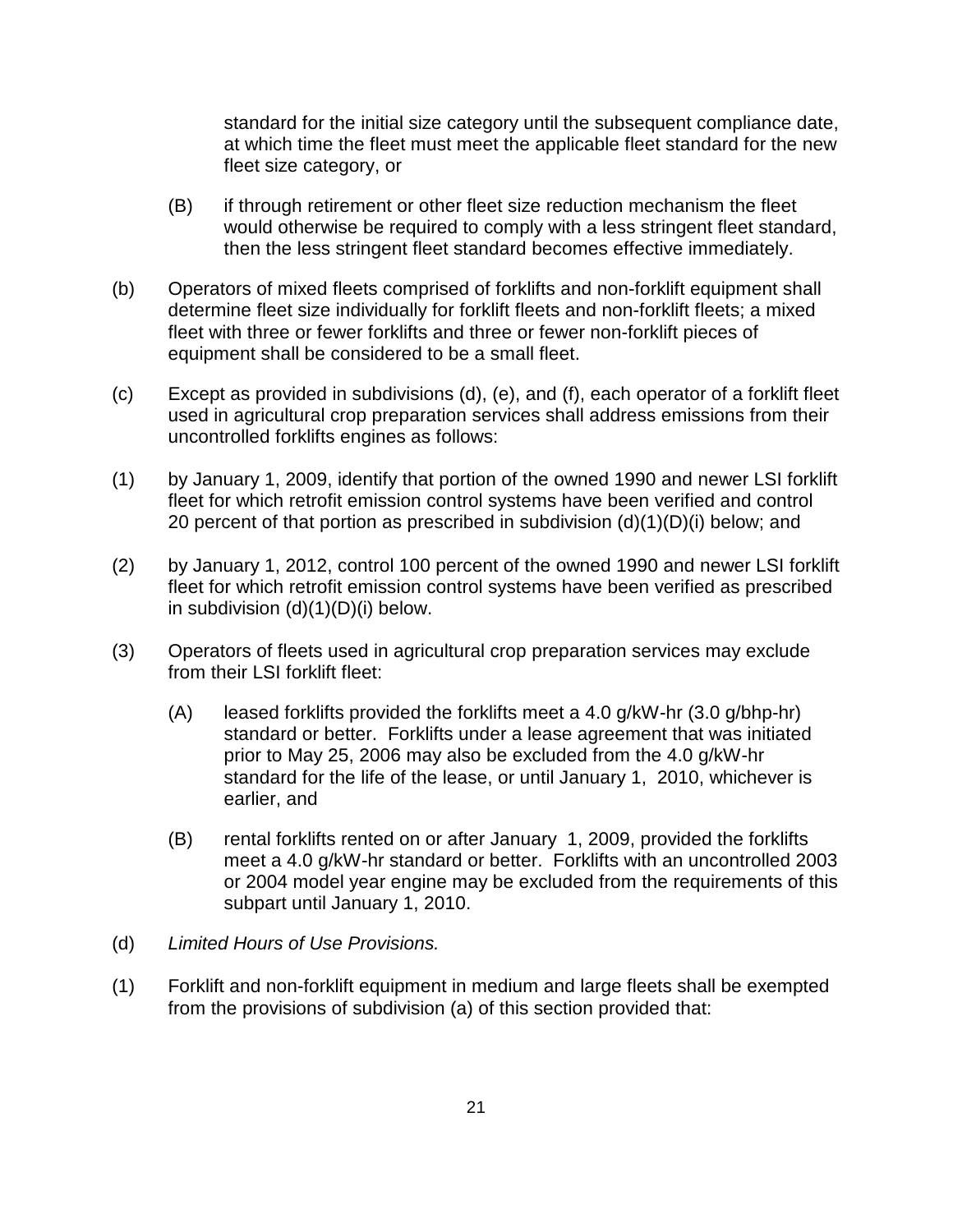- (A) the equipment is used, on average over any three year period, less than 251 hours per year, and
- (B) the equipment is equipped with an operational hours of use meter, and
- (C) the operator maintains hours of use records for the piece of equipment at a facility, and
- (D) the operator addresses the emissions by January 1, 2011, through option (i) or (ii) below:
	- (i) retrofit or repower the equipment to a Level 2 or Level 3 verification level as described in Title 13, California Code of Regulations, Section 2782 (f), or
	- (ii) retire the equipment or replace the equipment with a new or used piece of equipment certified to a 4.0 g/kW-hr (3.0 g/bhp-hr) hydrocarbon plus oxides of nitrogen standard.
- (2) Forklifts used in agricultural crop preparation services fleets shall be exempted from the provisions of subdivision (c) of this section provided that they meet the requirements of subdivisions (d)(1)(A) through (d)(1)(C).
- (e) Specialty Equipment Exemption.
- (1) Forklift and non-forklift specialty equipment shall be exempt from the requirements of subdivisions (a) through (c) of this section provided that:
	- (A) the replacement cost exceeds the replacement cost of a "typical" piece of equipment from that category by 50 percent or the retrofit cost exceeds the "typical" retrofit cost of a piece of equipment from that category by 100 percent, and
	- (B) they meet the requirements of subdivisions  $(d)(1)(A)$  through  $(d)(1)(C)$ , and
	- (C) the Executive Officer approves the listing of the piece of equipment as specialty equipment.
- (f) Alternate Compliance Option for Operators of Fleets used in Agricultural Crop Preparation Services.
- (1) Operators of forklift fleets used in agricultural crop preparation services shall be exempted from the provisions of subdivision (c) of this section provided that the forklift fleet complies with a 4.0 g/kW-hr (3.0 g/bhp-hr) fleet average emission level.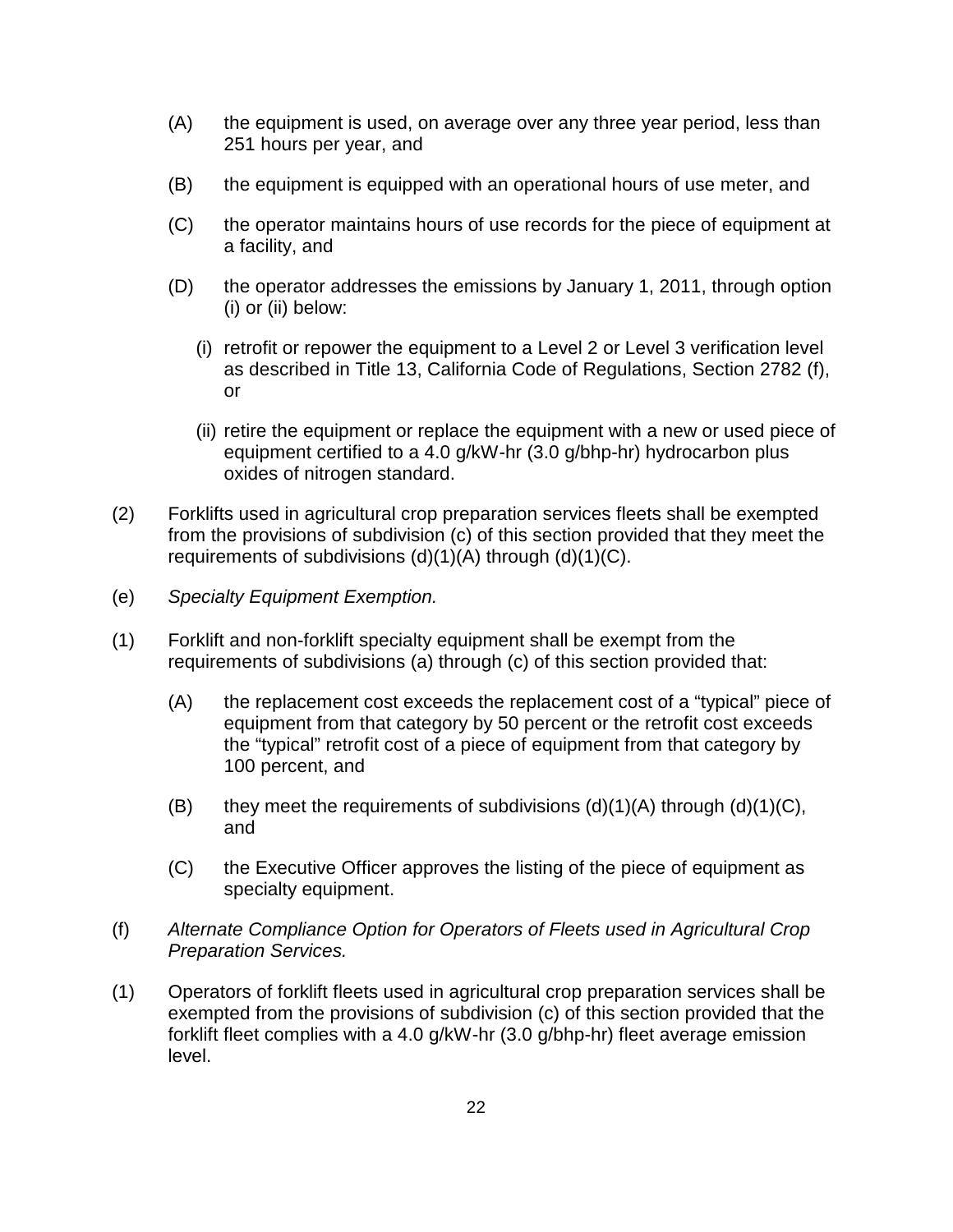- (g) Use of Experimental Emission Control Strategies.
- (1) An operator may use an experimental emission control strategy provided by or operated by the manufacturer in no more than ten percent of his total fleet for testing and evaluation purposes. The operator shall keep documentation of this use in records as specified in Section 2775.2(b).
- (h) Severability. If any provision of this section or the application thereof to any person or circumstance is held invalid, such invalidity shall not affect other provisions or applications of the section that can be given effect without the invalid provision or application, and to this end the provisions of this section are severable.

NOTE: Authority cited: Sections 39600, 39601, 43013, and 43018, Health and Safety Code. Reference: Sections 43013, 43017 and 43018, Health and Safety Code.

## **Section 2775.2. Compliance Requirements for Fleet Operators.**

- (a) Fleet operators subject to the fleet average emission level requirements contained in Table 2 of section 2775.1(a) shall conduct a baseline inventory of their fleet within six months of [insert operative date of regulations after filing with Secretary of State] and shall maintain records at their facilities of their baseline inventory and subsequent inventories indicating accessions and retirements until June 30, 2016.
- (b) At a minimum, fleet operators subject to the fleet average emission level requirements contained in Table 2 of section 2775.1(a) shall record and maintain on file at their facilities, information on the equipment type, make, model, serial number, and emission certification standard or retrofit verification level. Fleet operators shall also maintain on file, for a period of three years, information on the quality of propane fuel they purchased for their fleet that includes a written statement, product delivery ticket, or receipt from the fuel supplier, if obtainable, that the fuel supplied to the operator meets all applicable state and federal laws for use in their engines. Operators that maintain multiple facilities may aggregate the records at a centralized facility or headquarters. Records for all equipment at all facilities shall be made available to the Air Resources Board within 30 calendar days upon request. Compliance staff may then select a facility sample for inspection purposes.
- (c) Medium and large fleets shall be required to demonstrate at any time between January 1, 2009 and December 31, 2015, based on actual inventory, and reconciled against inventory records, that they meet the applicable fleet average emission level standard in Section 2775.1(a).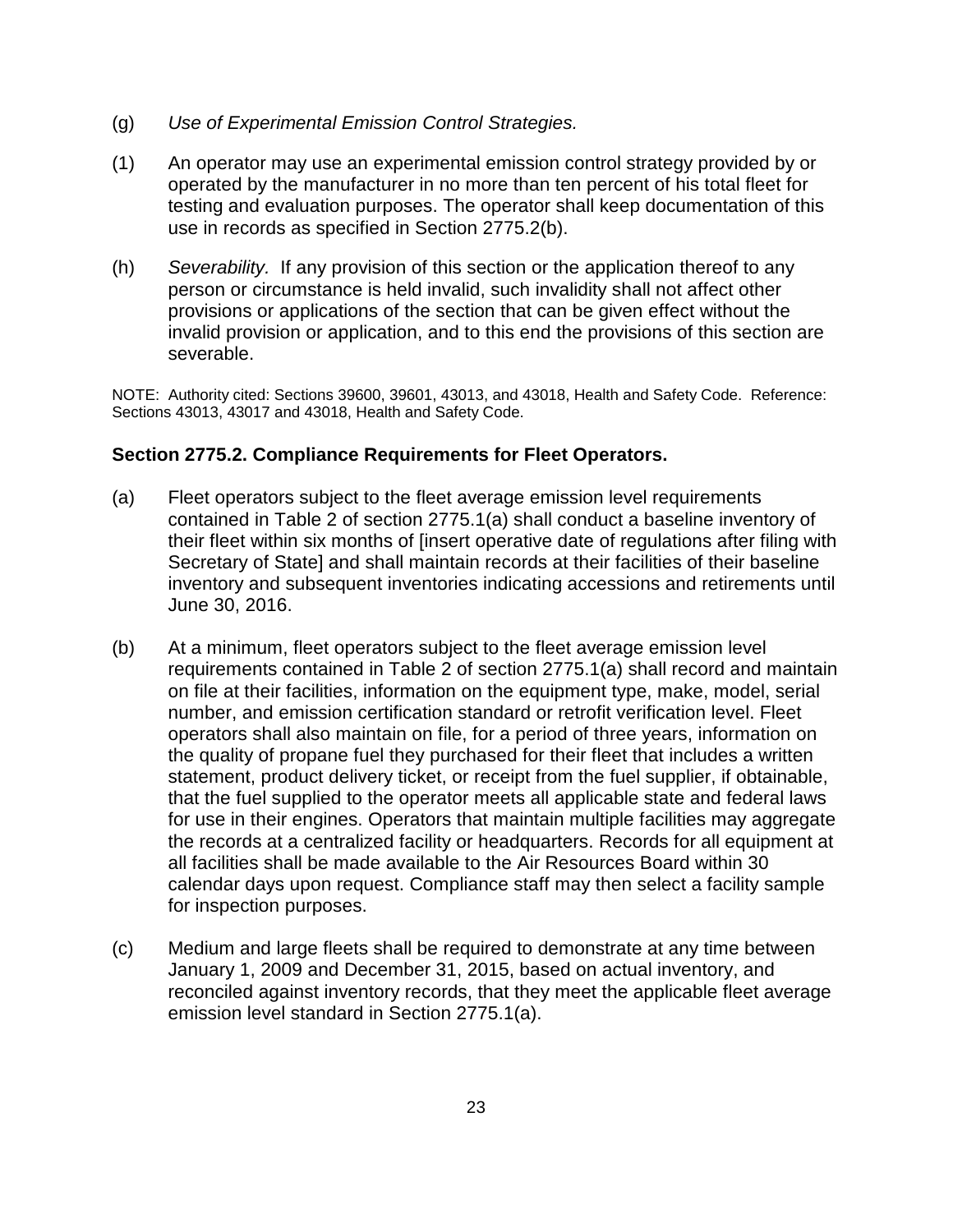- (d) Agricultural crop preparation services fleets shall be required to demonstrate at any time on or after January 1, 2009, based on actual inventory and reconciled against inventory records, that they have addressed their 1990 and newer uncontrolled LSI engines as prescribed in Section 2775.1(c).
- (e) Compliance Extensions. An operator may be granted an extension to a compliance deadline specified in Section 2775.1 for one of the following reasons:
- (1) Compliance Extension based on No Verified Retrofit Emission Control System.
	- (A) If the Executive Officer has not verified a retrofit emission control system, or if one is not commercially available for a particular engine and equipment combination, the Executive Officer may grant a one-year extension in compliance if prior to each compliance deadline specified in subsections (a), (c), and (d), the Executive Officer finds that insufficient numbers of retrofit emission control systems are projected to be available.
- (2) Compliance Extensions for GSE.
	- (A) Compliance Extension based on no Verified or Commercially Available Retrofit Emission Control Systems for GSE. GSE of model year 1990 or newer with an uncontrolled LSI engine for which there is no verified retrofit as of January 1, 2007, or for which such verified retrofits are not commercially available by that date, shall be excluded from the GSE fleet average emission level standards contained in section 2775.1(a) until January 1, 2011. GSE of model year 1990 or newer with an uncontrolled LSI engine for which there is still no verified retrofit as of January 1, 2009, or for which such verified retrofits are not commercially available by that date, shall be excluded from the GSE fleet average emission level standards contained in section 2775.1(a) until January 1, 2013.
	- (B) Other Compliance Extensions for GSE. Operators may apply to the Executive Officer for an initial compliance extension of up to two years and one or more compliance extension renewals of up to one year in circumstances other than those addressed in subsection 2(A) above. The Executive Officer shall grant such applications if the applicant has made a good faith effort to comply with the fleet average emission level standards contained in section 2775.1(a) in advance of the compliance dates contained in the same section and documents either that it meets one of the following criteria independently, or that, when considering any combination of the criteria, the documentation justifies granting the application:
		- (i) due to conditions beyond the reasonable control of the applicant, sufficient numbers of tested and reliable emission-controlled GSE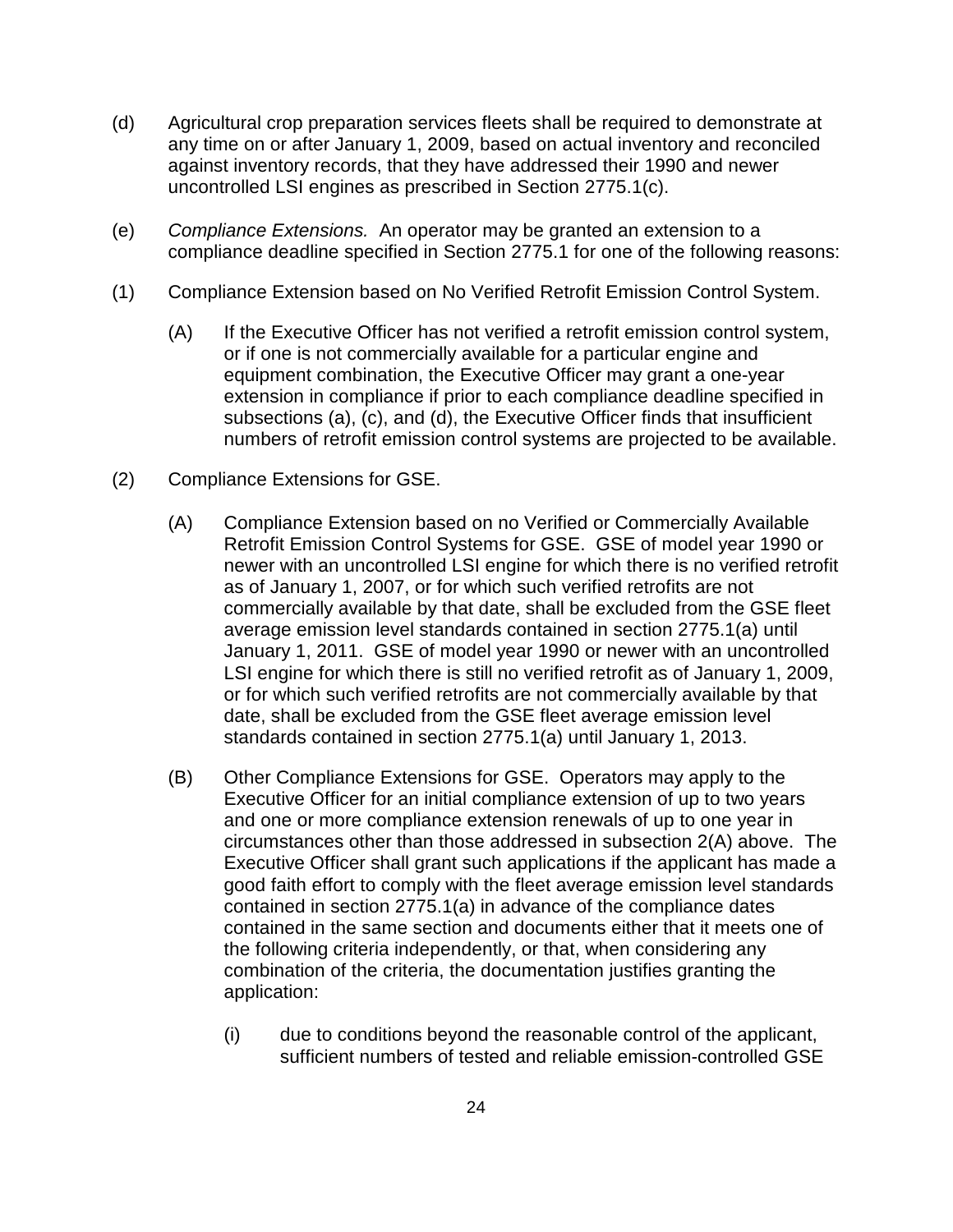are not projected to be available at a commercially reasonable cost;

- (ii) due to conditions beyond the reasonable control of the applicant, use of available emission-controlled GSE would result in significant operational or safety issues;
- (iii) any other criterion that reasonably relates to whether the application should be granted.
- $(C)$  Compliance extensions granted under subsections  $(e)(2)(A)$  and  $(e)(2)(B)$ shall not extend beyond January 1, 2013. After January 1, 2013, all uncontrolled GSE shall be included in calculations for determining compliance with the GSE fleet average emission level standards contained in section 2775.1(a).
- (3) If an extension to the compliance deadline is granted by the Executive Officer, the operator shall be deemed to be in compliance as specified by the Executive Officer's authorization.
- (f) Continuous Compliance. An operator is required to keep his equipment in compliance with this regulation, once it is in compliance, so long as the operator is operating the equipment in California.
- (g) Severability. If any provision of this section or the application thereof to any person or circumstance is held invalid, such invalidity shall not affect other provisions or applications of the section that can be given effect without the invalid provision or application, and to this end the provisions of this section are severable.

NOTE: Authority cited: Sections 39600, 39601, 43013, and 43018, Health and Safety Code. Reference: Sections 43013, 43017 and 43018, Health and Safety Code.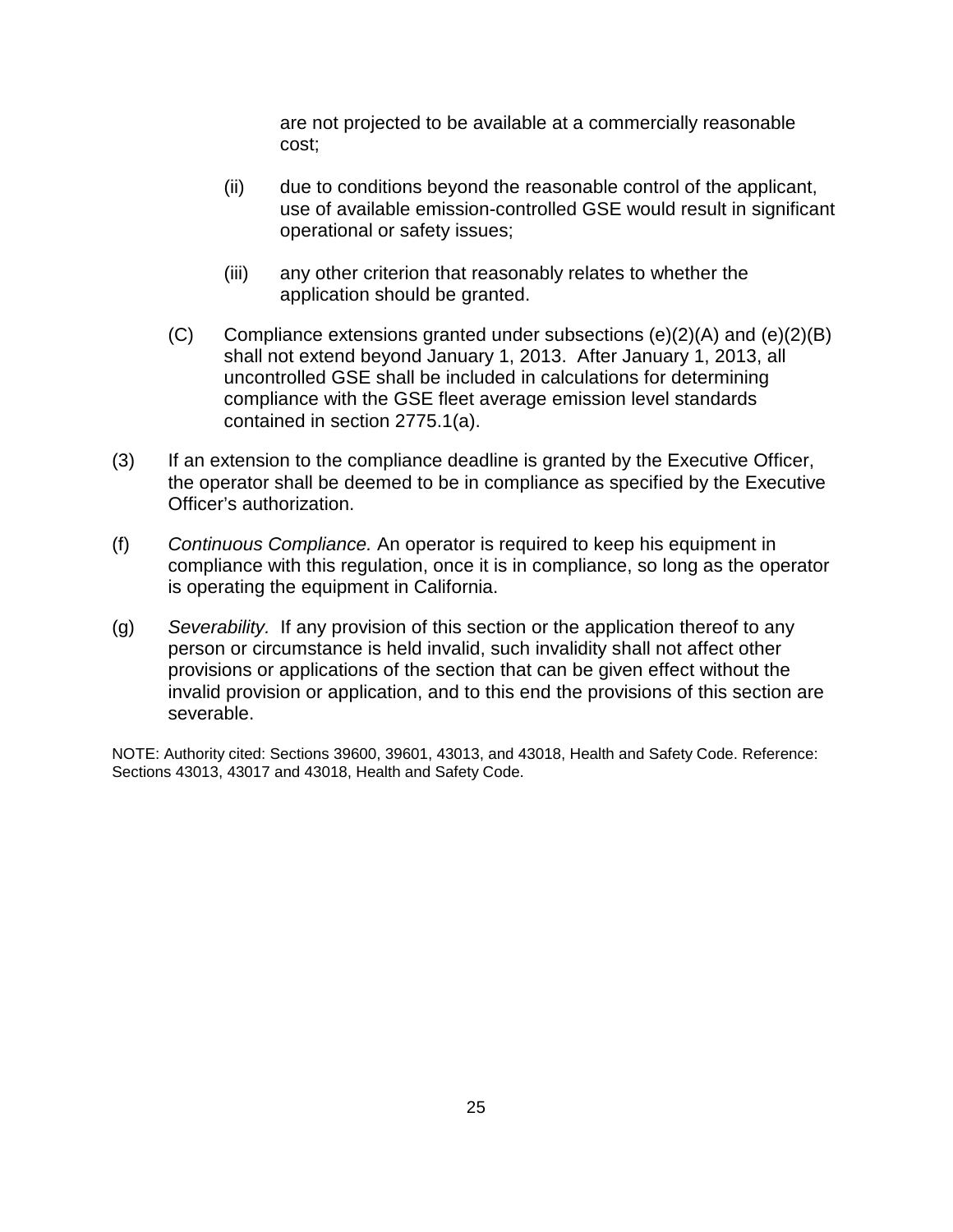Adopt Article 3, Verification Procedure, Warranty, and In-Use Compliance Requirements for Retrofits to Control Emissions from Off-Road Large Spark-Ignition Engines, Chapter 15, Division 3, Title 13, California Code of Regulations, and new sections 2780 through 2789, to read as follows:

# **Article 3. Verification Procedure, Warranty, and In-Use Compliance Requirements for Retrofits to Control Emissions from Off-Road Large Spark-Ignition Engines.**

# **§ 2780. Applicability and Purpose.**

These procedures apply to LSI retrofit emission control systems, which, through the use of sound principles of science and engineering, control emissions of hydrocarbons (HC) and oxides of nitrogen (NOx) from off-road large spark-ignition (LSI) engines. These systems may include but are not limited to, closed-loop fuel control systems, fuel injection systems, and three-way catalysts. These procedures are not applicable to retrofit strategies that employ or make use of fuel additives.

The use of LSI retrofit emission control systems verified in accordance with this article may be a means of complying with other state board regulations applicable to the use of LSI engines, to the extent provided for in those regulations.

NOTE: Authority cited: Sections 39002, 39003, 39500, 39600, 39601, 39650-39675, 40000, 43000, 43000.5, 43011, 43013, 43018, 43105, 43600 and 43700, Health and Safety Code. Reference: Sections 39650-39675, 43000, 43009.5, 43013, 43018, 43101, 43104, 43105, 43106, 43107, and 43204-43205.5 Health and Safety Code; Title 17 California Code of Regulations Section 93000.

# **§ 2781. Definitions.**

- (a) The definitions in Section 1900(b), Chapter 1, Title 13 of the California Code of Regulations are incorporated by reference herein. The following definitions shall govern the provisions of this chapter:
	- (1) "Applicant" means the entity that has applied for or has been granted verification under this Procedure
	- (2) "Average" means the arithmetic mean.
	- (3) "Baseline" means: (i) for uncontrolled engines, the emission levels from the engine as tested without the LSI retrofit emission control system implemented using the test cycle specified in this verification procedure; and (ii) for certified engines, the emission standards to which the engine was certified.
	- (4) "Certified engine" means an engine manufactured in compliance with ARB or EPA emission standards.
	- (5) "Durability" means the ability of the applicant's LSI retrofit emission control system to maintain a level of emissions at or below its verification emission level and maintain its physical integrity over the durability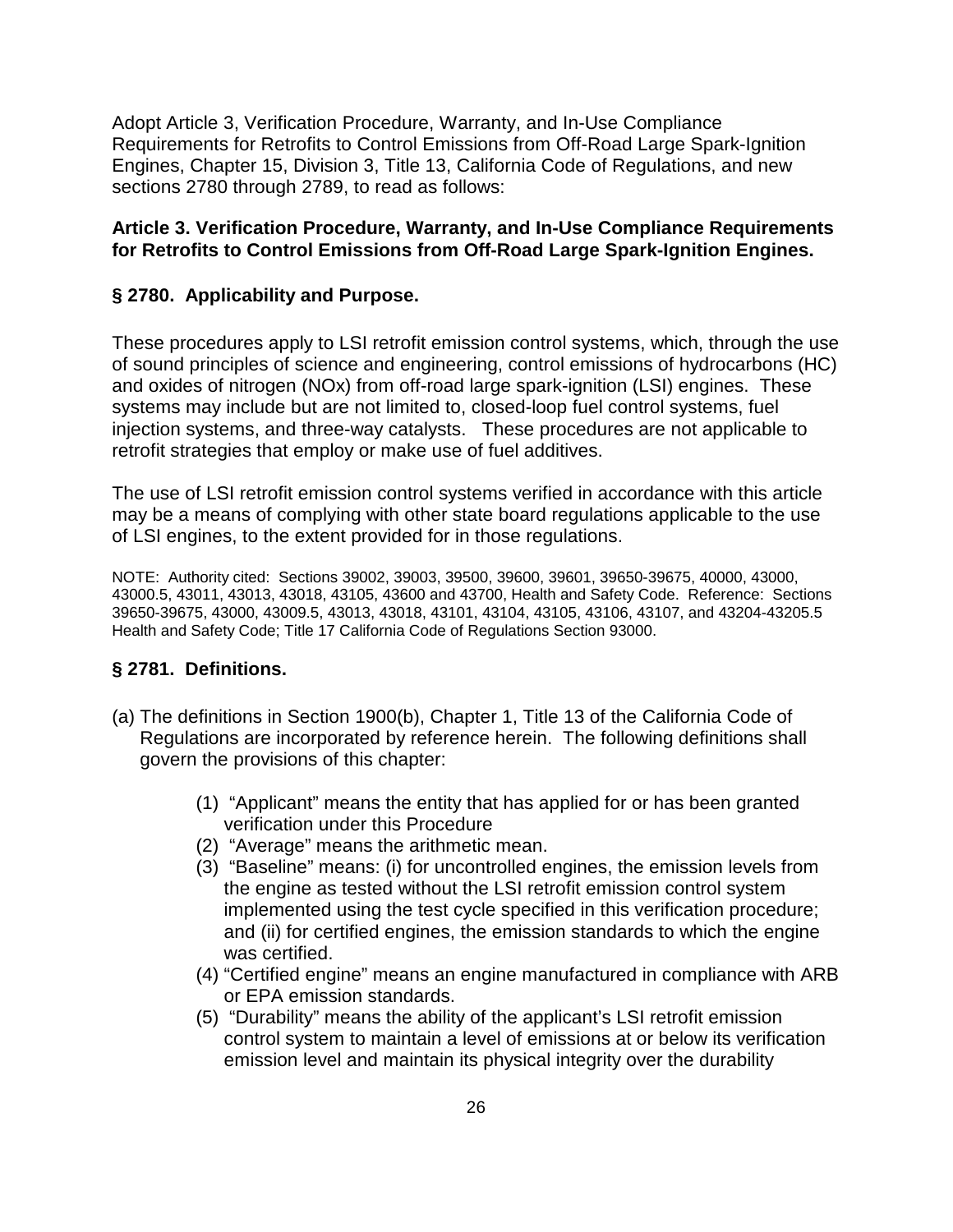periods specified in these regulations. The minimum durability demonstration periods contained herein are not necessarily meant to represent the entire useful life of the LSI retrofit emission control system in actual service.

- (6) "Emergency Engine Repair" means repair conducted outside of normal scheduled maintenance that is required for the safe operation of the equipment.
- (7) "Emission Control Group" means a set of LSI engines and applications determined by parameters that affect the performance of a particular LSI retrofit emission control system. The exact parameters depend on the nature of the LSI retrofit emission control system and may include, but are not limited to, baseline or certification levels of engine emissions, combustion cycle, displacement, aspiration, horsepower rating, duty cycle, exhaust temperature profile, and fuel composition. An applicant could specify an emission control group to be comprised of engines from several different engine families, applications and equipment manufacturers. Verification of an LSI retrofit emission control system and the extension of existing verifications is done on the basis of emission control groups.
- (8) "Executive Officer" means the Executive Officer of the Air Resources Board or the Executive Officer's designee.
- (9) "Executive Order" means the document signed by the Executive Officer that specifies the verification level or percentage reduction of an LSI retrofit emission control system for an emission control group and includes any enforceable conditions and requirements necessary to support the designated verification.
- (10) "Hot Start" means the start of an engine within four hours after the engine is last turned off.
- (11) "LSI retrofit emission control system" means any device or system employed with an in-use off-road LSI-engine vehicle or piece of equipment that is intended to reduce emissions. Examples of LSI retrofit emission control systems include, but are not limited to, closed-loop fuel control system, fuel injection system, three-way catalysts, and combinations of the above.
- (12) "LSI Retrofit Emission Control Group Name." See Section 2786(c)(2).
- (13) "Off-Road Large Spark-Ignition Engine" or "LSI Engine" means any spark ignition engine that produces a gross power of greater than 19 kilowatts (25 horsepower) or is designed (e.g., through fueling, engine calibrations, valve timing, engine speed modifications, etc.) to produce greater than 19 kW (>25 hp), and is used in an off-road vehicle or equipment that is not excluded below. If an engine family has models at or below 19 kW (25 hp) and models above 19 kW (25 hp), only the models above 19 kW (25 hp) would be considered LSI engines. A spark ignition engine's operating characteristics are significantly similar to the theoretical Otto combustion cycle with the engine's primary means of controlling power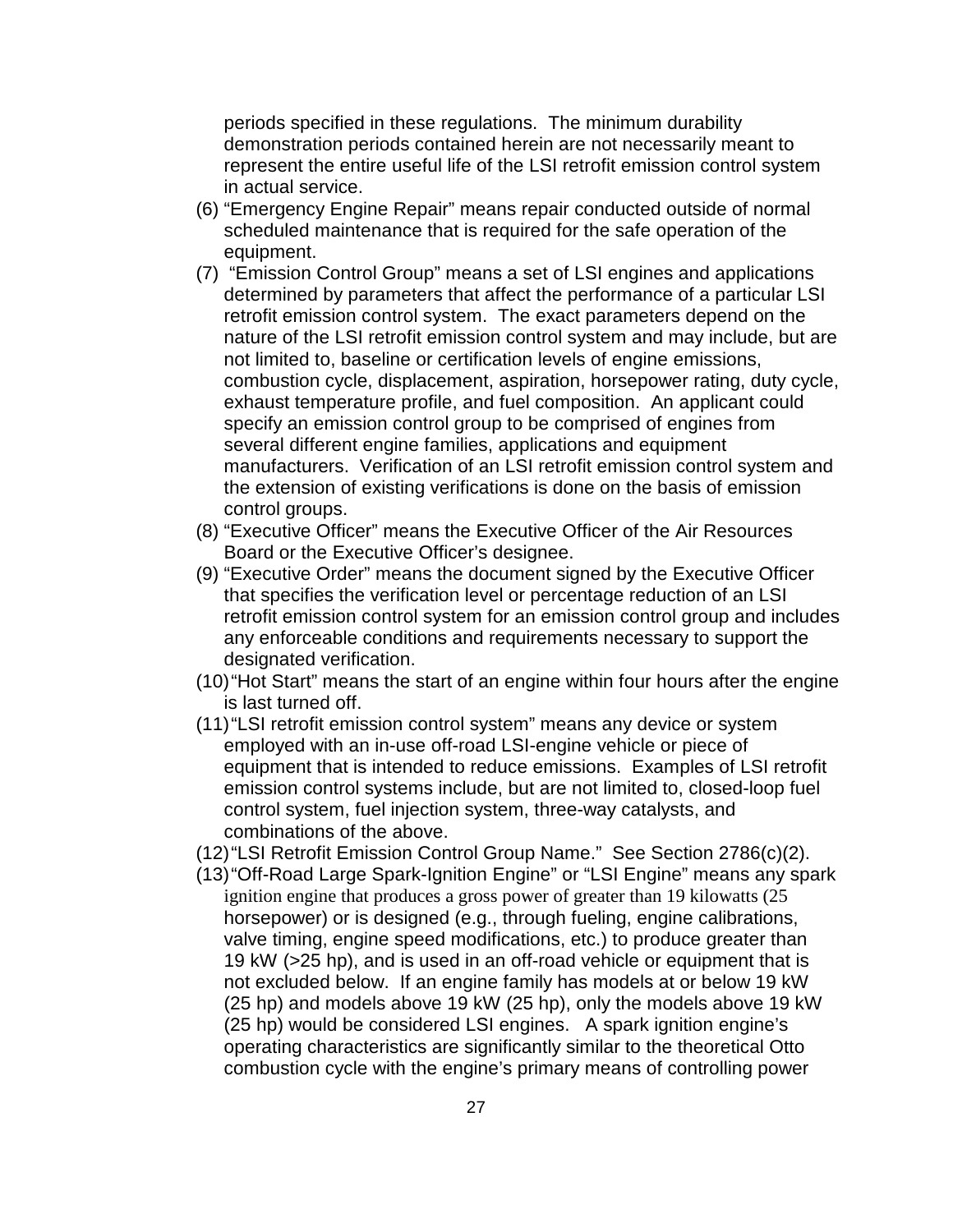output being to limit the amount of air and fuel that is throttled into the combustion chamber of the engine. LSI engines are designed for powering equipment applications including, but not limited to, forklift trucks, sweepers, generators, and industrial equipment and other miscellaneous applications. Specifically excluded from this category are: i) engines operated on or in any device used exclusively upon stationary rails or tracks; ii) engines used to propel marine vessels; iii) internal combustion engines attached to a foundation at a location for at least 12 months; iv) off-road recreational vehicles and snowmobiles; and v) stationary or transportable gas turbines for power generation.

- (14) "Off-Road Vehicle" or "Off-Road Equipment" means any non-stationary device, powered by an internal combustion engine or motor, used primarily off the highways to propel, move, or draw persons or property including any device propelled, moved, or drawn exclusively by human power. Examples include, but are not limited to, marine vessels, construction/farm equipment, industrial equipment, locomotives, small off-road engines, off-road motorcycles, and off-highway recreational vehicles.
- (15) "Otto Cycle Engine" means a type of engine with operating characteristics significantly similar to the theoretical Otto combustion cycle. The primary means of controlling power output in an Otto cycle engine is by limiting the amount of air and fuel that can enter the combustion chambers of the engine. As an example, gasoline-fueled and LPG engines are Otto cycle engines.
- (16) "Revoke" means to cancel the verification status of an LSI retrofit emission control system. If an LSI retrofit emission control system's verification status is revoked by the Executive Officer, the applicant must immediately cease and desist selling the LSI retrofit emission control system to end-users.
- (17) "Verification" means that after the data submitted has been thoroughly evaluated and an engineering judgment has determined that an LSI Retrofit Emission Control System for installation on in-use equipment will meet the requirements of this procedure, an Executive Order is issued. This ensures the emissions reductions achieved by the control strategy are real and durable and production units in the field achieve reductions consistent with the verification procedure.

NOTE: Authority cited: Sections 39002, 39003, 39500, 39600, 39601, 39650-39675, 40000, 43000, 43000.5, 43011, 43013, 43018, 43105, 43600 and 43700, Health and Safety Code. Reference: Sections 43000, 43009.5, 43013, 43018, 43101, 43104, 43105, 43106, 43107, 43204, 43205 and 43205.5; Health and Safety Code.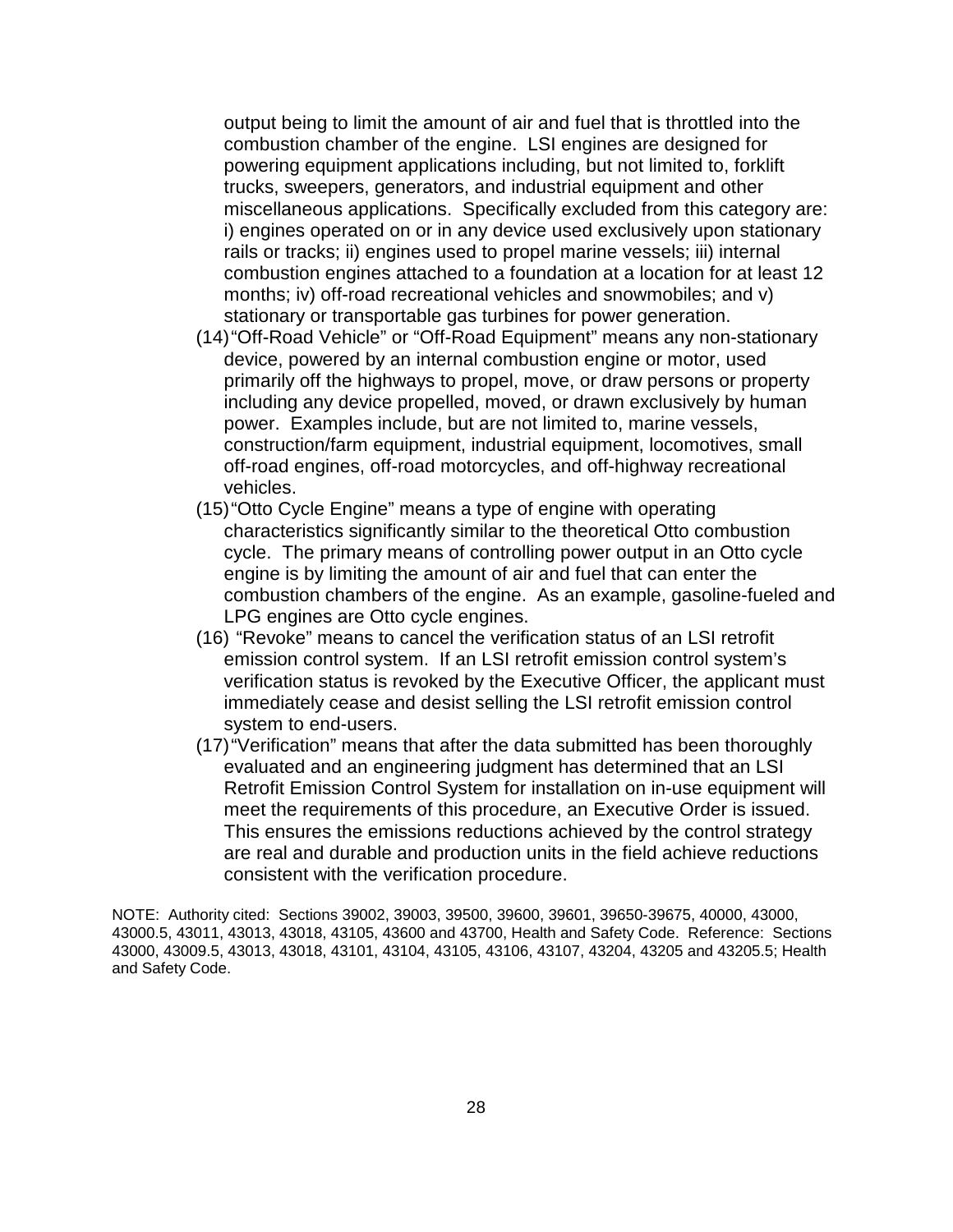#### **§ 2782. Application Process.**

- (a) Overview. Before submitting a formal application for the verification of an LSI retrofit emission control system for use with an emission control group, the applicant must submit a letter of intent with a proposed verification plan to ARB (pursuant to Section 2782(b)). To obtain verification, the applicant must conduct emissions reduction testing (pursuant to Section 2783), a durability demonstration with testing (pursuant to Section 2784), and a field demonstration (pursuant to Section 2785), and must submit the results along with comments and other information (pursuant to Sections 2786 and 2787) in an application to the Executive Officer, in the format shown in Section 2782(d). If the Executive Officer grants a verification of an LSI retrofit emission control system, he or she will issue an Executive Order to the applicant identifying the verified emission reduction and any conditions that must be met for the LSI retrofit emission control system to function properly. After the Executive Officer grants verification of an LSI retrofit emission control system, the applicant must provide a warranty, conduct in-use compliance testing of the system after having sold or leased a specified number of units, and report the results to the Executive Officer (pursuant to Section 2789). An LSI retrofit emission control system that employs two or more individual sub-systems or components must be tested and submitted for evaluation as one system.
- (b) Proposed Verification Plan. Before formally submitting an application for the verification of an LSI retrofit emission control system, the applicant must submit a proposed verification plan to ARB. The proposed verification plan should outline the applicant's plans for meeting the testing and other requirements. The Executive Officer shall use the information in the proposed plan to help determine the need for additional analyses and the appropriateness of allowing alternatives to the prescribed requirements and in determining whether the control strategy relies on sound principles of science and engineering. The proposed plan should include the following information:
	- (1) Identification of the contact persons, phone numbers, names and addresses of the responsible party proposing to submit an application.
	- (2) Description of the LSI retrofit emission control system and principles of operation. A schematic depicting operation should be included as appropriate. It is the responsibility of the applicant to demonstrate that the product relies on sound principles of science and engineering to achieve emission reductions. The description of the LSI retrofit emission control system must include, at a minimum, the information described in section 2782(d), items 2 and 3.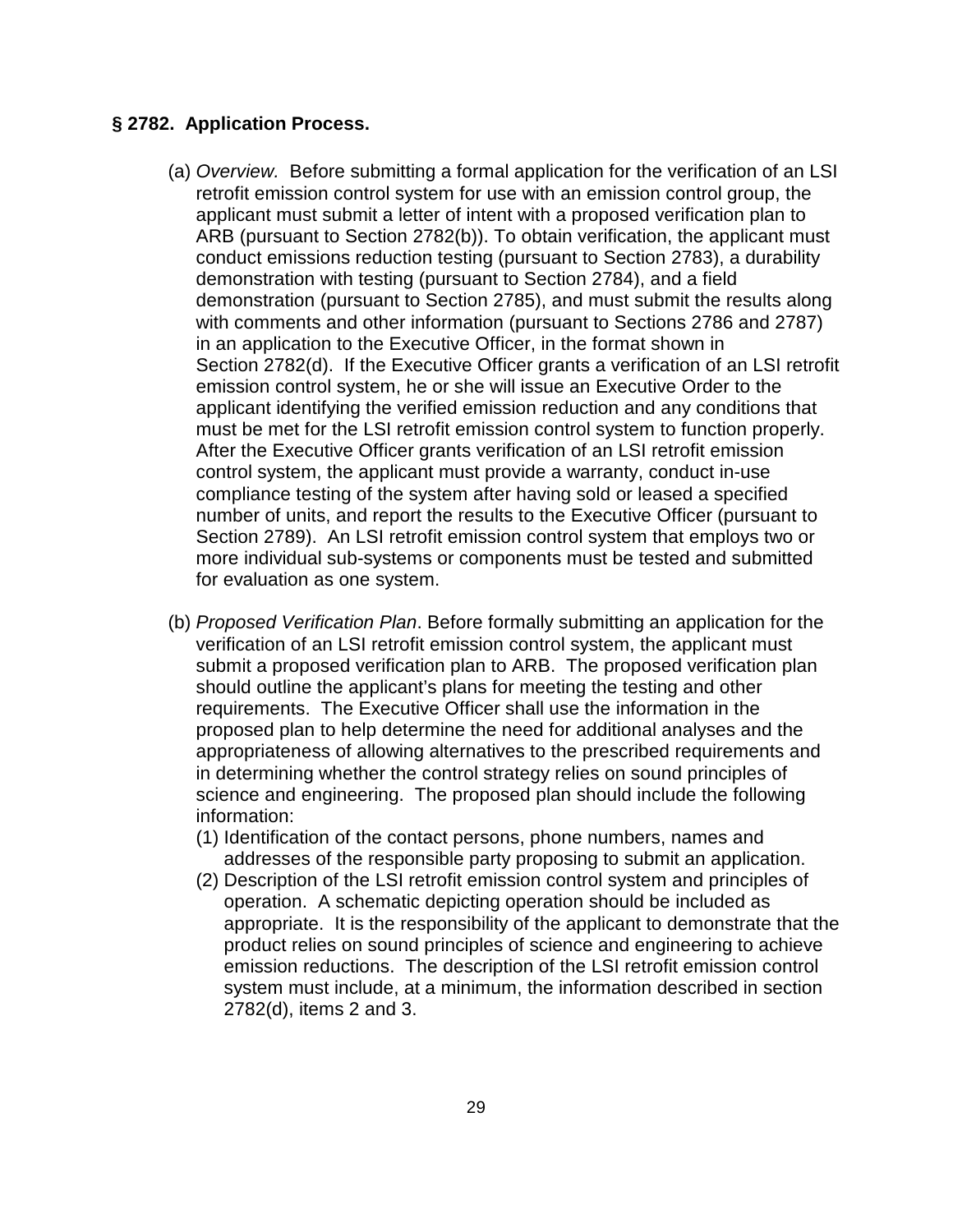- (A) If, after reviewing the description of the LSI retrofit emission control system, the Executive Officer determines that the applicant has not made a satisfactory demonstration that its product relies on sound principles of science and engineering to achieve emissions reductions, the Executive Officer shall notify the applicant of the determination in writing. The applicant may choose to withdraw from the verification process or submit additional materials and clarifications. The additional submittal must be received by the Executive Officer no later than 60 days from the date of the notification letter or the Executive Officer may suspend reviewing the proposed verification plan.
- (B) If, after reviewing the additional submittal, the Executive Officer determines that the applicant has not yet made a satisfactory demonstration that its product relies on sound principles of science and engineering to achieve emission reductions, the review shall be suspended. If the Executive Officer has suspended reviewing the proposed verification plan, it may only be reactivated at the discretion of the Executive Officer.
- (C) If at any time, the Executive Officer has reason to doubt the scientific or engineering soundness of a product, the Executive Officer may require the applicant to submit additional supporting materials and clarifications no later than 60 days from the date of the notification letter. If the additional submittal is not received by the Executive Officer by the deadline established in the notification letter, the review of the proposed verification plan may be suspended. In deciding whether to suspend reviewing the proposed verification plan the Executive Officer will review submittals as provided in subsection (B) above.
- (3) Preliminary parameters for defining emission control groups that are appropriate for the LSI retrofit emission control system. The Executive Officer will work with the applicant to determine appropriate emission control group parameters.
- (4) The applicant's plan for meeting the requirements of Sections 2783-2786. Existing test data may be submitted for the Executive Officer's consideration. The proposed verification plan must focus on verification of the LSI retrofit emission control system for use with a single emission control group.
- (5) A brief statement that the applicant agrees to provide a warranty pursuant to the requirements of Section 2787.
- (c) Executive Officer Review. After an applicant submits a proposed verification plan, the Executive Officer shall determine whether the applicant has identified an appropriate testing procedure to support an application for verification and notify the applicant in writing that it may submit an application for verification. The Executive Officer may suggest modifications to the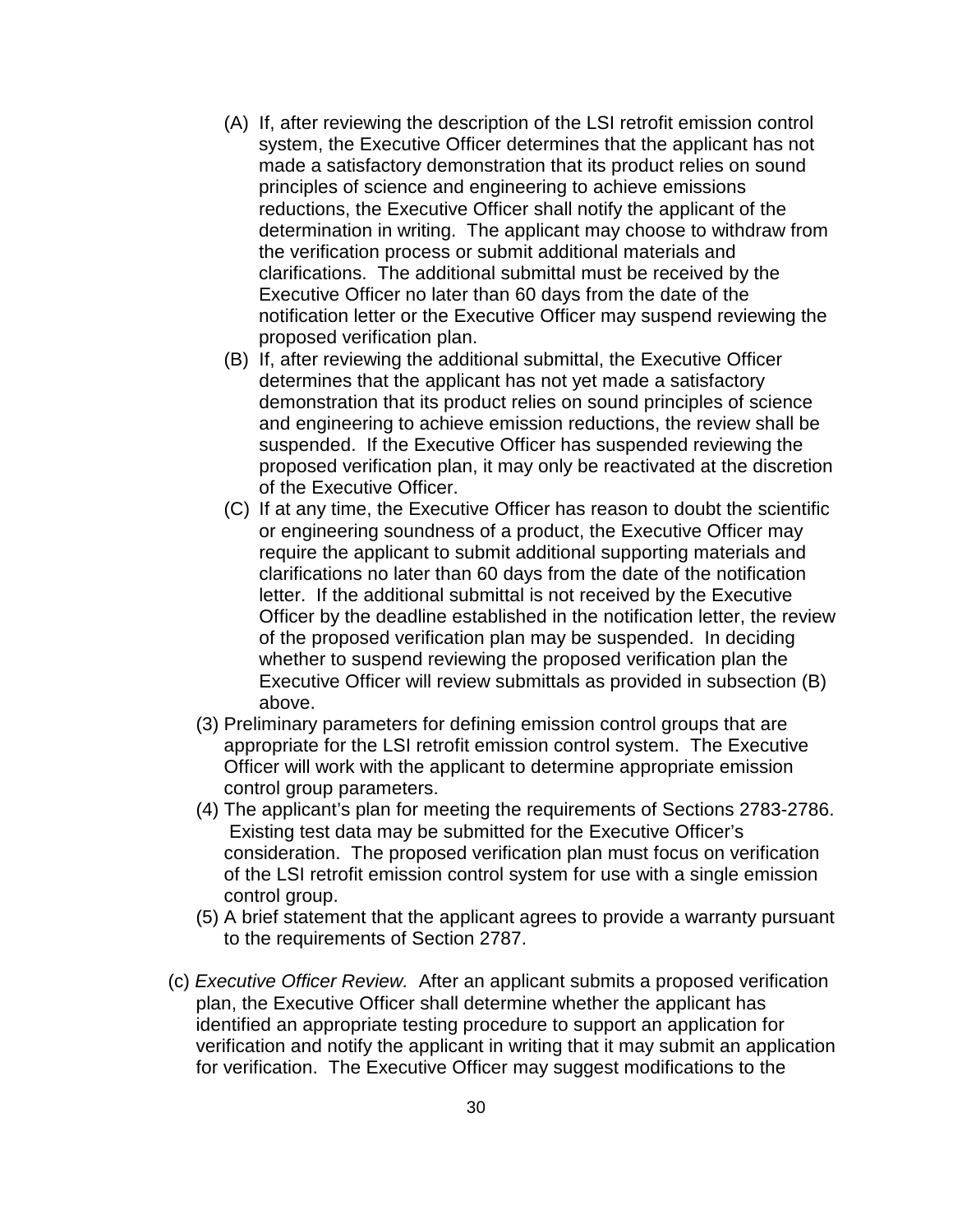proposed verification plan to facilitate verification of the LSI retrofit emission control system. All applications, correspondence, and reports must be submitted to:

Air Resources Board 9528 Telstar Avenue El Monte, CA 91731

- (d) Application Format. The application for verification of an LSI retrofit emission control system must follow the format shown below. If a section asks for information that is not applicable to the LSI retrofit emission control system, the applicant must indicate "not applicable." If the Executive Officer concurs with the applicant's judgment that a section is not applicable, the Executive Officer may waive the requirement to provide the information requested in that section.
- 1. Identification
	- 1.1 Identification of applicant, manufacturer, and product
	- 1.2 Identification of contact names for engineering or technical information of product or system
	- 1.3 Identification and description of the emission control group (see 2781 (a) (7) and 2783 (a))
	- 1.4 Identification of level of verification being sought
		- 1.4.1 Emissions reduction claim
- 2. LSI Retrofit Emission Control System Information
	- 2.1 General description of the LSI retrofit emission control system
		- 2.1.1 Discussion of principles of operation and system design
		- 2.1.2 Schematics depicting operation (as appropriate)
	- 2.2 Favorable operating conditions
	- 2.3 Unfavorable operating conditions (e.g., inappropriate duty cycle or application, geographical limitations, etc.) and associated reductions in performance
	- 2.4 Fuel and lubrication oil requirements (e.g., fuel specifications) and misfueling considerations (see  $2783(d)(2)$ ,  $2784(c2)$ ,  $2786$  (a) and (e).
	- 2.5 Identification of failure modes and associated consequences
	- 2.6 Discussion of potential safety issues (e.g., lack of proper maintenance, unfavorable operating conditions, etc.)
	- 2.7 Installation requirements
	- 2.8 Maintenance requirements
- 3. LSI Retrofit Emission Control System and Emission Control Group Compatibility
	- 3.1 Compatibility with the engine
		- 3.1.1 Discussion on calibrations and design features that may vary from engine to engine
		- 3.1.2 Effect on overall engine performance
		- 3.1.3 Effect on fuel consumption
		- 3.1.4 Engine oil consumption considerations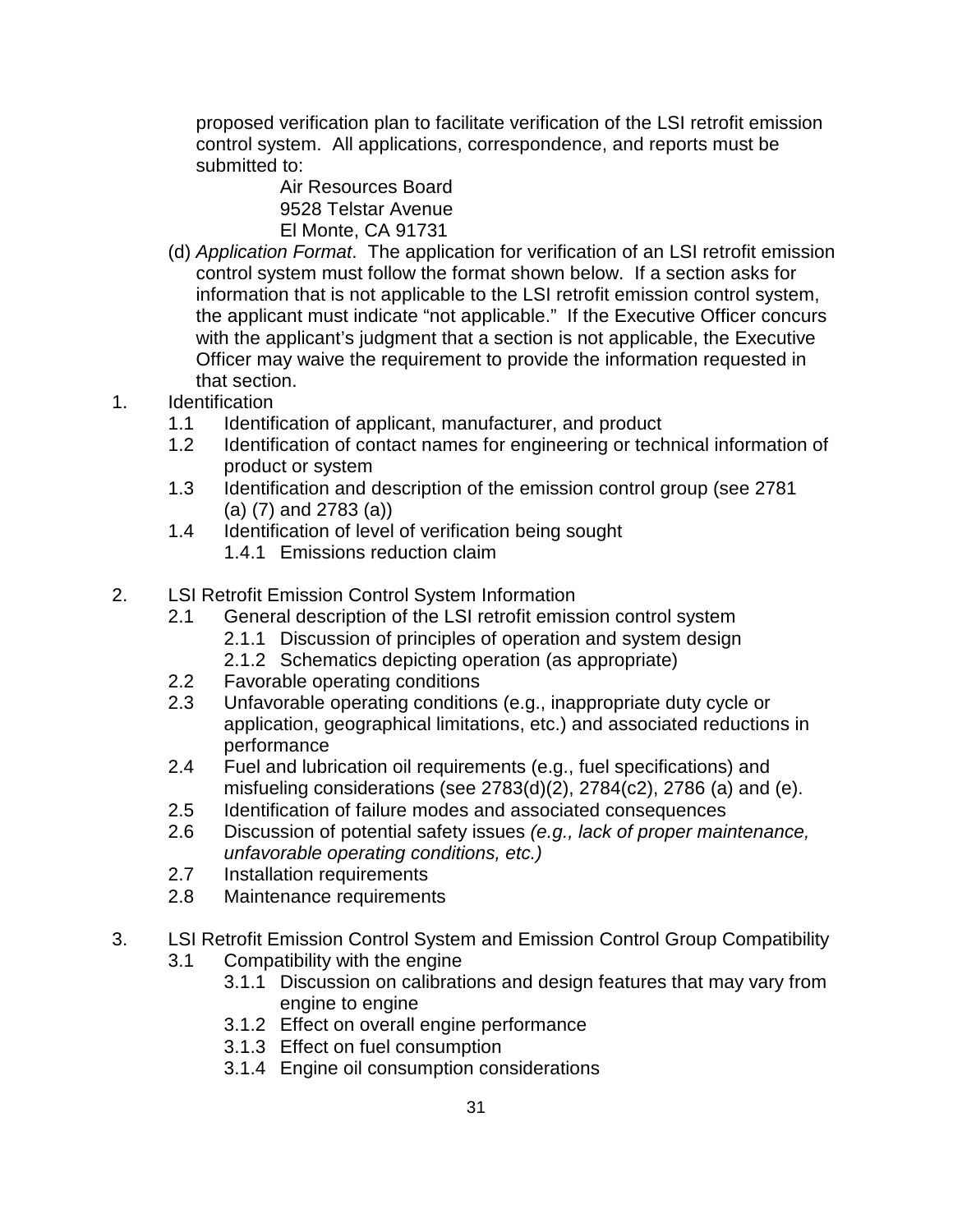- 3.2 Compatibility with the equipment/application
	- 3.2.1 Dependence of calibration and other design features on application characteristics
	- 3.2.2 Comparison of field data with operating conditions of equipment applications suitable for the LSI retrofit emission control group.
- 4. Testing Information
	- 4.1 Emission testing requirements
		- 4.1.1 Test facility identification
		- 4.1.2 Description of engine and equipment (make, model year, engine family name, etc.)
		- 4.1.3 Test procedure description (-pre-conditioning period, test cycle, etc.)
		- 4.1.4 Test fuel and lubrication oil (see 2783 (d)
		- 4.1.5 Test results and comments electronically submitted in comma-delimited columns in spreadsheet or text files
	- 4.2 Durability Demonstration requirements
		- 4.2.1 Test facility identification
		- 4.2.2 Description of field application (where applicable)
		- 4.2.3 Description of engine and equipment (make, model year, engine family name, etc.)
		- 4.2.4 Test procedure description (field or bench, test cycle, etc.)
		- 4.2.5 Test fuel and lubrication oil (see 2784 (c))
		- 4.2.6 Test results and comments electronically submitted in comma-delimited columns in spreadsheet or text files
		- 4.2.7 Summary of evaluative comments from third-party for in-field durability demonstration (e.g., driver or fleet operator)
	- 4.3 Field Demonstration requirements (where applicable)
		- 4.3.1 Field application identification
		- 4.3.2 Description of engine and equipment (make, model year, engine family name, etc.)
		- 4.3.3 Summary of evaluative comments on retrofit compatibility of the LSI retrofit emission control system with the equipment from thirdparty (e.g., driver or fleet operator)
	- 4.4 Alternative In-Use Compliance Test Procedure (where applicable)
		- 4.4.1 Description of the proposed alternative in-use test procedure
		- 4.4.2 Description of test equipment, including measurement accuracy and precision
		- 4.4.3 Description of advantages and limitations of the proposed alternative in-use test procedure
		- 4.4.4 Description of the emission correlation of the proposed alternative in-use test procedure with emission results from engine dynamometer test conducted for verification of the LSI retrofit emission control system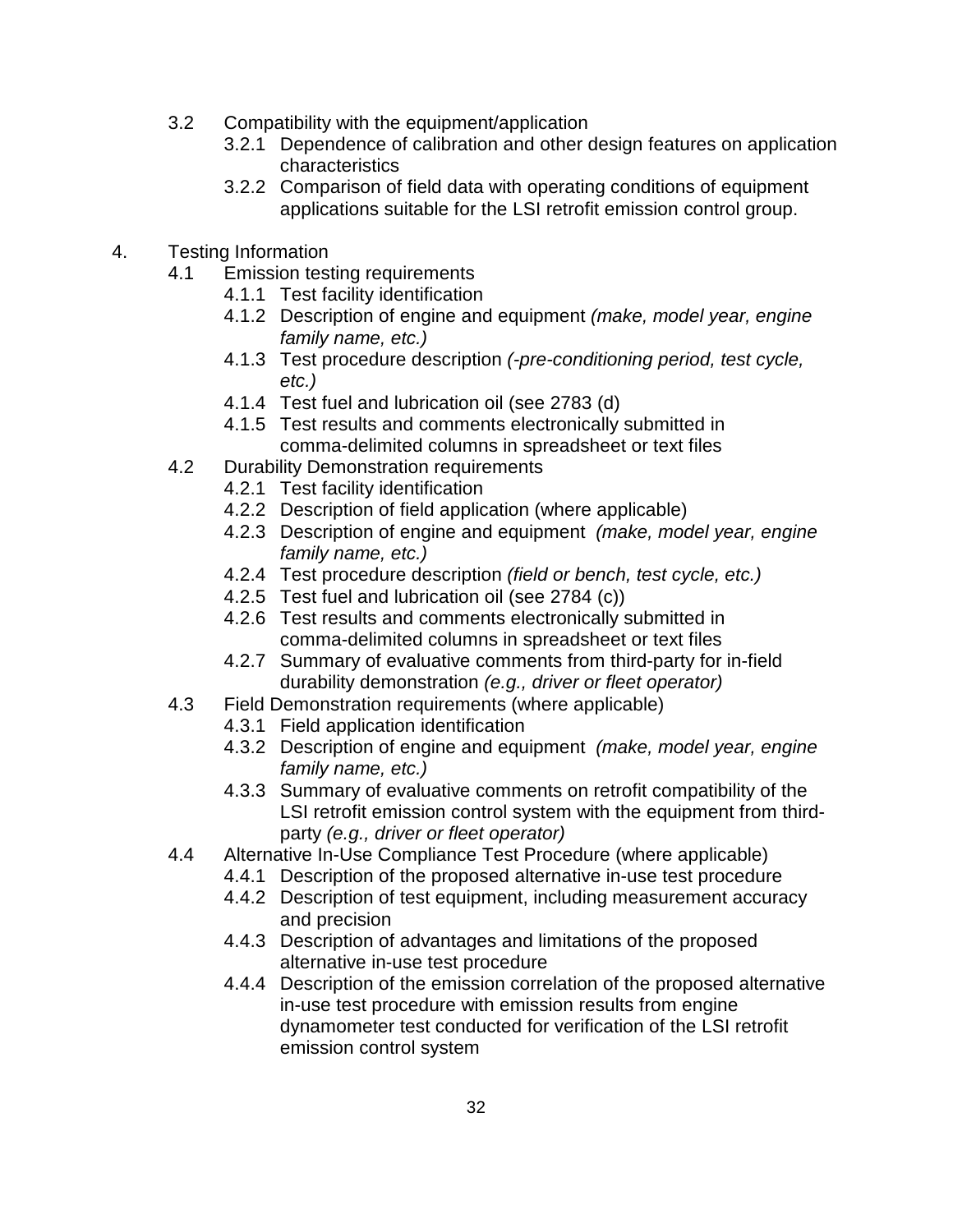# 4.4.5 Test results and comments

- 5. References
- 6. Appendices
	- 6.1 Laboratory test report information (for all tests)
		- 6.1.1 Actual laboratory test data
		- 6.1.2 Quality assurance and quality control information
	- 6.2 Third-party letters or questionnaires describing in-field performance
	- 6.3 LSI retrofit emission control system label
	- 6.4 Owner's manual (as described in Section 2786 (e))
	- 6.5 Other supporting documentation
	- (e) Within 30 days of receipt of the application, the Executive Officer shall notify the applicant whether the application is complete.
	- (f) Within 60 days after an application has been deemed complete, the Executive Officer shall determine whether the LSI retrofit emission control system merits verification and shall classify it as shown in Table 1. The applicant and the Executive Officer may mutually agree to a longer time period for reaching a decision, and the applicant may submit additional supporting documentation before a decision has been reached. The Executive Officer shall notify the applicant of the decision in writing and specify the classification level and the percentage reduction or absolute emissions and identify any terms and conditions that are necessary to support the verification.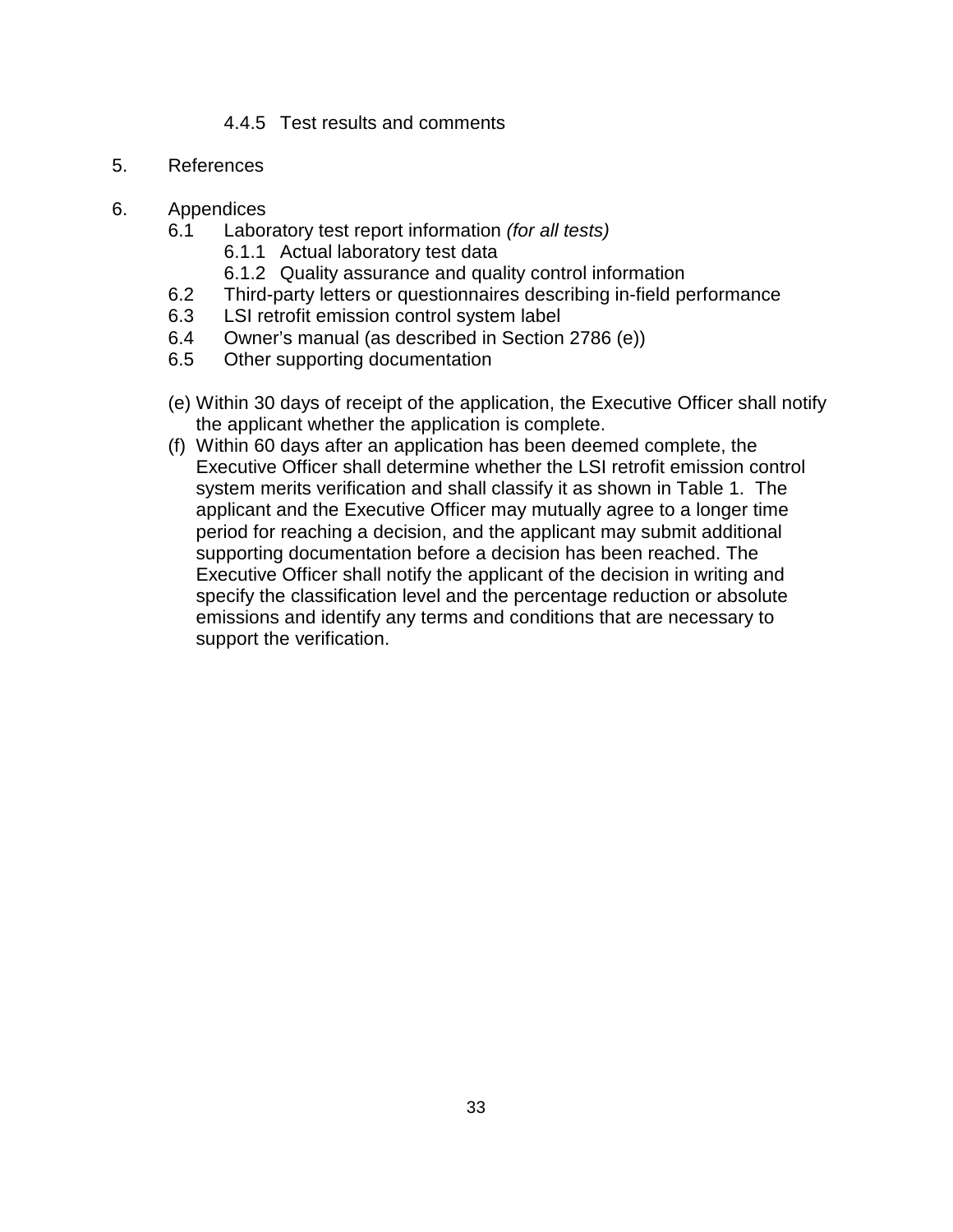| Classification      | <b>Percentage Reduction</b><br>$(HC+NOx)$ | <b>Absolute Emissions</b><br>$(HC+NOx)$ |
|---------------------|-------------------------------------------|-----------------------------------------|
| LSI Level $1^{(1)}$ | $>25\%$ <sup>(2)</sup>                    | Not Applicable                          |
| LSI Level $2^{(1)}$ | $>75\%^{(3)}$                             | 3.0 g/bhp-hr $^{(3)}$                   |
| LSI Level 3a $(1)$  | $>85\%$ <sup>(4)</sup>                    | 0.5, 1.0, 1.5, 2.0, 2.5 g/bhp-hr        |
| LSI Level 3b $(5)$  | Not Applicable                            | 0.5, 1.0, 1.5, 2.0 g/bhp-hr             |

#### **Table 1. LSI Engine Retrofit System Verification Levels**

Notes:

 $(1)$  Applicable to uncontrolled engines only

- $(2)$ The allowed verified emissions reduction is capped at 25% regardless of actual emission test values
- (3) The allowed verified reduction for LSI Level 2 is capped at 75% or 3.0 g/bhp-hr regardless of actual emission test values
- (4) Verified in 5% increments, applicable to LSI Level 3a classifications only
- $<sup>(5)</sup>$  Applicable to emission-controlled engines only</sup>
- (g) Extensions of an Existing Verification. If the applicant has verified an LSI retrofit emission control system with one emission control group and wishes to extend the verification to include additional engines or equipment into the existing emission control group, or it wishes to include additional emission control groups, it may apply to do so using the original test data, additional test data, engineering justification and analysis, and any other information deemed necessary by the Executive Officer to address the differences between the emission control group already verified and the additional emission control group(s). Processing time periods follow sections (e) and (f) above.
- **(**h) Design Modifications. If an applicant modifies the design of an LSI retrofit emission control system that has already been verified or is under consideration for verification by the Executive Officer, the modified version must be evaluated under this Procedure. The applicant must provide a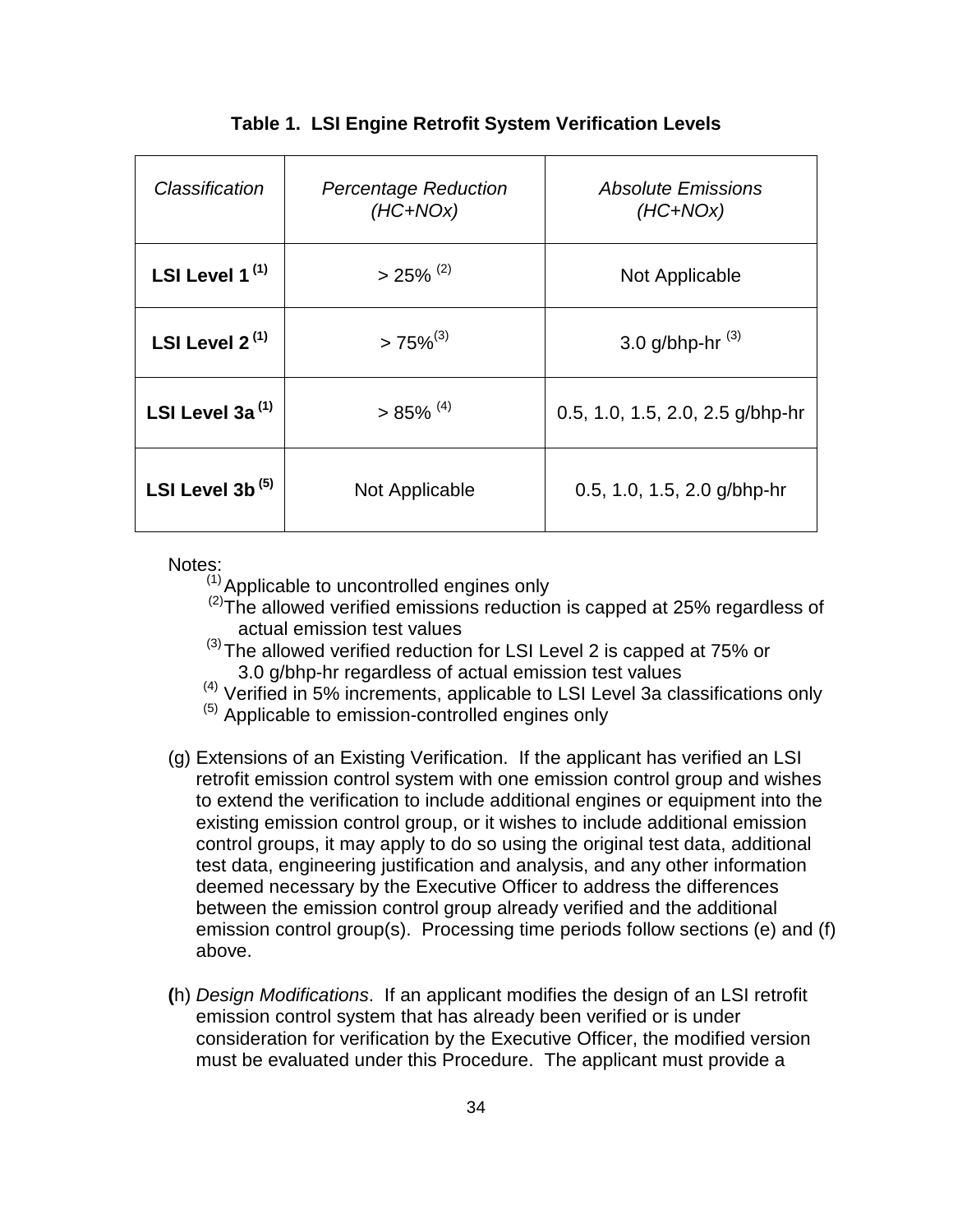detailed description of the design modification along with an explanation of how the modification will change the operation and performance of the LSI retrofit emission control system. To support its claims, the applicant must submit additional test data, engineering justification and analysis, and any other information deemed necessary by the Executive Officer to address the differences between the modified and original designs. An applicant must have written approval from the Executive Officer prior to making any design modifications to an LSI retrofit emission control system that has already been verified or is under consideration for verification by the Executive Officer. Processing time periods follow sections (e) and (f) above.

- (i) Treatment of Confidential Information. Information submitted to the Executive Officer by an applicant may be claimed as confidential, and such information shall be handled in accordance with the procedures specified in Title 17, California Code of Regulations, Sections 91000-91022. The Executive Officer may consider such confidential information in reaching a decision on a verification application.
- (j) The Executive Officer may lower the verification level or revoke the verification status of a verified LSI retrofit emission control system later if there are serious errors, omissions or inaccurate information in the application for verification or supporting information which, if known at the time of verification, would have justified lowering the verification level or denying the application.

NOTE: Authority cited: Sections 39002, 39003, 39500, 39600, 39601, 39650-39675, 40000, 43000, 43000.5, 43011, 43013, 43018, 43105, 43600 and 43700, Health and Safety Code. Reference: Sections 43000, 43009.5, 43013, 43018, 43101, 43104, 43105, 43106, 43107, 43204, 43205 and 43205.5; Health and Safety Code.

#### **§ 2783. Emissions Reduction Testing Requirements.**

- (a) Emission Control Group. The applicant must identify the emission control group and test the LSI retrofit emission control system on representative engines from that emission control group. The applicant must identify the test engines, and equipment if applicable, by providing the engine family name, if available, make, model, and model year. The applicant must also describe equipment applications on which the LSI retrofit emission control system is intended to be used, by giving examples of in-use equipment, characterizing typical duty cycles, indicating any fuel requirements, and/or providing other application-related information.
- (b) Engine Pre-conditioning. All testing should be performed with the test engine in a proper state of maintenance. The applicant may tune-up or rebuild the test engine prior to, but not after, baseline testing, unless rebuilding the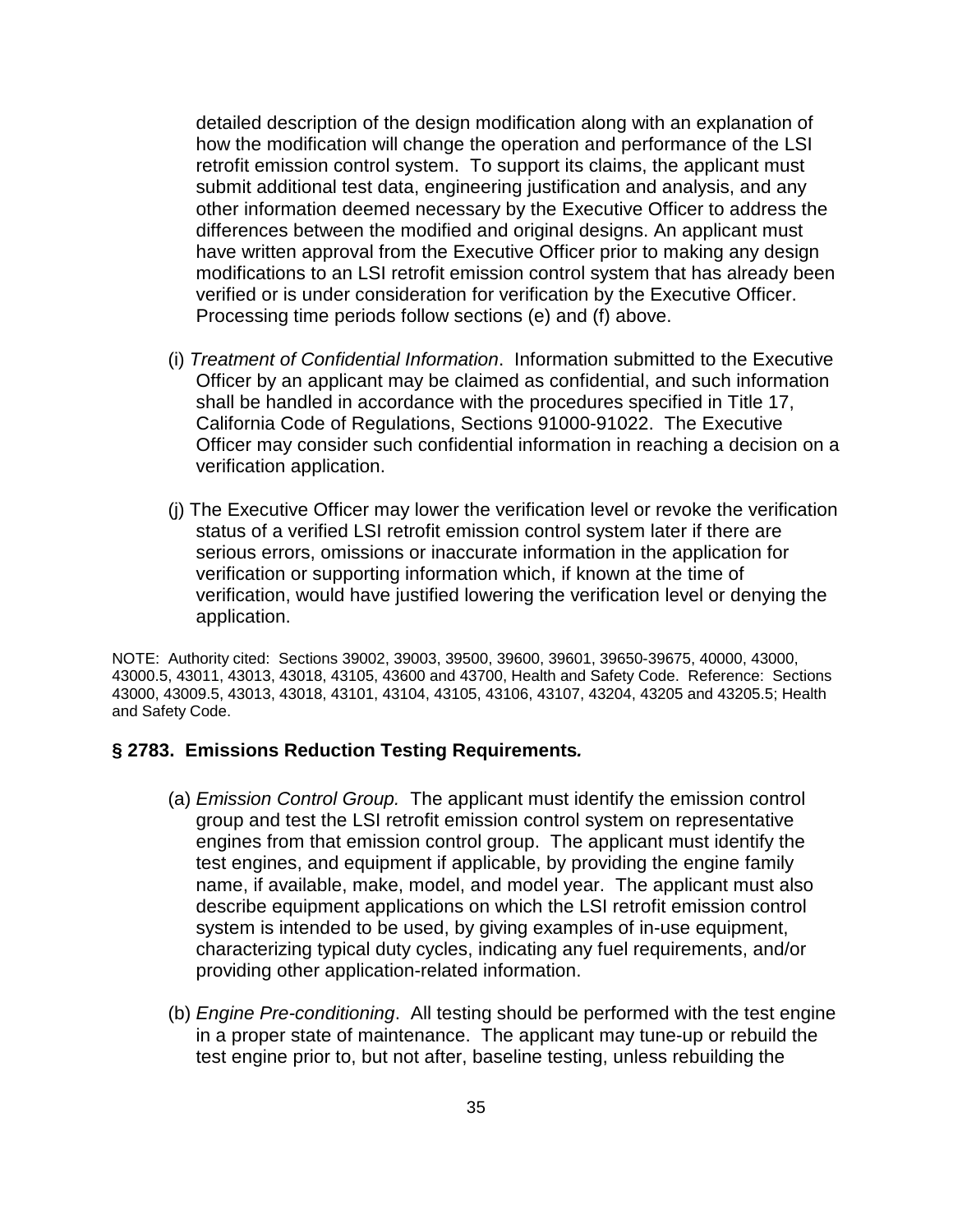engine is a part of the requirements for installation of the LSI retrofit emission control system.

- (c) LSI Retrofit System Pre-conditioning. The engine or equipment installed with an LSI retrofit emission control system must be operated for a break-in period of between 25 and 100 hours before emission testing.
- (d) Test Fuel.
	- (1) The test fuel used shall be consistent with the fuel specifications as outlined in the "California Exhaust Emission Standards and Test Procedures for 2001 and Subsequent Model Passenger Cars, Light-Duty Trucks, and Medium- Duty Vehicles," as incorporated by reference in section 1961(d). If the engine is tested using the U.S. EPA test fuel, as outlined in 40 CFR Part 1065, the manufacturer shall demonstrate that the emission results are consistent with these Test Procedures.
	- (2) During all engine tests, the engine shall employ lubricating oil consistent with the engine manufacturer's specifications for that particular engine. These specifications shall be recorded and declared in the verification application.
- (e) Test Cycle.
	- (1) Systems verified prior to 2007. Any LSI retrofit emission control system verified before January 1, 2007 must be tested using the steady-state test procedure (C2) set forth in the, "California Exhaust Emission Standards and Test Procedures for New 2001 through 2006 Off-Road Large Spark-Ignition Engines" as incorporated by reference in section 2433(c), or the U.S. EPA transient test procedure as set forth in 40 CFR Part 1048, Subpart F, as adopted July 13, 2005. For off-road engines used in constant-speed operation, the applicant must use the steady-state test procedure (D2) set forth in the "California Exhaust Emission Standards and Test Procedures for New 2001 through 2006 Off-Road Large Spark-Ignition Engines" as incorporated by reference in section 2433(c), or the U.S. EPA transient test cycle as outlined in 40 CFR Part 1048, Subpart F, as adopted July 13, 2005. The required test cycles are summarized in Table 2, below.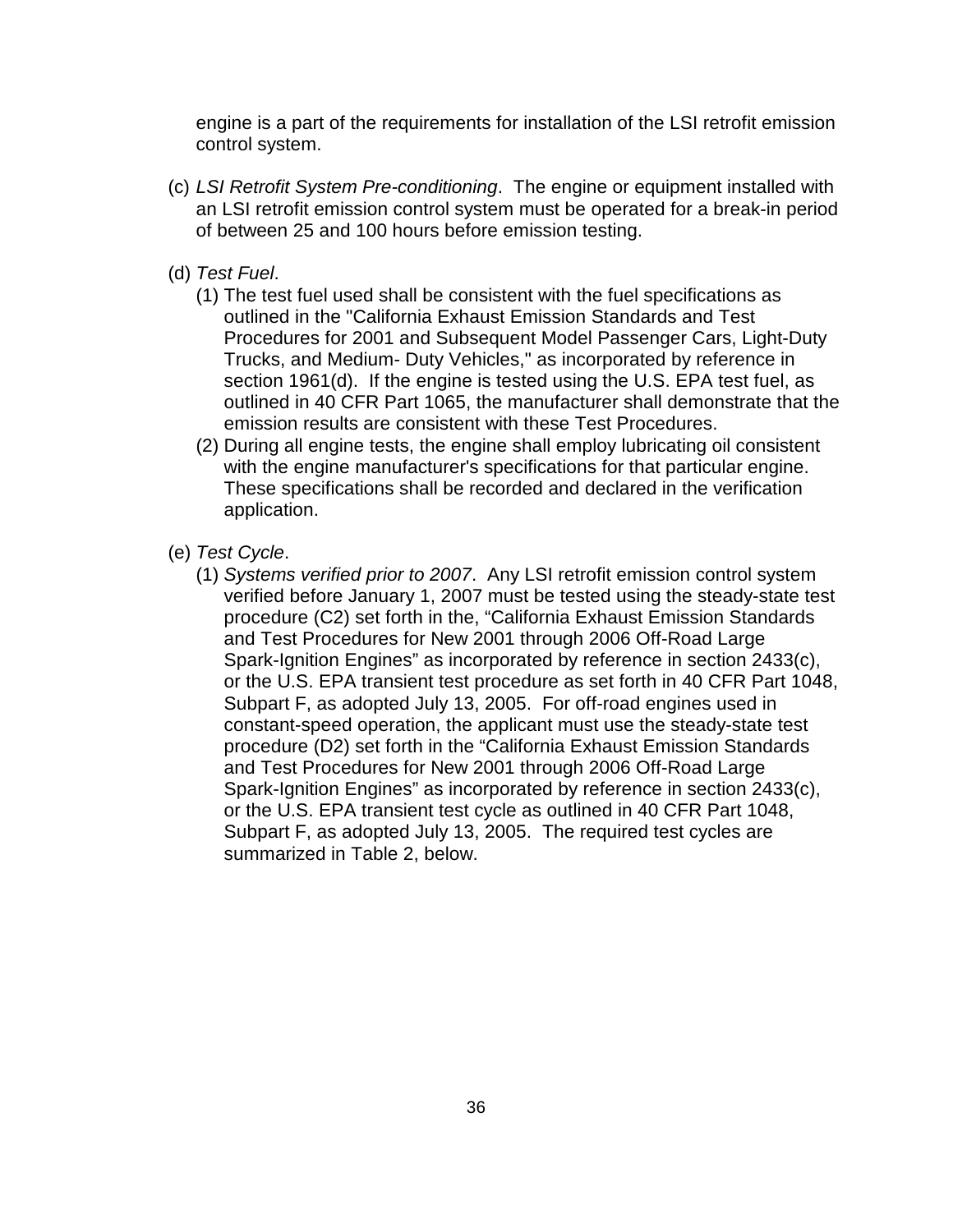| <b>Test</b><br><b>Type</b> | <b>LSI Retrofit</b><br><b>System</b><br><b>Verification</b><br><b>Date</b> | <b>Off-Road (including</b><br>portable engines)                                                      | <b>Off-Road (constant-speed</b><br>operation)                                                        |
|----------------------------|----------------------------------------------------------------------------|------------------------------------------------------------------------------------------------------|------------------------------------------------------------------------------------------------------|
| <b>Engine</b>              | Pre-2007                                                                   | Steady-state test cycle (C2)<br>from ARB off-road<br>regulations or<br>U.S. EPA transient test cycle | Steady-state test cycle (D2)<br>from ARB off-road<br>Regulations or<br>U.S. EPA transient test cycle |
| <b>Engine</b>              | 2007 and later                                                             | U.S. EPA transient test cycle                                                                        | U.S. EPA transient test cycle                                                                        |

#### **Table 2. Test Cycles for Emissions Reduction Testing**

- (2) Systems verified in 2007 or later. Any LSI retrofit emission control system verified on or after January 1, 2007, must be tested using the U.S. EPA transient test procedure as set forth in 40 CFR Part 1048, Subpart F, as adopted July 13, 2005.
- (f) Alternative Test Cycles and Methods. The applicant may request the Executive Officer to approve an alternative test cycle or method in place of a required test cycle or method. In reviewing this request, the Executive Officer may consider all relevant information including, but not limited to, the following:
	- (1) Similarity of characteristics to the specified test cycle or method and in-use duty cycle.
	- (2) Body of existing test data generated using the alternative test cycle or method.
	- (3) Technological necessity.
	- (4) Technical ability to conduct the required test.
- (g) Test runs to Verify HC, NOx, and CO Emissions Reductions. A minimum of three hot-start tests for the test cycle selected from Table 2, or an Executive Officer-approved alternative test cycle, must be run for baseline and control configurations.
- (h) Results. For all valid emission tests used to support emissions reduction claims, the applicant must report emissions of total hydrocarbons, oxides of nitrogen, and carbon monoxide in grams/brake horsepower-hour (g/bhp-hr).
- (i) Incomplete and Aborted Tests. The applicant must identify all incomplete and aborted tests and explain why those tests were incomplete or aborted.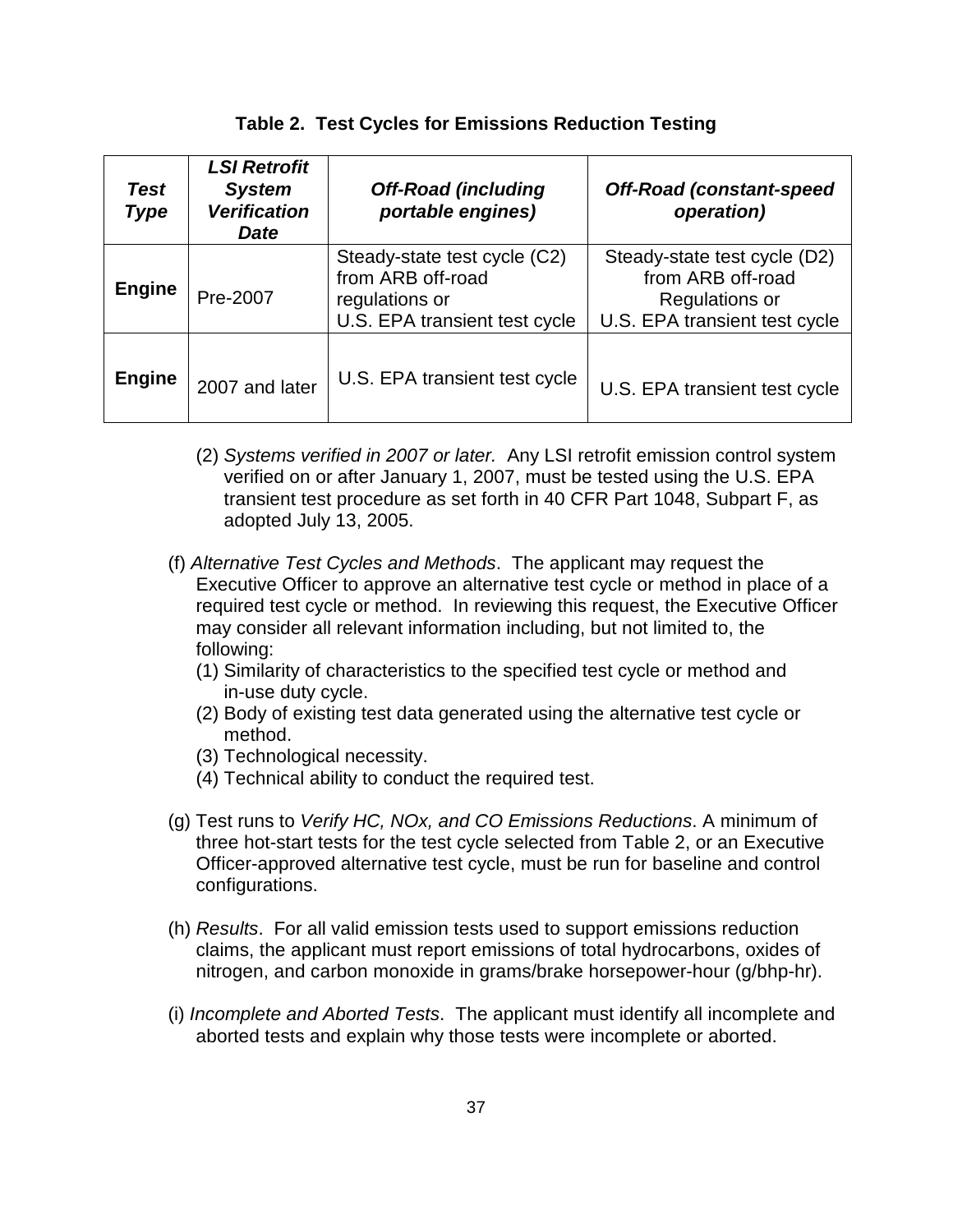- (j) Additional Analyses. The Executive Officer may require the applicant to perform additional analyses if there is reason to believe that the use of an LSI retrofit emission control system may result in the increase of toxic air contaminants, or other harmful compounds.
	- (1) In its determination, the Executive Officer may consider all relevant data, including but not limited to the following:
		- (A) The addition of any substance to the fuel, intake air, or exhaust stream.
		- (B) Whether a catalytic reaction is known or reasonably suspected to increase toxic air contaminants or ozone precursors.
		- (C) Results from scientific literature.
		- (D) Field experience.
		- (E) Any additional data.
	- (2) The Executive Officer will determine appropriate test methods for additional analyses in consultation with the applicant.
- (k) Quality Control of Test Data. The applicant must provide information on the test facility, test procedure, and equipment used in the emission testing, including evidence establishing that the test equipment used meets the specifications and calibrations given in 40 CFR Part 1065.
- (l) Testing or inspection. The Executive Officer may, with respect to any verified LSI retrofit emission control system sold, leased, offered for sale, or manufactured for sale in California, order the applicant to make available for testing and/or inspection a reasonable number of LSI retrofit emission control systems, and may direct that they be delivered at the applicant's expense to the state board at the Haagen-Smit Laboratory, 9528 Telstar Avenue, El Monte, California or where specified by the Executive Officer. The Executive Officer may also, with respect to any verified LSI retrofit emission control system being sold, leased, offered for sale, or manufactured for sale in California, have an applicant test and/or inspect a reasonable number of units at the applicant or manufacturer's facility or at any test laboratory under the supervision of the Executive Officer.

NOTE: Authority cited: Sections 39002, 39003, 39500, 39600, 39601, 39650-39675, 40000, 43000, 43000.5, 43011, 43013, 43018, 43105, 43600 and 43700, Health and Safety Code. Reference: Sections 43000, 43009.5, 43013, 43018, 43101, 43104, 43105, 43106, 43107, 43204, 43205 and 43205.5; Health and Safety Code.

### **§ 2784. Durability Demonstration Requirements.**

(a) The applicant must demonstrate, to the satisfaction of the Executive Officer, the durability of the applicant's LSI retrofit emission control system through an actual field or laboratory-based demonstration test.If the applicant chooses a laboratory-based durability demonstration, an additional field demonstration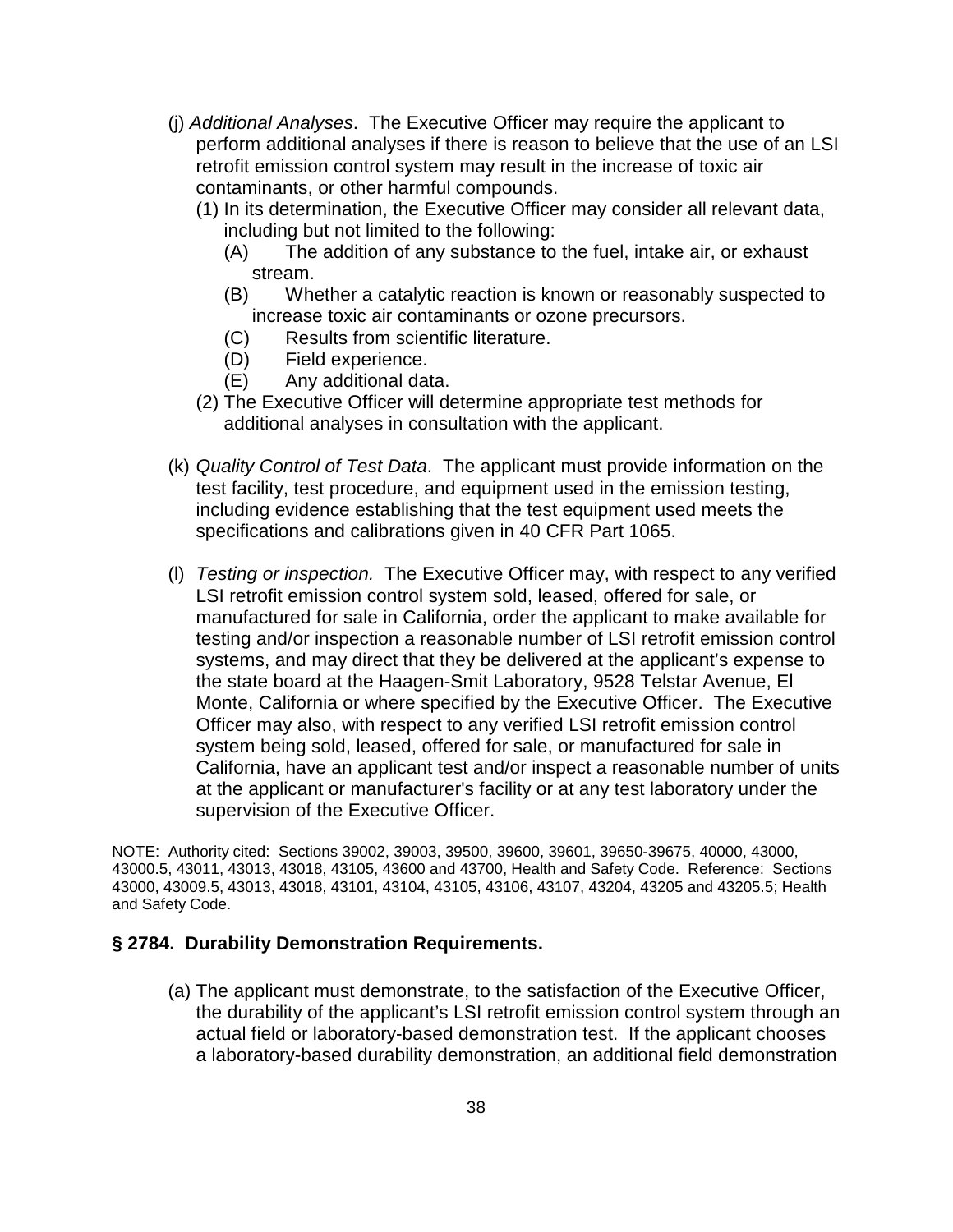will be required to demonstrate in-field compatibility (pursuant to Section 2785). If the applicant has demonstrated the durability of the identical system in a prior verification or OEM certification, or has demonstrated durability through field experience, the applicant may request that the Executive Officer accept the previous demonstration in fulfillment of this requirement. In evaluating such a request, the Executive Officer may consider all relevant information including, but not limited to, the similarity of baseline emissions and application duty cycles, the relationship between the emission control group or engine family(ies) used in previous testing and the current emission control group, the number of engines tested, evidence of successful operation and user acceptance, and published reports.

- (b) Engine Selection. Subject to the approval of the Executive Officer, the applicant may choose the engine to be used in the durability demonstration. The engine must be representative of the engines in the emission control group for which verification is sought. The selected engine need not be the same as the engine used for the emission testing (pursuant to Section 2783), but if the applicant does use the same engine, the emission testing results may also be used for the zero-hour durability tests.
- (c) Test Fuel.
	- (1) The test fuel used shall be consistent with the fuel specifications as outlined in the "California Exhaust Emission Standards and Test Procedures for 2001 and Subsequent Model Passenger Cars, Light-Duty Trucks, and Medium- Duty Vehicles," as incorporated by reference in section 1961(d). If the engine is tested using the U.S. EPA test fuel, as outlined in 40 CFR Part 1065, the manufacturer shall demonstrate that the emission results are consistent with ARB Test Procedures. Manufacturers can use "commercially available fuels" to accumulate service hours but emission testing must be conducted using test fuel as specified in this section.
	- (2) During all engine tests, the engine shall employ lubricating oil consistent with the engine manufacturer's specifications for that particular engine. These specifications shall be recorded and declared in the verification application.
- (d) Service Accumulation. The durability demonstration consists of an extended service accumulation period in which the LSI retrofit emission control system is used in the field or in a laboratory, with emissions reduction testing before and after the service accumulation. Service accumulation begins after the first emission test and concludes before the final emission test. The pre-conditioning period required in Section 2783 (c) cannot be used to meet the service accumulation requirements.
	- (1) Minimum Durability Demonstration Periods. The minimum durability demonstration period is 1,000 hours if it can be correlated or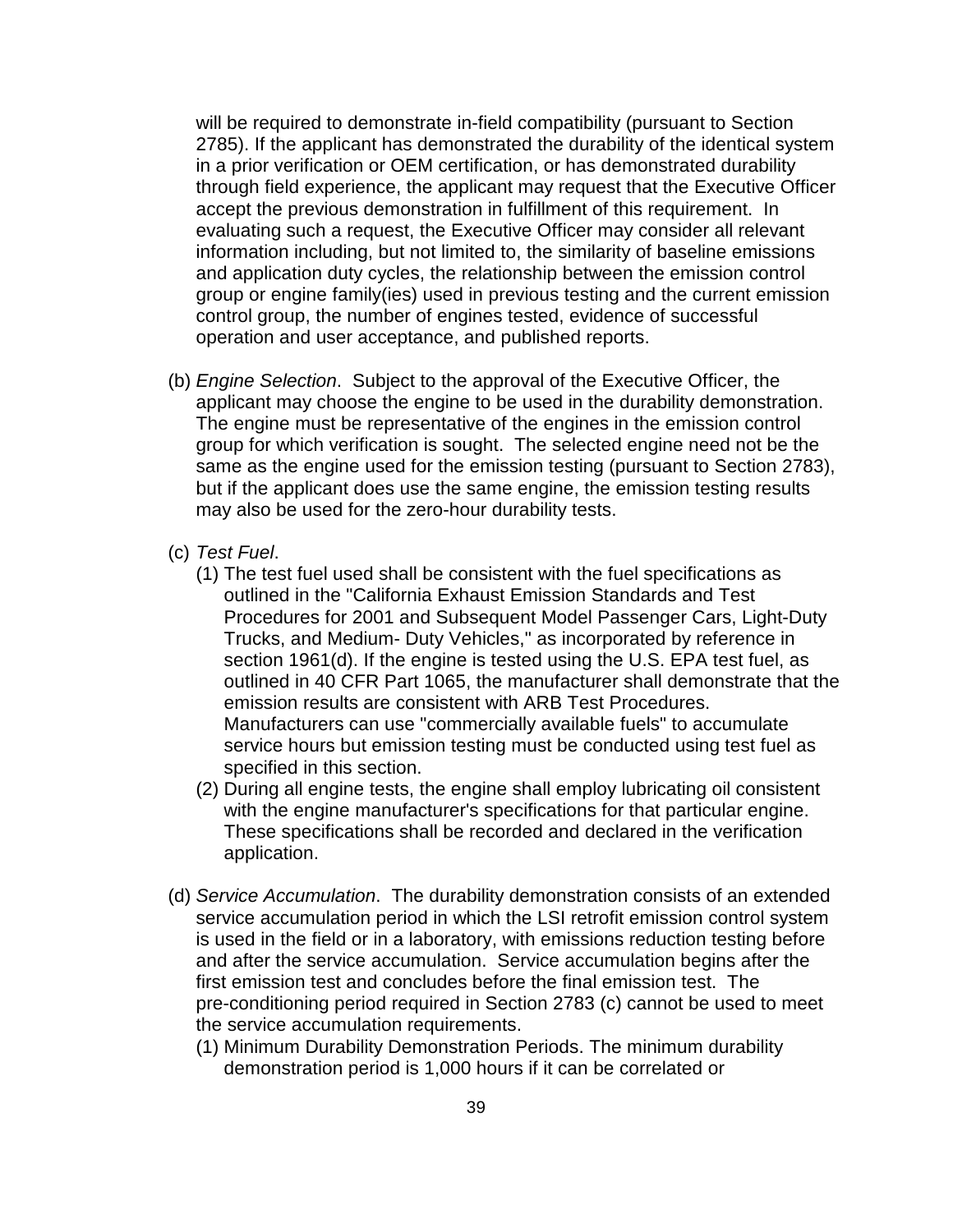demonstrated to be equivalent to 2,500 hours in-use. The applicant must provide to the Executive Officer sufficient written documentation to justify the request for the minimum durability demonstration period. The applicant may propose a sampling scheme that could be used to support an accelerated durability schedule for approval by the Executive Officer. The sampling scheme may include, but is not limited to, logging only significant changes in a parameter, averages, or changes above some threshold value. Data must be submitted electronically in columns as a text file or another format approved by the Executive Officer.

- (2) Fuel for Durability Demonstrations. The fuel used during durability demonstrations should be equivalent to the test fuel, or a fuel with properties less favorable to the durability of the retrofit emission control system. Durability demonstrations may, at the applicant's option and with the Executive Officer's approval, include intentional use of out-of-specification fuels so that data on the effects of using out-of-specification fuels may be obtained.
- (e) Test Cycle. Testing requirements are summarized in Table 3. Note that the same cycle(s) must be used for both the initial (zero hour) and final (2,500 hour) tests as defined in Section 2783 (e).

| <b>Application</b>                         | <b>LSI Retrofit</b><br><b>System</b><br><b>Verification</b><br><b>Date</b> | <b>Test</b><br><b>Type</b> | Zero-Hour Test (prior durability demonstration)<br>2,500-Hour Test (after completion of 100% of the<br>durability demonstration or the minimum<br>durability demonstration) |
|--------------------------------------------|----------------------------------------------------------------------------|----------------------------|-----------------------------------------------------------------------------------------------------------------------------------------------------------------------------|
| <b>Off-Road and</b><br>portable<br>engines | Pre-2007                                                                   | Engine                     | Steady-state test cycle from ARB off-road regulations<br>or U.S. EPA transient test cycle or an alternative cycle                                                           |
| <b>Off-Road and</b><br>portable<br>engines | 2007 and<br>later                                                          | Engine                     | U.S. EPA transient test cycle or an alternative cycle                                                                                                                       |

#### **Table 3. Emission Tests Required for Durability Demonstrations**

- (f) Test Run. The number of tests to be conducted in accordance with the required test cycle shown in Table 3 is described below.
	- (1) The LSI retrofit emission control system must undergo one set of emission tests: (3 hot starts each for baseline and with the retrofit emission control system) at the beginning (zero hour) and one set of emission tests (3 hot starts for baseline and with the emission control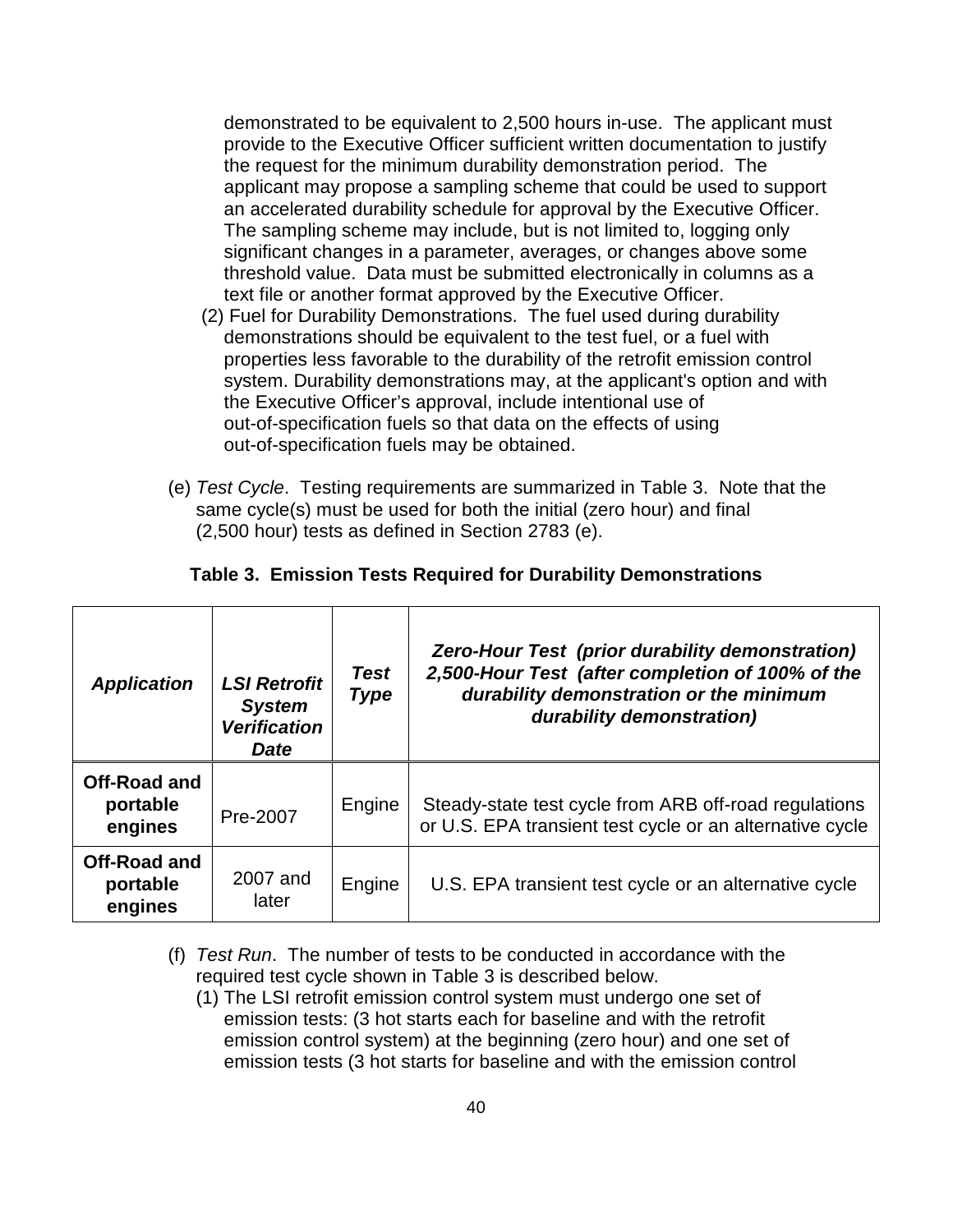system) after completion of the durability demonstration (2,500 hours) or the minimum durability demonstration period (1,000 hours). If there are substantial test data from previous field studies or field demonstrations, applicants may request that the Executive Officer consider these in place of the initial emission tests.

- (2) As an alternative to testing a single unit before and after the service accumulation period, the applicant may request that the Executive Officer consider the testing of two identical units, one that has been pre-conditioned and another that has completed the service accumulation period. In reviewing the request, the Executive Officer may consider all relevant information, including, but not limited to, the following:
	- (A) The effect of the LSI retrofit emission control system on engine operation over time. Strategies that cause changes in engine operation are likely not to qualify for this testing option.
	- (B) The quality of the evidence the applicant can provide to support that the two units are identical.
	- (C) Previous experience with similar or related technologies.
- (g) Maintenance During Durability Demonstration. Except for emergency engine repair, only scheduled maintenance on the engine and LSI retrofit emission control system may be performed during the durability demonstration. If normal maintenance includes replacement of any component of the engine emission control system, the time (years or hours) between component change must be reported with the results of the demonstration. If emergency repair was conducted on an engine equipped with the LSI retrofit emission control system within the durability demonstration period, the applicant must, within 30 days of the repair, report to the Executive Officer on what repair was performed and what components were involved, and provide an explanation on the possible cause(s) for the engine's and/or LSI retrofit emission control system's malfunction. Based on the information provided by the applicant, the Executive Officer will decide whether to allow that engine to continue to be used in the durability demonstration program, or to start anew the durability demonstration period.
- (h) Performance Requirements. The LSI retrofit emission control system must meet the following requirements throughout the durability demonstration period:
	- If the applicant claims a percent emissions reduction, the percent emissions reduction must meet or exceed the minimum percent emissions reduction associated with the LSI Level for which the applicant is seeking verification.
	- If the applicant claims a reduced emission level, the reduced emission level must not exceed the emission level associated with the LSI Level for which the applicant is seeking verification.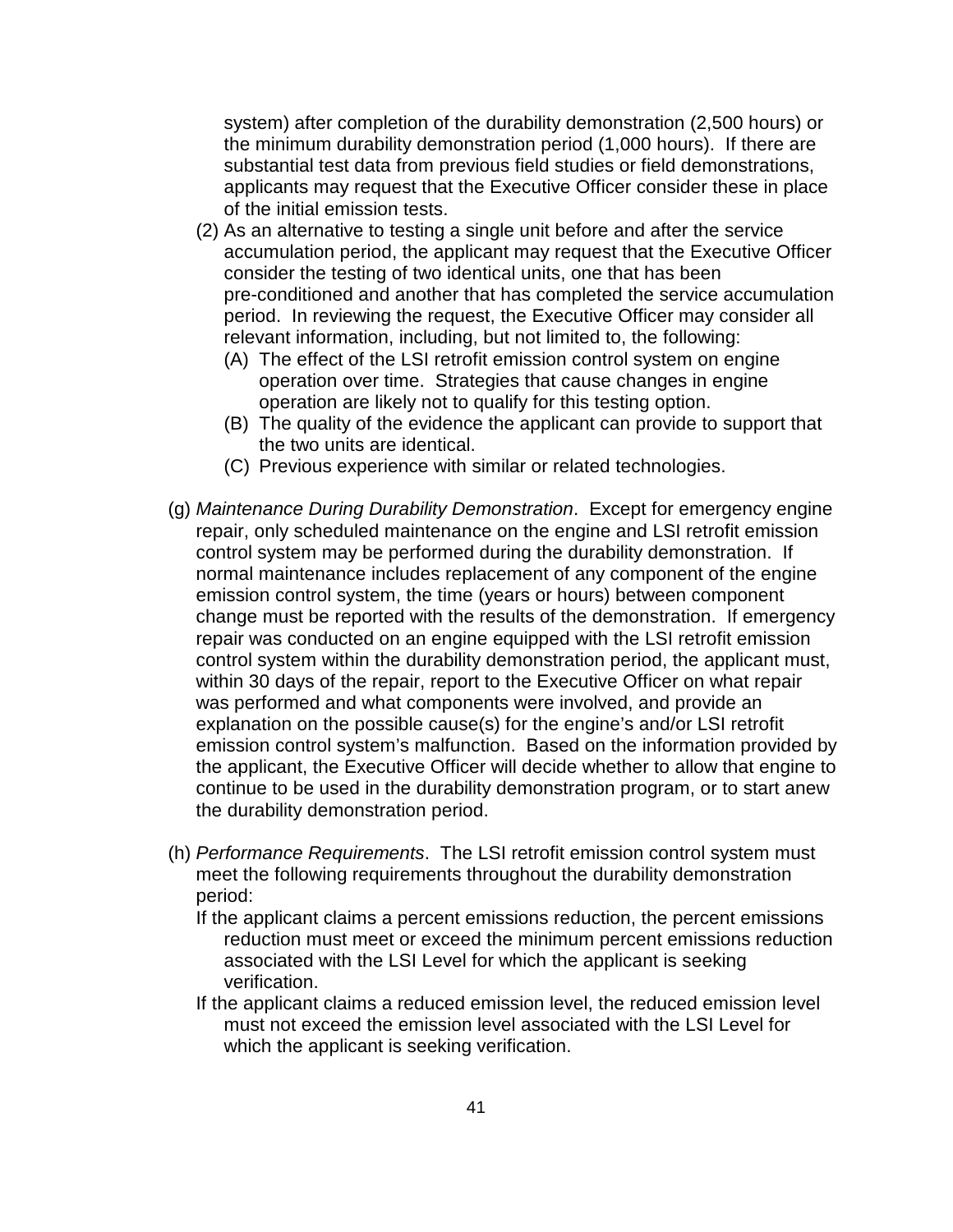- The LSI retrofit emission control system must maintain its physical integrity. Its physical structure and all of its components not specified for regular replacement during the durability demonstration period must remain intact and fully functional.
- The LSI retrofit emission control system must not cause any damage to the engine, vehicle, or equipment.
- Except for emergency engine repair, no maintenance of the LSI retrofit emission control system beyond that specified in its owner's manual will be allowed without prior Executive Officer approval.
- (i) Failure During the Durability Demonstration Period. If the LSI retrofit emission control system fails to maintain its initial verified percent emissions reduction or absolute emissions for any reason, the Executive Officer may downgrade the system to the verification level that corresponds to the lowest degraded performance observed in the durability demonstration period. If the LSI retrofit emission control system fails to maintain the emissions reduction performance pursuant to Sections 2784(h)(1) and 2784(h)(2), as demonstrated during the emission test pursuant to Section 2783, during the durability period**,** the LSI retrofit emission control system will not be verified. If the LSI retrofit emission control system fails in the course of the durability demonstration period, the applicant must submit a report explaining the circumstances of the failure within 90 days of the failure. The Executive Officer may then, as appropriate, determine whether to deny verification or allow the applicant to correct the failed LSI retrofit emission control system and either continue the durability demonstration or begin a new durability demonstration.

NOTE: Authority cited: Sections 39002, 39003, 39500, 39600, 39601, 39650-39675, 40000, 43000, 43000.5, 43011, 43013, 43018, 43105, 43600 and 43700, Health and Safety Code. Reference: Sections 43000, 43009.5, 43013, 43018, 43101, 43104, 43105, 43106, 43107, 43204, 43205 and 43205.5; Health and Safety Code.

#### **§ 2785. Field Demonstration Requirements.**

- (a) Compatibility. The applicant must demonstrate compatibility of its LSI retrofit emission control system in the field with at least one piece of equipment belonging to the emission control group for which it seeks verification. Note that if the durability demonstration selected by the applicant is in-field, it may be used to satisfy the field demonstration requirement for that emission control group. An applicant that elected to demonstrate durability in-field must still comply with the reporting requirements as specified in 2785(c).
	- (1) Compatibility is determined by the Executive Officer based on the third-party statement (see section 2785 (c)) and any other data submitted. An LSI retrofit emission control system is compatible with the chosen application if it: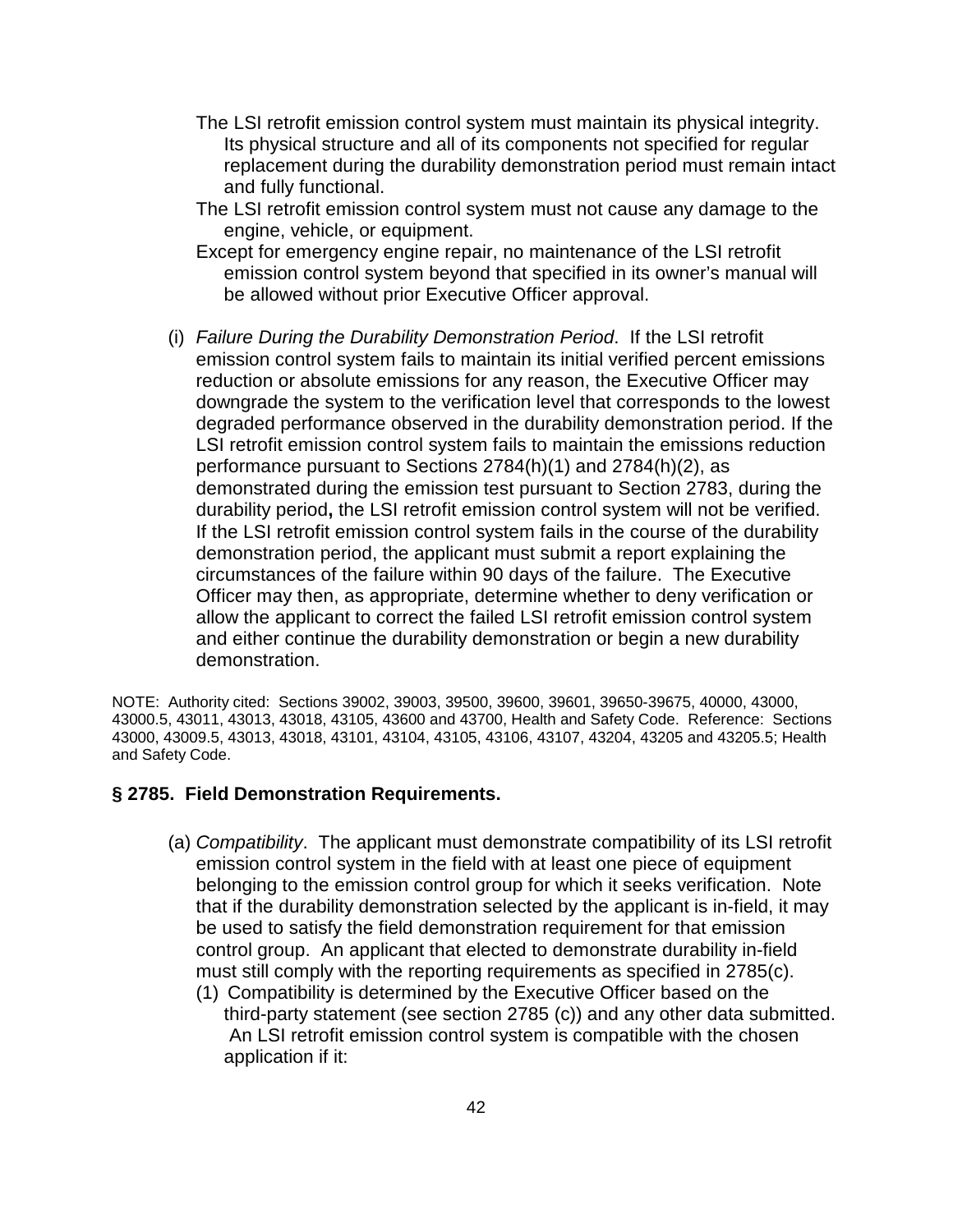- (A) Does not cause damage to the engine or engine malfunction;
- (B) Does not hinder or detract from the vehicle or equipment's ability to perform its normal functions; and
- (C) Is physically intact and well mounted with no signs of leakage or other visibly detectable problems.
- (2) To determine whether separate field demonstrations are required when applying to extend additional engine or equipment in an existing emission control group or when applying to verify additional emission control groups, the Executive Officer may consider all relevant information, including, but not limited to existing field experience and engineering justification and analysis.
- (b) Test Period. A piece of equipment must be operated with the LSI retrofit emission control system installed for a minimum period of 200 hours.
- (c) Reporting Requirements. The applicant must provide a written statement from a third party approved by the Executive Officer, such as the owner or operator of the equipment used in the field demonstration. The written statement must be provided at the end of the test period and must describe the following aspects of the field demonstration: overall performance of the test application and the LSI retrofit emission control system, maintenance performed, problems encountered, and any other relevant information. The results of a visual inspection conducted by the third party at the end of the demonstration period must also be described. The description should comment on whether the LSI retrofit emission control system is physically intact, securely mounted, or leaking any fluids, and should include any other evaluative observations.
- (d) Failure During the Field Demonstration. The LSI retrofit emission control system will be deemed to fail the field demonstration requirements if it could not comply with the criteria specified in Section 2785 (a)(1) during the test period. If the LSI retrofit emission control system fails in the course of the field demonstration, the applicant must notify ARB within 15 days of the failure, and submit a report explaining the circumstances of the failure within 90 days of the failure. The Executive Officer may then determine whether to deny verification or allow the applicant to correct the failed LSI retrofit emission control system and either continue the field demonstration or begin a new field demonstration.

NOTE: Authority cited: Sections 39002, 39003, 39500, 39600, 39601, 39650-39675, 40000, 43000, 43000.5, 43011, 43013, 43018, 43105, 43600 and 43700, Health and Safety Code. Reference: Sections 43000, 43009.5, 43013, 43018, 43101, 43104, 43105, 43106, 43107, 43204, 43205 and 43205.5; Health and Safety Code.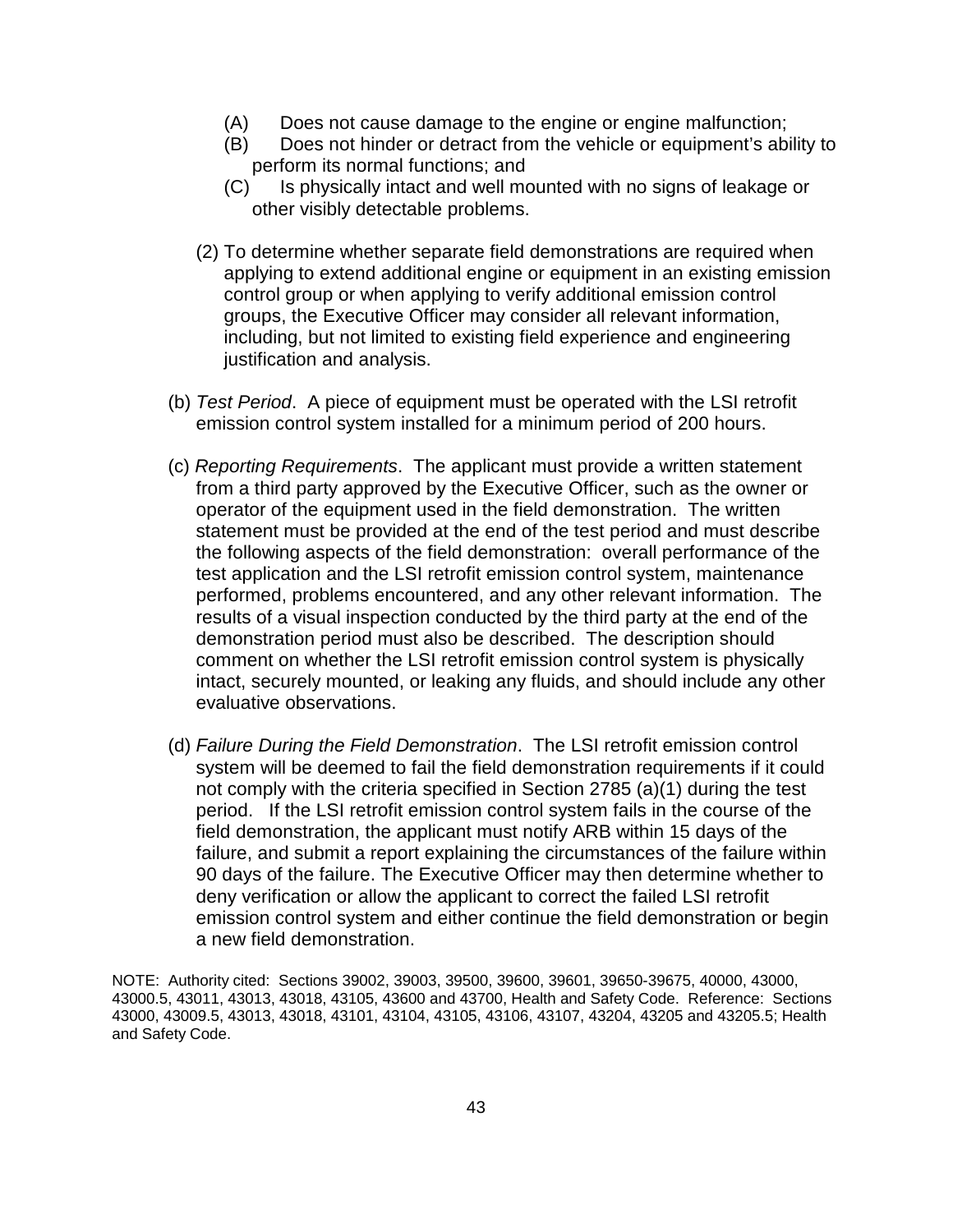### **§ 2786. Other Requirements.**

- (a) Fuel and Oil Requirements. The applicant must specify the fuel and lubricating oil requirements necessary for proper functioning of the LSI retrofit emission control system. The applicant must also specify any consequences that will result from failure to comply with these requirements, as well as methods for reversing any negative consequences.
- (b) Maintenance Requirements. The applicant must identify all normal maintenance requirements for the LSI retrofit emission control system and specify the recommended intervals for cleaning and/or replacing components. Components to be replaced within the defects warranty period must be included with the original LSI retrofit emission control system package or provided free of charge to the customer at the appropriate maintenance intervals. Any normal maintenance items that the applicant does not intend to provide free of charge must be approved by the Executive Officer (the applicant is not required to submit cost information for these.)
- (c) System Labeling.
	- (1) The applicant must either affix legible and durable labels, or provide such labels to the installer along with instructions on how to affix them, on both the retrofit emission control system and the engine on which the retrofit emission control system is installed, except as noted in (3) below. The required labels must identify the name, address, and phone number of the manufacturer, the LSI retrofit emission control group name (defined in (2) below), a unique serial number for the LSI retrofit emission control system and the month and year of manufacture. The month and year of manufacture are not required on the label if this information can be readily obtained from the applicant by reference to the serial number. A scale drawing of a sample label must be submitted with the verification application. Unless an alternative is approved by the Executive Officer, the label information must be in the following format:

# **Name, Address, and Phone Number of Manufacturer LSI Retrofit Emission Control Group Name Product Serial Number**

**ZZ-ZZ** (Month and Year of manufacture, e.g., 11-05)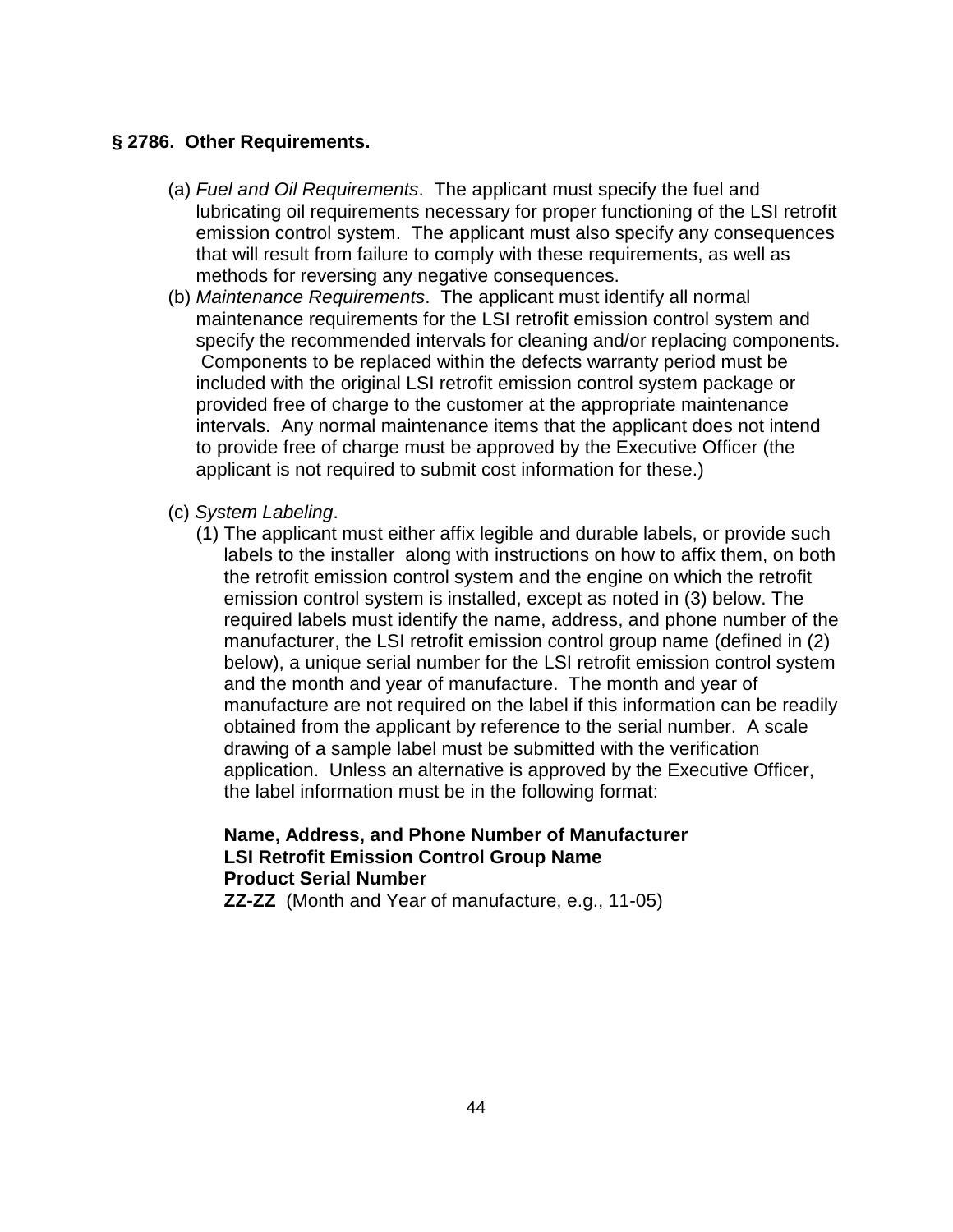(2) LSI Retrofit Emission Control Group Name. Each LSI retrofit emission control system shall be assigned a name defined as below:

# **CA/V/MMM/LL##/NHP## or NHL##/APP/XXXXX**

#### Where:

- CA: Designates an LSI retrofit emission control system verified in California
- V: Year of verification
- MMM: Manufacturer code (assigned by the Executive Officer)
- LL##: Verified LSI Level (e.g., LL2 means the retrofit system was verified to the "LSI Level 2", LL3a means the retrofit system was verified to "LSI Level 3a).
- NHP##: Verified HC + NOx reduction percent (e.g., NH75 means HC + NOx reduction of 75 percent).
- NHL##: Verified HC + NOx absolute emissions in units of g/kW-hr, (e.g., NH4.0 means verified HC + NOx emission level of 4.0 g/kW-hr).
- APP: Verified application includes a combination of Off-road (OF),or Stationary (ST)
- XXXXX: Five alphanumeric character code issued by the Executive Officer
	- (3) The applicant may request that the Executive Officer approve an alternative label. In reviewing this request, the Executive Officer may consider all relevant information including, but not limited to, the informational content of an alternative label as proposed by the applicant.
	- (d) Additional Information. The Executive Officer may require the applicant to provide additional information about the LSI retrofit emission control system or its implementation when such information is needed to assess environmental impacts associated with its use.
	- (e) Owner's Manual. The applicant must provide a copy of the LSI retrofit emission control system owner's manual, which must clearly specify at least the following information:

Warranty statement including the warranty period over which the applicant is liable for any defects.

Installation procedure and maintenance requirements for the LSI retrofit emission control system.

Fuel consumption improvement or penalty, if any.

Fuel requirements, if any.

Requirements for lubrication oil quality and maximum lubrication oil consumption rate

Contact information for replacement components and cleaning agents. Maintenance Requirements

(f) Noise Level Control. Applicants must ensure that the LSI retrofit emission control system complies with all applicable local government requirements for noise control.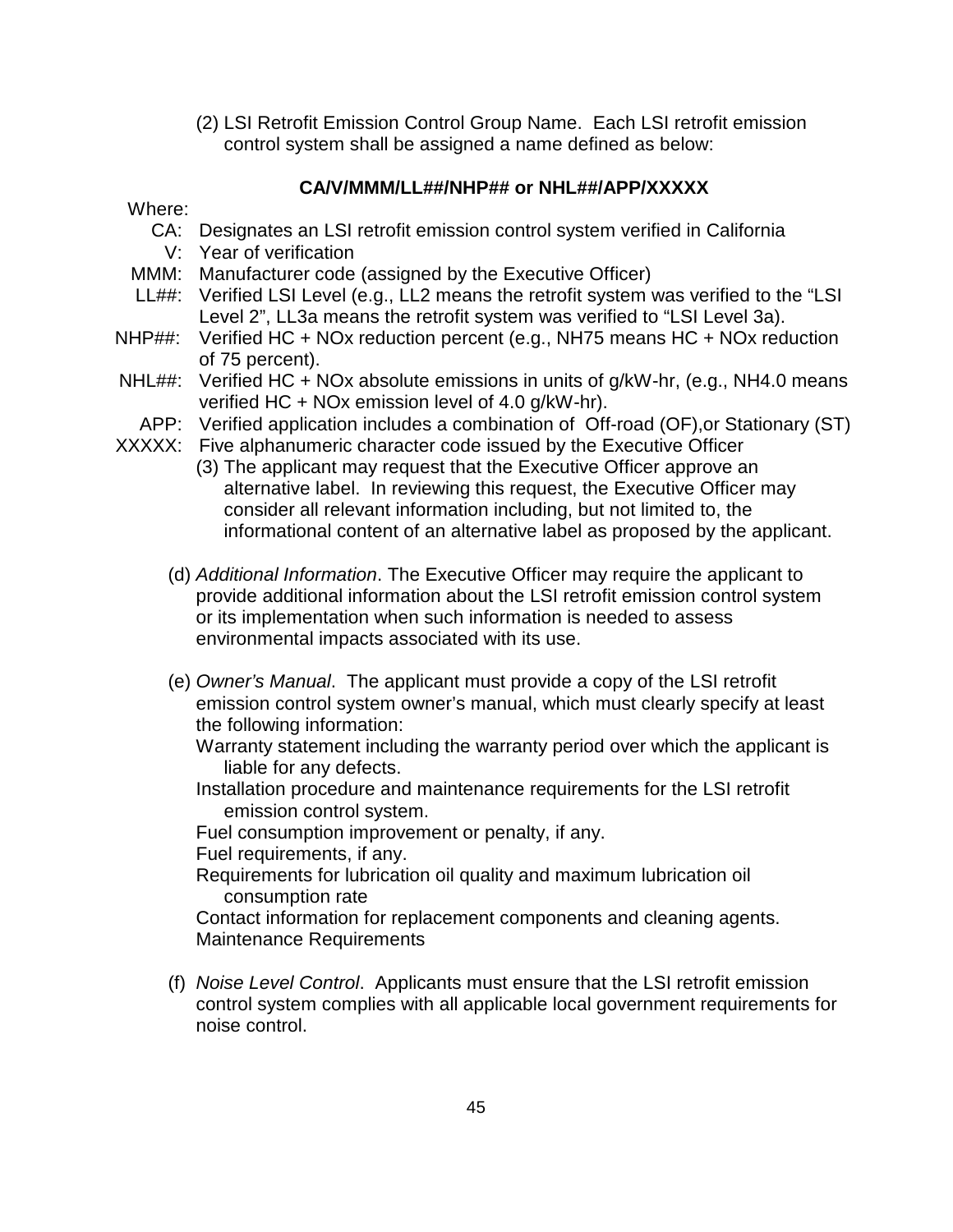- (g) Limit on CO. In order for an LSI retrofit emission control system to be verified, it must comply with one of the following two limits on CO:
	- (1) For an LSI retrofit emission control system designed to be installed in a certified engine, the system must not increase the emissions of CO greater than the CO emission standards for new, emission-certified, off-road LSI engines adopted by the Air Resources Board and in effect for the model year in which the engine certification was issued;
	- (2) For an LSI retrofit system designed to be installed in an engine that is not emission-certified, the system must not cause the CO emission level to exceed the greater of 37 g/bhp-hr or ten percent above the engine's baseline CO emission level as determined in accordance with sections 2783 and 2784.
- (h) Emission Sampling Ports. To facilitate in-field and normal maintenance diagnostic emission measurements, the applicant may choose to design the LSI retrofit emission control system to have a minimum of two sampling ports where emissions measurements could be made. Guideline suggestions for the sampling port criteria are presented here:
	- (1) The sampling ports are to be designed to allow for measurements of uncontrolled, engine-out emissions and controlled, tailpipe emissions;
	- (2) The sampling ports are to be ¼ inch NPT half couplings, either welded to the exhaust system, or manufactured into the retrofit emission control device where possible;
	- (3) The sampling port to be used for measuring uncontrolled, engine-out emissions is to be located in a straight section of the exhaust pipe upstream from the retrofit emission control device, after the turbocharger, if so equipped, with a minimum of one to two pipe diameters from any elbows upstream of the sampling port. It is acceptable to locate the sampling port adjacent to the oxygen sensor threaded port, if so equipped;
	- (4) The sampling port to be used for measuring controlled, tailpipe emissions is to be placed on the muffler body, after the catalyst, if so equipped, or if in the exhaust pipe, should be located a minimum distance of 10 inches from the tailpipe opening, if feasible, otherwise, it should be located as far as possible from the tailpipe opening;
	- (5) The locations of the sampling ports are to be designed to be accessible to test personnel without removing major engine or equipment components, such as the forklift counterweight, for example;
	- (6) The sampling ports are to be equipped with threaded plugs.
	- (7) If the sampling ports are designed to be installed by the retrofit system installer, the applicant must provide all necessary parts and complete instructions for proper installation;

NOTE: Authority cited: Sections 39002, 39003, 39500, 39600, 39601, 39650-39675, 40000, 43000, 43000.5, 43011, 43013, 43018, 43105, 43600 and 43700, Health and Safety Code. Reference: Sections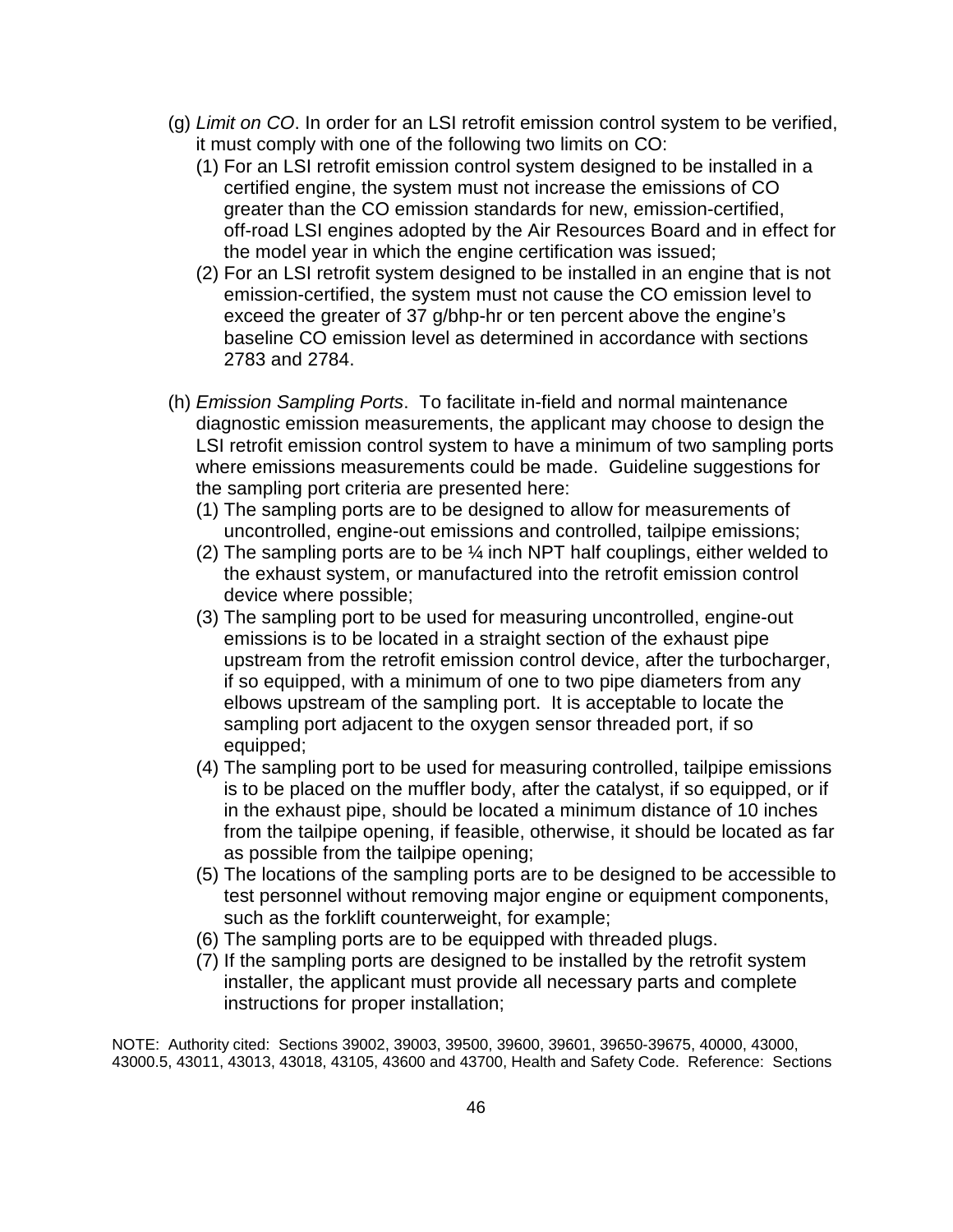43000, 43009.5, 43013, 43018, 43101, 43104, 43105, 43106, 43107, 43204, 43205 and 43205.5; Health and Safety Code.

## **§ 2787. Warranty Requirements.**

- (a) (1) Product Warranty.
	- (A) The applicant must provide a warranty to all owners, for ownership within the warranty period, and lessees, for lease contract within the warranty period, that its verified LSI retrofit emission control system is free from defects in design, materials, workmanship, or operation of the LSI retrofit emission control system which cause the LSI retrofit emission control system to fail to conform to at least 90 percent of the its verified level for the minimum warranty period of 3 years or 2,500 hours, whichever occurs first, provided the operation of and conditions of use for the equipment, engine, and LSI retrofit emission control system conform with the operation and conditions specified in the ARB's Executive Order and that the engine or equipment belongs to the emission control group as specified in the ARB's Executive Order for that LSI retrofit emission control system.
		- (B) In the absence of a device to measure hours of use, the LSI retrofit emission control system must be warranted for a period of three years. If a device to measure hours is used, the engine must be warranted for 3 years or 2,500 hours, whichever occurs first. The warranty must cover the full repair or replacement cost of the LSI retrofit emission control system, including parts and labor.
		- (C) The warranty must also cover the full repair or replacement cost of returning the engine components to the condition they were in prior to the failure, including parts and labor, for damage to the engine proximately caused by the verified LSI retrofit emission control system. Repair or replacement of any warranted part, including the engine, must be performed at no charge to the equipment or engine owner. This includes only those relevant diagnostic expenses if a warranty claim is valid. The applicant may, at its option, instead pay the fair market value of the engine prior to the time the failure occurs.
		- (D) The repair or replacement of any warranted part, otherwise eligible for warranty coverage, may be excluded from such warranty if the LSI retrofit emission control system or engine has been abused, neglected, or improperly maintained, and such abuse, neglect, or improper maintenance was the direct cause of the need for the repair or replacement of the part.
		- (E) Failure of the equipment or engine owner to ensure scheduled maintenance or to keep maintenance records for the equipment, engine, or LSI retrofit emission control system may, but shall not per se, be grounds for disallowing a warranty claim.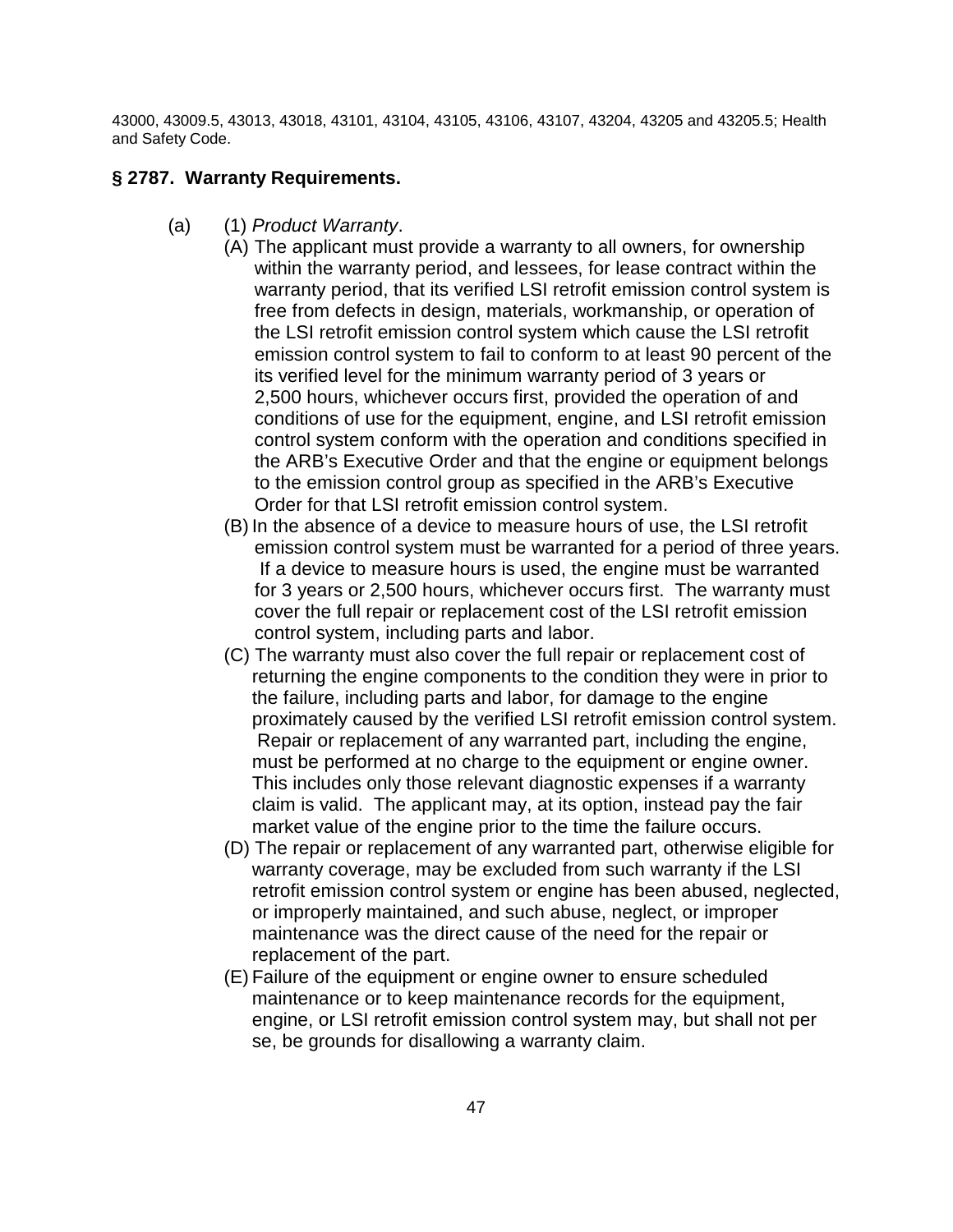### (2) Installation Warranty

- (A) A person or company that installs a verified LSI retrofit emission control system must warrant that the installation is free from defects in workmanship or materials which cause the LSI retrofit emission control system to fail to conform to at least 90 percent of its verified level for the minimum warranty period of 3 years or 2,500 hours, whichever occurs first, except as noted in 2787(a)(1)(B), or the other requirements as specified in sections 2786(c) and (e).
- (B) The extent of the warranty coverage provided by installers must be the same as the warranty provided by the applicant as established in subsection (a)(1) and the same exclusions must apply.
- (b) (1) Product Warranty Statement. The applicant must furnish a copy of the following statement in the owner's manual. The applicant may include descriptions of circumstances that may result in a denial of warranty coverage, but these descriptions shall not otherwise limit warranty coverage in any way.

YOUR PRODUCT WARRANTY RIGHTS AND OBLIGATIONS (Applicant's name) must warrant the LSI retrofit emission control system in the equipment for which it is sold or leased to be free from defects in design, materials, workmanship, or operation of the LSI retrofit emission control system which cause the LSI retrofit emission control system to fail to conform to the emission control performance level it was verified to, or to the requirements in the California Code of Regulations, Title 13, Chapter 9, Article 8, Sections 2780 to 2786, and 2789, for 3 years or 2,500 hours, whichever occurs first, pursuant to Section 2787(a)(1), provided there has been no abuse, neglect, or improper maintenance of your LSI retrofit emission control system, engine or equipment, as specified in the owner's manuals. Where a warrantable condition exists, this warranty also covers the engine from damage caused by the LSI retrofit emission control system, subject to the same exclusions for abuse, neglect or improper maintenance. Please review your owner's manual for other warranty information. Your LSI retrofit emission control system may include a core part (e.g., three-way catalyst, carburetor, mixer or regulator) as well as hoses, connectors, and other emission-related assemblies. Where a warrantable condition exists, (applicant's name) will repair or replace your LSI retrofit emission control system at no cost to you including diagnosis, parts, and labor.

### WARRANTY COVERAGE:

For a (engine size) engine used in a(n) (type of application) application, the warranty period will be 3 years or 2,500 hours of operation, whichever occurs first. If any emission-related part of your LSI retrofit emission control system is defective in design, materials, workmanship, or operation of the LSI retrofit emission control system thus causing the LSI retrofit emission control system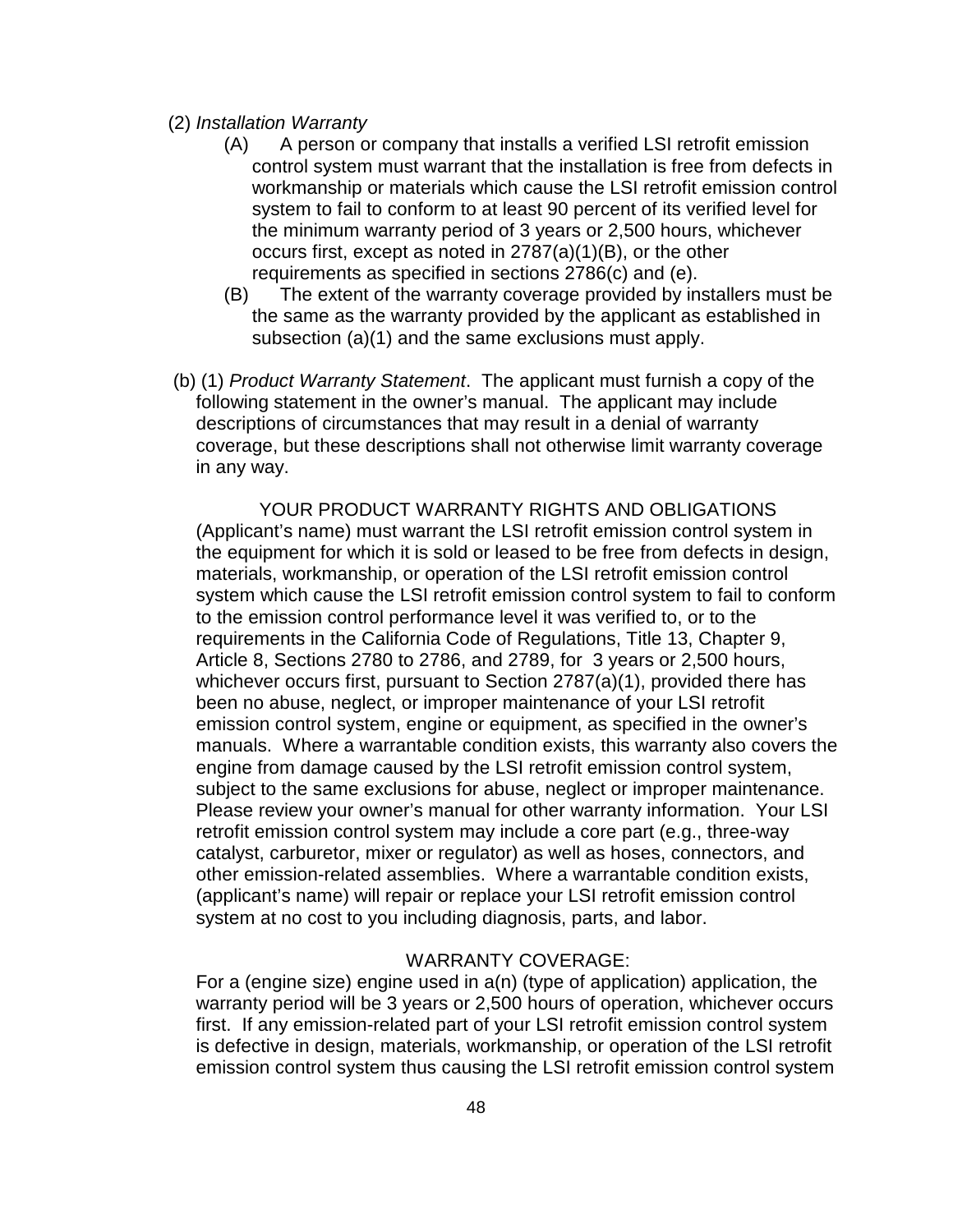to fail to conform to the emission control performance level it was verified to, or to the requirements in the California Code of Regulations, Title 13, Chapter 9, Article 8, Sections 2780 to 2786, and 2789, within the warranty period, as defined above. (Applicant's name) will repair or replace the LSI retrofit emission control system, including parts and labor. In addition, (applicant's name) will replace or repair the engine components to the condition they were in prior to the failure, including parts and labor, for damage to the engine proximately caused by the verified LSI retrofit emission control system. This also includes those relevant diagnostic expenses in the case in which a warranty claim is valid. (Applicant 's name) may, at its option, instead pay the fair market value of the engine prior to the time the failure occurs.

#### OWNER'S WARRANTY RESPONSIBILITY

As the (engine, equipment) owner, you are responsible for performing the required maintenance described in your owner's manual. (Applicant's name) recommends that you retain all maintenance records and receipts for maintenance expenses for your engine or equipment, and LSI retrofit emission control system. If you do not keep your receipts or fail to perform all scheduled maintenance, (applicant's name) may have grounds to deny warranty coverage. You are responsible for presenting your equipment or engine, and LSI retrofit emission control system to (applicant's name) or a (applicant's name) dealer as soon as a problem is detected. The warranty repair or replacement should be completed in a reasonable amount of time, not to exceed 30 days. If a replacement is needed, this may be extended to 90 days should a replacement not be available, but must be performed as soon as a replacement becomes available.

If you have questions regarding your warranty rights and responsibilities, you should contact (Insert chosen applicant's contact) at 1-800-xxx-xxxx or the California Air Resources Board at 9528 Telstar Avenue, El Monte, CA 91731, or (800) 363-7664, or electronic mail: helpline@arb.ca.gov.

(b)(2) Installation Warranty Statement. The installer must furnish the owner with a copy of the following statement.

YOUR INSTALLATION WARRANTY RIGHTS AND OBLIGATIONS (Installer's name) must warrant that the installation of an LSI retrofit emission control system is free from defects in workmanship or materials which cause the LSI retrofit emission control system to fail to conform to the emission control performance level it was verified to, or to the requirements in the California Code of Regulations, Title 13, Sections 2781 to 2786 and 2789. The warranty period and the extent of the warranty coverage provided by (installer's name) must be the same as the warranty provided by the product manufacturer, and the same exclusions must apply.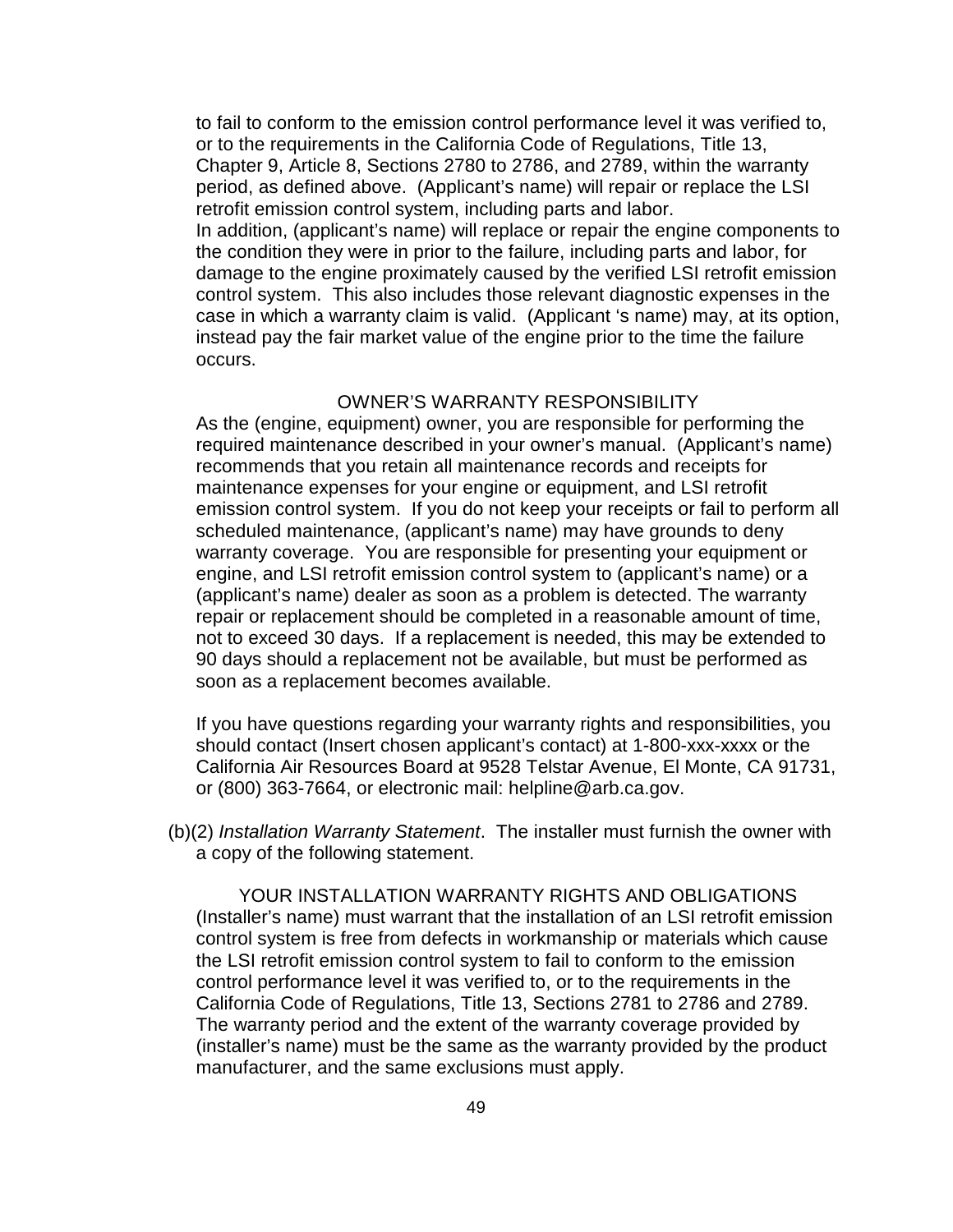### OWNER'S WARRANTY RESPONSIBILITY

As the engine or equipment owner, you are responsible for presenting your engine or equipment and LSI retrofit emission control system to (installer's name) as soon as a problem with the installation is detected.

If you have questions regarding your warranty rights and responsibilities, you should contact (Insert chosen installer's contact) at 1-800-xxx-xxxx or the California Air Resources Board at 9528 Telstar Avenue, El Monte, CA 91731, or (800) 363-7664, or electronic mail: helpline@arb.ca.gov.

- (c) (1) Annual Warranty Report. The applicant must submit a warranty report to the Executive Officer by February 1 of each calendar year. The warranty report must include the following information:
	- (A) Annual and cumulative sales, and annual and cumulative leases of equipment installed with LSI retrofit emission control systems—(California only).
	- (B) Annual and cumulative production of LSI retrofit emission control systems (California only).
	- (C) Annual summary of warranty claims (California only). The summary must include:
		- i. A description of the nature of the claims and of the warranty replacements or repairs. The applicant must categorize warranty claims for each LSI retrofit emission control system group by the component(s) part number(s) replaced or repaired.
		- ii. The number and percentage of LSI retrofit emission control systems of each model for which a warranty replacement or repair was identified.
		- iii. A short description of the LSI retrofit emission control system component that was replaced or repaired under warranty and the most likely reason for its failure.
	- (E) (D) Date the warranty claims were filed and the engine family and application the LSI retrofit emission control systems were used with. The reason(s) for any instances in which warranty service is not provided to end-users that file warranty claims. The applicant may also want to report instances where the applicant chose to honor warranty claims even though the applicant has determined that those warranty claims were invalid or that they were not required per Section 2787 of this regulation.
- (c) (2) Periodic Warranty Reports.
	- (A) The applicant must submit a warranty report within 30 calendar days if there are three or more warranty claims for the same component or same part number repaired or replaced; or, if there are four or more total warranty claims, or four percent of the cumulative number of LSI retrofit systems subject to these warranty provisions, whichever is greater. The warranty report must include the following information: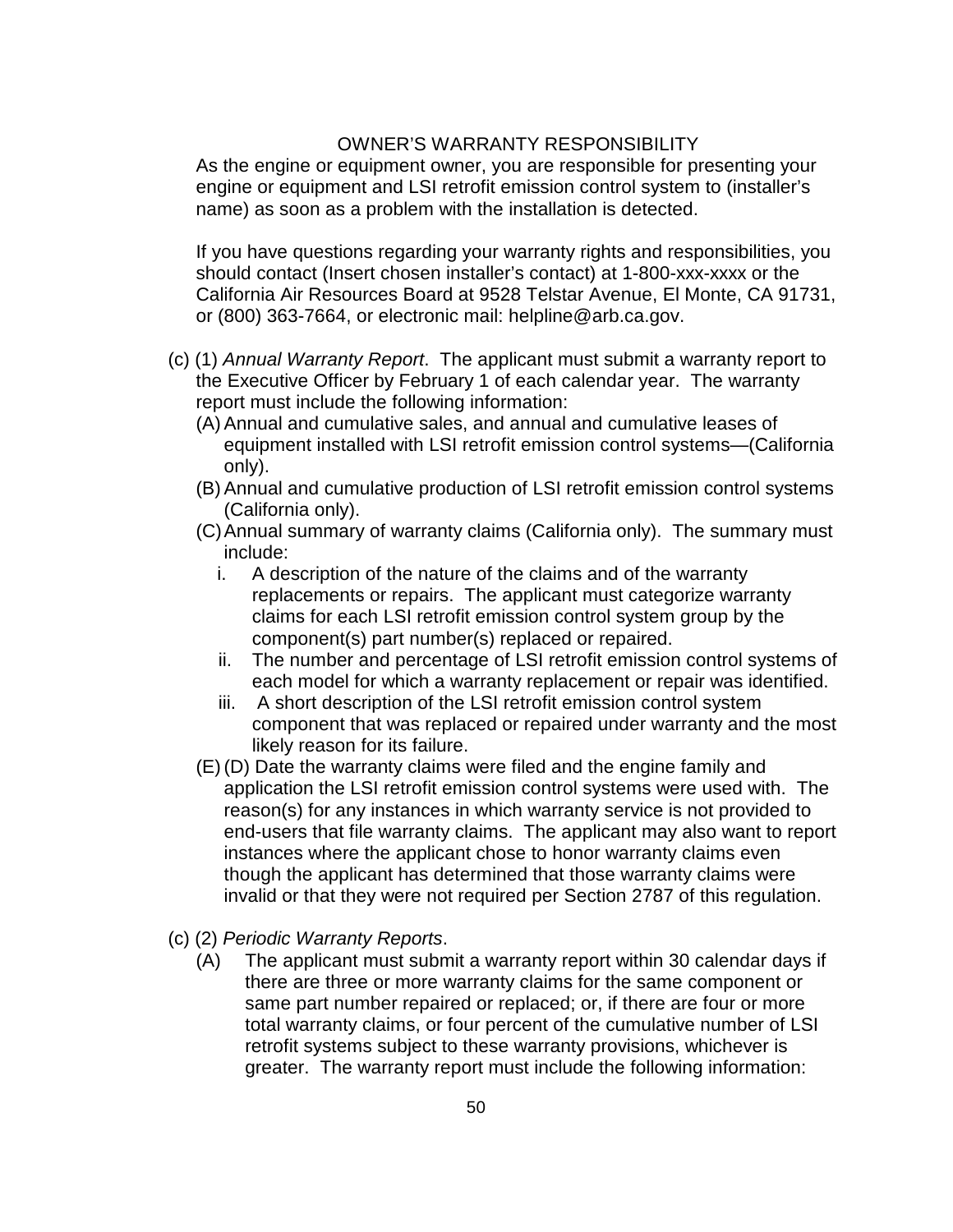- i. A description of the nature of the claims and of the warranty replacements or repairs. The applicant must categorize warranty claims for each LSI retrofit emission control group by the component(s) part number(s) replaced or repaired.
- ii. The number and percentage of LSI retrofit emission control systems of each model for which a warranty replacement or repair was identified.
- iii. A short description of the LSI retrofit emission control system component that was replaced or repaired under warranty and the most likely reason for its failure.
- iv. Date the warranty claims were filed and the engine family and application the LSI retrofit emission control systems were used with.
- v. The reason(s) for any instances in which warranty service is not provided to end-users that file warranty claims. The applicant may also want to report instances where the applicant chose to honor warranty claims even though the applicant has determined that those warranty claims were invalid or that they were not required per Section 2787 of this regulation.
- (B) The applicant must comply with the requirements specified pursuant to Section 2787(c)(2)(A), above, for warranty claims submitted to the applicant after the reporting dates of the periodic warranty report.

NOTE: Authority cited: Sections 39002, 39003, 39500, 39600, 39601, 39650-39675, 40000, 43000, 43000.5, 43011, 43013, 43018, 43105, 43600 and 43700, Health and Safety Code. Reference: Sections 43000, 43009.5, 43013, 43018, 43101, 43104, 43105, 43106, 43107, 43204, 43205 and 43205.5; Health and Safety Code.

#### **§ 2788. Determination of Emissions Reduction.**

- (a) Calculation of Emissions Reduction. The emissions reduction verified for an LSI retrofit emission control system is based on the average of all valid test results, as specified in Sections 2783(g) and 2784(f), before (baseline) and after (control) implementation of the LSI retrofit emission control system. Test results from both the emission testing and durability testing are to be included. If the applicant chooses to perform either the zero hour or the 2500-hour durability baseline test, but not both, those results must be used to calculate the reductions obtained in both the zero hour and 2500-hour control tests.
	- (1) Percentage Reduction. The percentage reduction for a given pair of baseline and control test sets (where a "set" consists of all test cycle repetitions) is the difference between the average baseline and average control emissions divided by the average baseline emissions, multiplied by 100 percent. The average of all such reductions, as shown in the equation below, is used in the verification of an LSI retrofit emission control system.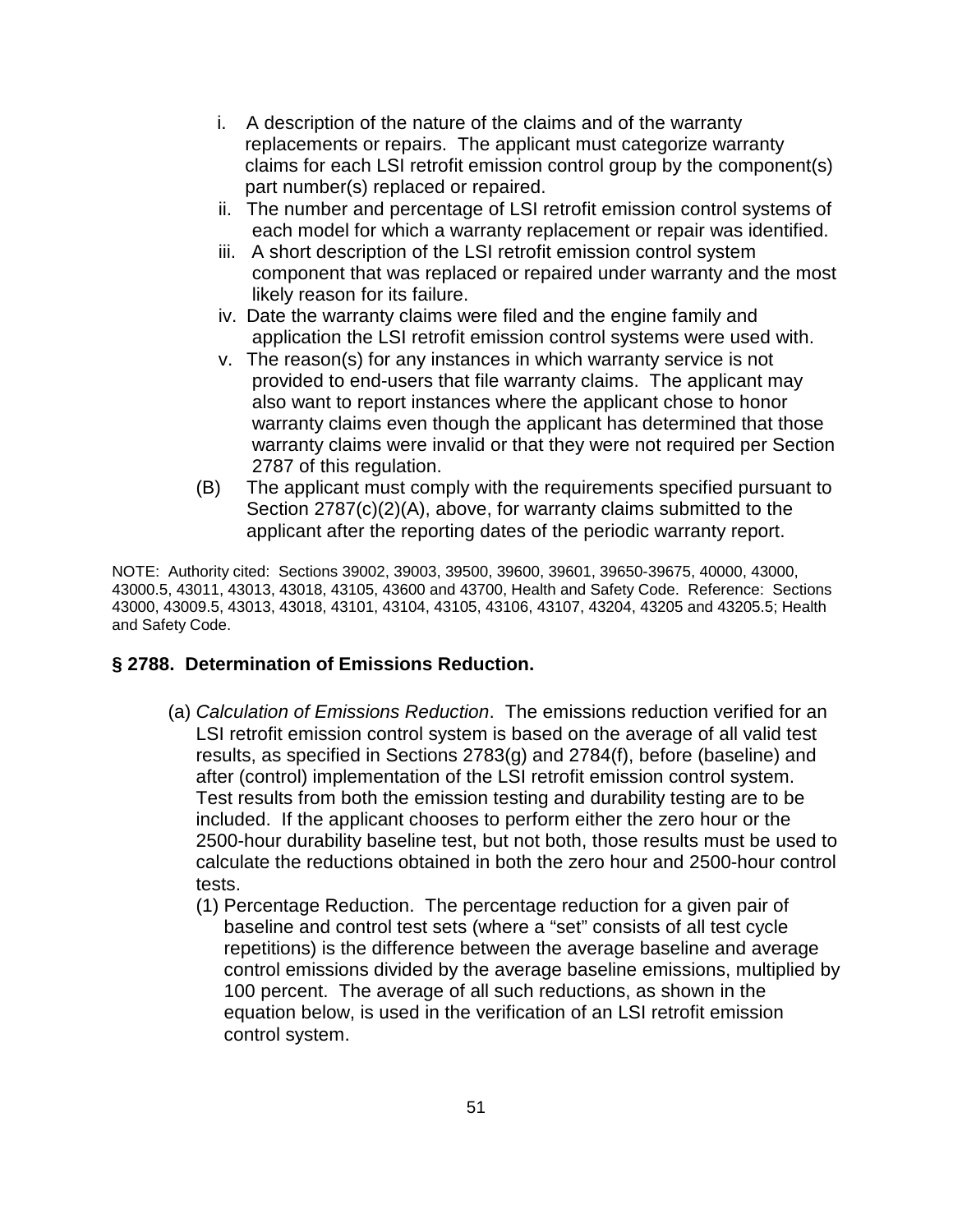Percentage Reduction = 100  $\times$   $\Sigma$  [(baseline<sub>AVG</sub> – control<sub>AVG</sub>)/baseline<sub>AVG</sub>]

 $\overline{\phantom{a}}$  , and the contract of the contract of the contract of the contract of the contract of the contract of the contract of the contract of the contract of the contract of the contract of the contract of the contrac

Number of control test sets

Where:

| $\Sigma$ = sum over all control test sets                                                                                                |
|------------------------------------------------------------------------------------------------------------------------------------------|
| baseline <sub>AVG</sub> or control <sub>AVG</sub> = average of emissions from all                                                        |
| baseline or control test repetitions                                                                                                     |
| within a given set                                                                                                                       |
| (2) Absolute Emission Level. The absolute emission level is the average<br>control emission level, as defined in the following equation: |
| Absolute Emission Level =<br>$\Sigma$ (control <sub>AVG</sub> )                                                                          |

Number of control test sets

(b) Categorization of the LSI Retrofit Emission Control System. The Executive Officer shall categorize an LSI retrofit emission control system to reduce HC and NOx emissions based on its verified emissions reductions. An LSI retrofit emission control system that reduces HC and NOx will be assigned its verified percentage reduction or verified emissions reduction level, pursuant to section 2782(f).

The Executive Officer may lower the verification level or revoke the verification status of a verified LSI retrofit emission control group if the applicant fails to observe the requirements of Sections 2786 or 2787. The Executive Officer must allow the applicant an opportunity to address the possible lowering or revocation of the verification level in a corrective report to the Executive Officer and the Executive Officer may make this determination based on all relevant information.

NOTE: Authority cited: Sections 39002, 39003, 39500, 39600, 39601, 39650-39675, 40000, 43000, 43000.5, 43011, 43013, 43018, 43105, 43600 and 43700, Health and Safety Code. Reference: Sections 39650-39675, 43000, 43009.5, 43013, 43018, 43101, 43104, 43105, 43106, 43107 and 43204-43205.5 Health and Safety Code; Title 17 California Code of Regulations Section 93000.

#### **§ 2789. In-Use Compliance Requirements.**

(a) Applicability. These in-use compliance requirements apply to all LSI retrofit emission control systems for off-road applications. It is the responsibility of the applicant to perform in-use compliance testing for each verified LSI retrofit emission control group. Testing is required when 50 units within a given LSI retrofit emission group have been sold or leased in the California market.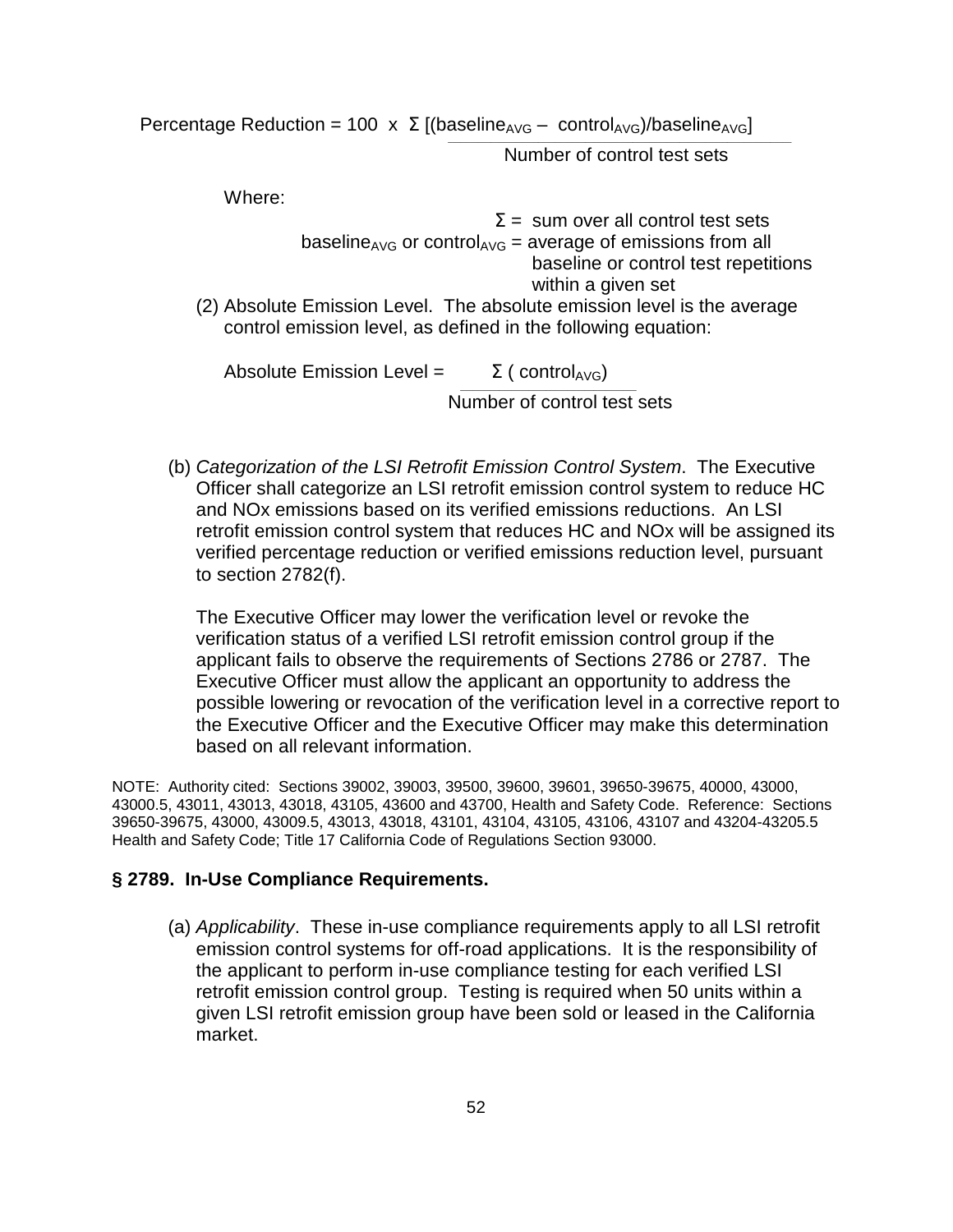- (b) Test Period. Applicants must obtain access to and test LSI retrofit emission control systems, as described below in (c), (d), and (e), once they have been operated between 1,500 and 2,000 hours or between 22 and 29 months, whichever comes first.
- (c) Selection of LSI Retrofit Emission Control Systems for Testing. For each LSI retrofit emission control group, the Executive Officer will identify a representative sample of engines or equipment equipped with LSI retrofit emission control systems for in-use compliance testing. The engines or equipment with the selected LSI retrofit emission control systems installed must have good maintenance records and may receive a tune-up or normal maintenance prior to testing. The applicant must obtain information from the end users regarding the accumulated hours of usage, maintenance records (to the extent practicable), operating conditions and a description of any unscheduled maintenance that may affect the emission results. If the specified information is not available for the engine or equipment selected, the Executive Officer may select a different engine or equipment for testing. Upon notification that an engine or equipment has been selected, an applicant would have 6 months to provide an in-use compliance testing proposal for approval by the Executive Officer. Testing would begin when the engines had accumulated sufficient hours of service; testing must be completed within one year of notification.
- (d) Number of LSI Retrofit Emission Control Systems to be Tested. The number of LSI retrofit emission control systems an applicant must test will be determined as follows:
	- (1) A minimum of four LSI retrofit emission control systems in each LSI retrofit emission control group must be tested. For every system tested that does not reduce emissions by at least 90 percent of the lower bound of its initial verification level, two more LSI retrofit emission control systems from the same group must be obtained and tested. The total number of systems tested shall not exceed ten per LSI retrofit emission control group.
	- (2) At the discretion of the Executive Officer, applicants may begin by testing more than the minimum of four LSI retrofit emission control systems. Applicants may concede failure of an emission control system before testing a total of ten LSI retrofit emission control systems.
- (e) In-use Compliance Emission Testing. Applicant must measure emissions using one of the following test procedures for in-use compliance emission testing:
	- (1) Laboratory Testing. Remove the selected engines or the retrofit emission control systems for testing in a laboratory. Applicants must follow the testing procedure used for initial emissions reduction verification as described in Section 2783. For engines originally verified to a percentage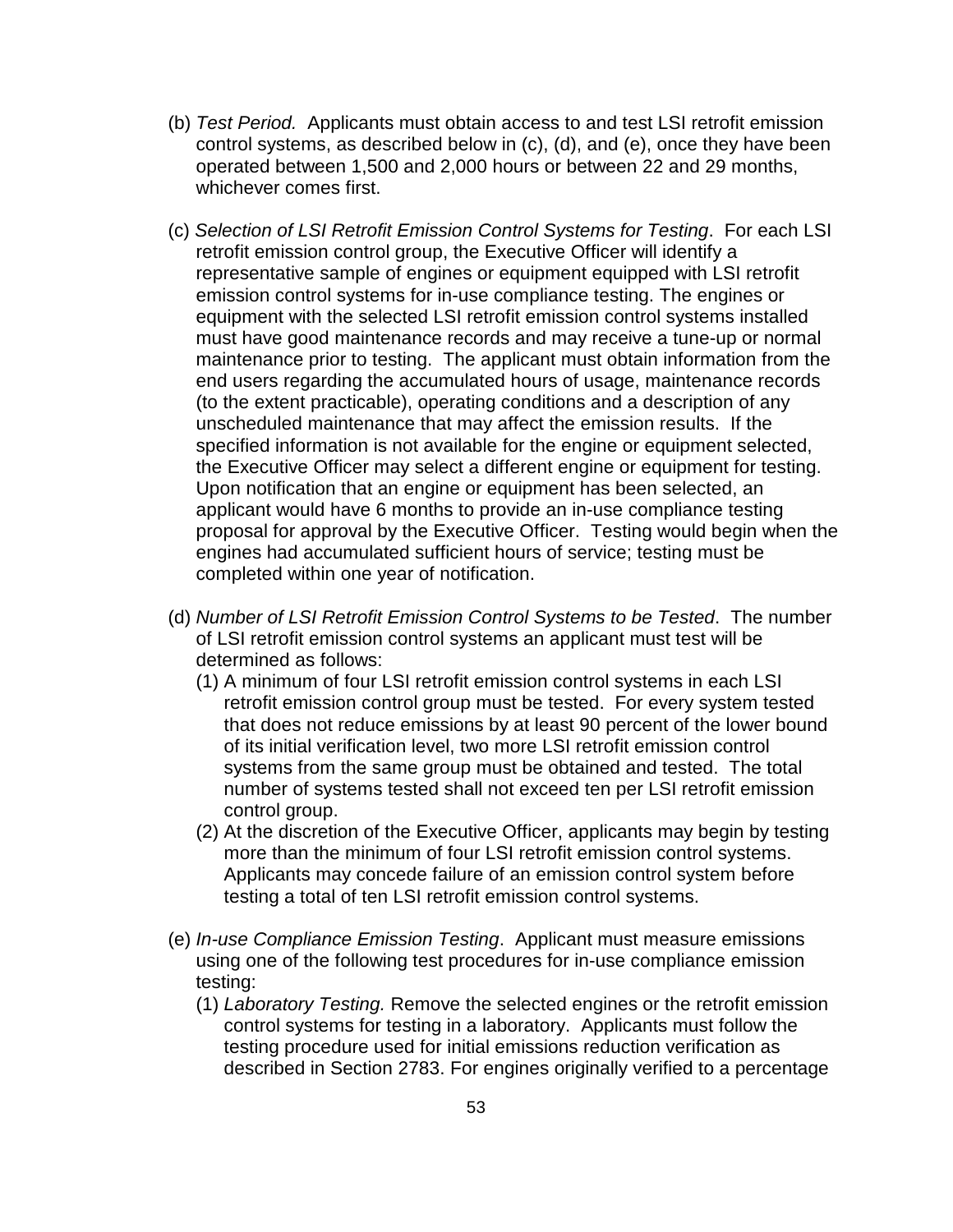reduction, both baseline and control tests are required; for engines originally verified to an absolute emission, only control tests are required. In addition, applicants must use the same test cycle(s) that they used to verify the LSI retrofit emission control system originally.

- (2) Testing Installed Engines. Test the selected engines while they remain installed in the equipment. Applicants must follow the U.S. EPA field-testing procedures as specified in 40 CFR part 1065, subpart J, as adopted July 13, 2005. The accuracy and precision of the measurement system used for in-use testing must be at least +/-5 percent or better. For engines originally verified to a percentage reduction, both baseline and control tests are required; for engines originally verified to an emission level, only control tests are required.
- (3) Alternative In-Use Testing. The Executive Officer may approve an alternative to the in-use testing described above, on a case-by-case basis. The proposed alternative must use scientifically sound methodology and be designed to accurately determine whether the LSI retrofit emission control system is in compliance with the requirements that are specified in the verification Executive Order. If the applicant wants to use an alternative in-use test procedure, the applicant should submit the proposed alternative in-use test procedure at the same time the applicant submits the proposed verification testing procedure (pursuant to Section 2782(b) for LSI retrofit control system verification. If the applicant proposes an alternative test to determine in- use emissions of the LSI retrofit system, the applicant must provide data to show that the emission test results from the proposed alternative test are consistent with the emission test results derived from engine dynamometer test for the test cycle(s) that was used in the initial verification of the LSI retrofit system.
- (f) If an LSI retrofit emission control system fails catastrophically during the in-use compliance testing, the applicant must provide an investigative report detailing the causes of the failure to the Executive Officer within 90 days of the failure.
- (g) The Executive Officer may, with respect to any LSI retrofit emission control system sold, leased, offered for sale, or manufactured for sale in California, order the applicant to make available for compliance testing and/or inspection a reasonable number of LSI retrofit emission control systems, and may direct that the retrofit emission control systems be delivered at the applicant's expense to the state board at the Haagen-Smit Laboratory, 9528 Telstar Avenue, El Monte, California or where specified by the Executive Officer. The Executive Officer may also, with respect to any LSI retrofit emission control system being sold, leased, offered for sale, or manufactured for sale in California, have an applicant compliance test and/or inspect a reasonable number of units at the applicant or manufacturer's facility or at any test laboratory under the supervision of the ARB Executive Officer.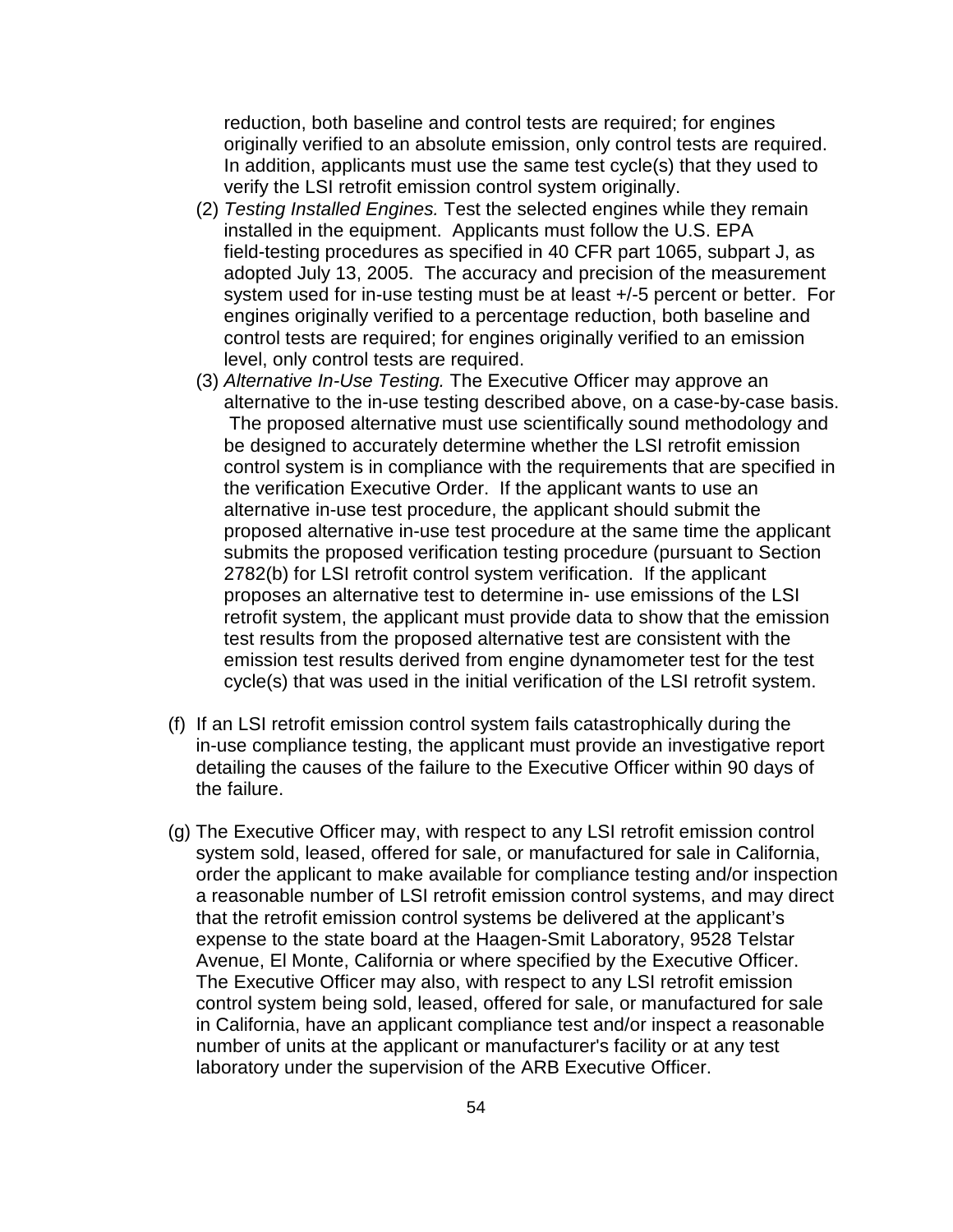- (h) In-Use Compliance Report. The applicant must submit an in-use compliance report to the Executive Officer within three months of completing testing. The following information must be reported for each of the minimum of four LSI retrofit emission control systems tested:
	- (1) Parties involved in conducting the in-use compliance tests.
	- (2) Quality control and quality assurance information for the test equipment.
	- (3) LSI retrofit emission control group name and manufacture date.
	- (4) Equipment and type of engine (engine family name, make, model year, model, displacement, etc.) the LSI retrofit emission control system was applied to.
	- (5) Estimated hours the LSI retrofit emission control system was in use.
	- (6) Results of all emission testing.
	- (7) Summary of all maintenance, adjustments, modifications, and repairs performed on the LSI retrofit emission control system.
- (i) The Executive Officer may request the applicant to perform additional in-use testing if the warranty claims exceed the thresholds specified in section 2787(c)(2)(A) or based on other relevant information. As noted in section 2787(c)(2)(A), if warranty claims exceed the specified thresholds, the applicant must notify the Executive Officer and submit a warranty report within 30 calendar days of that time.
- (j) Conditions for Passing In-Use Compliance Testing. For an LSI retrofit emission control system to pass in-use compliance testing, emission test results must indicate that the retrofit system reduced emissions by at least 90 percent of the lower bound of the emissions reduction level to which the Executive Officer originally verified it to. If the first four LSI retrofit emission control systems tested within an LSI retrofit emission control group meet this standard, the LSI retrofit emission control group passes in-use compliance testing. If any of the first four LSI retrofit emission control systems tested within an LSI retrofit emission control group fail to reduce emissions by at least 90 percent of the lower bound of the emissions reduction level to which the Executive Officer originally verified it to, and if more than four units are tested, at least 70 percent of all units tested must pass the 90 percent standard for the LSI retrofit emission control group to pass in-use compliance testing. For each failed test, for which the cause of failure can be attributed to the product and not to maintenance or other engine-related problems, two additional units must be tested, up to a total of ten units per LSI retrofit emission control group.